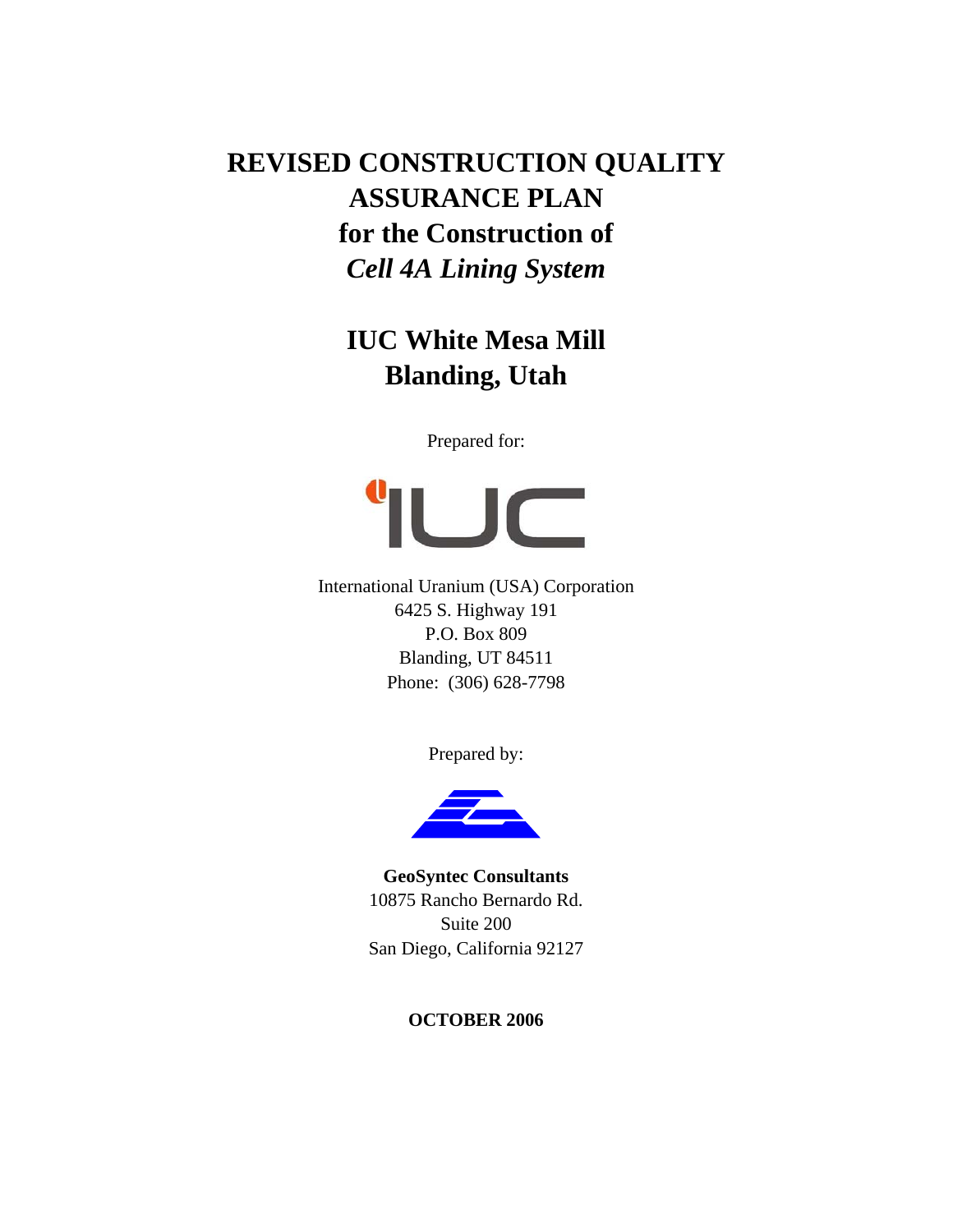# **CERTIFICATION PAGE**

# **CONSTRUCTION QUALITY ASSURANCE (CQA) PLAN FOR CELL 4A LINING SYSTEM CONSTRUCTION INTERNATIONAL URANIUM (USA) CORPORATION WHITE MESA MILL BLANDING, UTAH**

The Engineering material and data contained in this CQA Plan were prepared under the supervision and direction of the undersigned, whose seal as a registered Professional Engineer is affixed below.

> Gregory T. Corcoran, P.E. Engineer of Record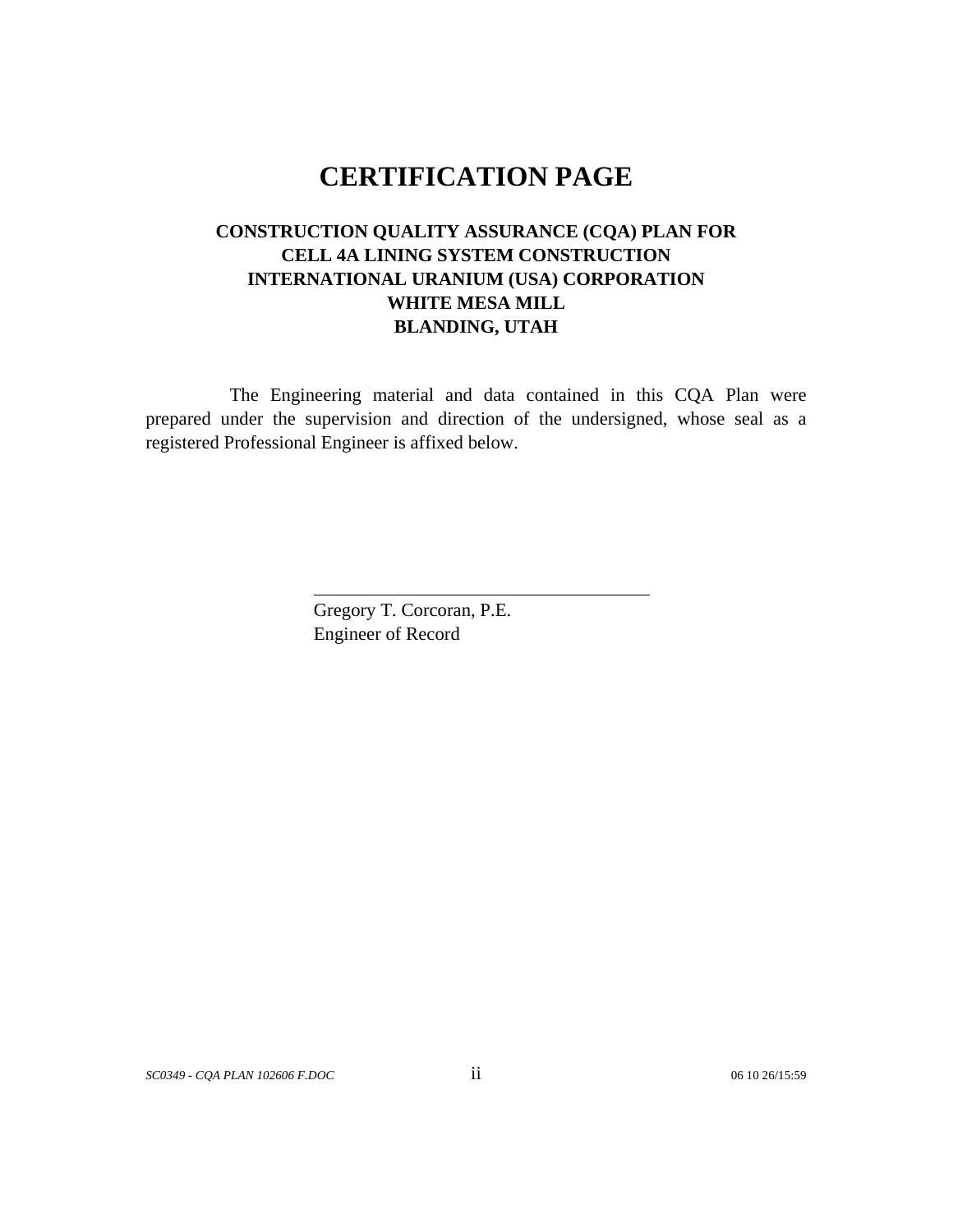# **TABLE OF CONTENTS**

| 1.               |      |                                                                |  |  |  |  |  |
|------------------|------|----------------------------------------------------------------|--|--|--|--|--|
|                  | 1.1  |                                                                |  |  |  |  |  |
|                  | 1.2  | Purpose and Scope of the Construction Quality Assurance Plan 1 |  |  |  |  |  |
|                  | 1.3  |                                                                |  |  |  |  |  |
|                  | 1.4  |                                                                |  |  |  |  |  |
| 2.               |      |                                                                |  |  |  |  |  |
|                  | 2.1  |                                                                |  |  |  |  |  |
|                  | 2.2  |                                                                |  |  |  |  |  |
|                  | 2.3  |                                                                |  |  |  |  |  |
|                  | 2.4  |                                                                |  |  |  |  |  |
|                  | 2.5  |                                                                |  |  |  |  |  |
|                  | 2.6  |                                                                |  |  |  |  |  |
|                  | 2.7  |                                                                |  |  |  |  |  |
|                  | 2.8  |                                                                |  |  |  |  |  |
|                  | 2.9  |                                                                |  |  |  |  |  |
|                  | 2.10 |                                                                |  |  |  |  |  |
|                  | 2.11 |                                                                |  |  |  |  |  |
|                  | 2.12 |                                                                |  |  |  |  |  |
| 3.               |      | CQA CONSULTANTS PERSONNEL ORGANIZATION AND DUTIES 11           |  |  |  |  |  |
|                  | 3.1  |                                                                |  |  |  |  |  |
|                  | 3.2  |                                                                |  |  |  |  |  |
|                  | 3.3  |                                                                |  |  |  |  |  |
|                  | 3.4  |                                                                |  |  |  |  |  |
| $\overline{4}$ . |      |                                                                |  |  |  |  |  |
|                  | 4.1  |                                                                |  |  |  |  |  |
|                  |      | 4.1.1                                                          |  |  |  |  |  |
|                  |      | 4.1.2                                                          |  |  |  |  |  |
|                  |      | 4.1.3                                                          |  |  |  |  |  |
| 5.               |      |                                                                |  |  |  |  |  |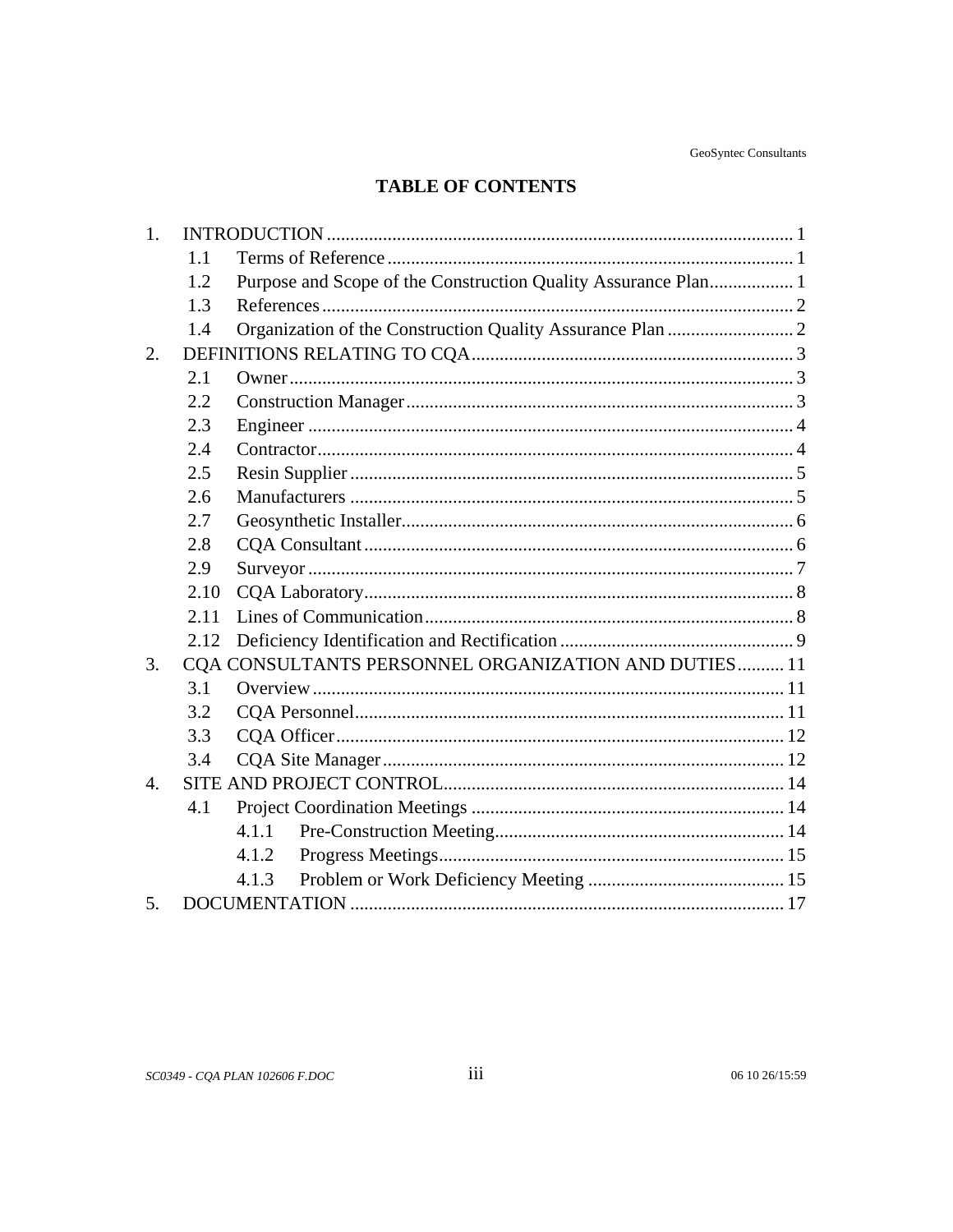| GeoSyntec Consultants |  |
|-----------------------|--|
|-----------------------|--|

|    | 5.1 |       |  |  |  |  |
|----|-----|-------|--|--|--|--|
|    | 5.2 |       |  |  |  |  |
|    | 5.3 |       |  |  |  |  |
|    | 5.4 |       |  |  |  |  |
|    | 5.5 |       |  |  |  |  |
|    | 5.6 |       |  |  |  |  |
| 6. |     |       |  |  |  |  |
|    | 6.1 |       |  |  |  |  |
|    | 6.2 |       |  |  |  |  |
|    |     | 6.2.1 |  |  |  |  |
|    |     | 6.2.2 |  |  |  |  |
|    |     | 6.2.3 |  |  |  |  |
|    | 6.3 |       |  |  |  |  |
|    |     | 6.3.1 |  |  |  |  |
|    |     | 6.3.2 |  |  |  |  |
| 7. |     |       |  |  |  |  |
|    | 7.1 |       |  |  |  |  |
|    | 7.2 |       |  |  |  |  |
|    |     | 7.2.1 |  |  |  |  |
|    |     | 7.2.2 |  |  |  |  |
|    | 7.3 |       |  |  |  |  |
|    |     | 7.3.1 |  |  |  |  |
|    | 7.4 |       |  |  |  |  |
|    |     | 7.4.1 |  |  |  |  |
|    |     | 7.4.2 |  |  |  |  |
| 8. |     |       |  |  |  |  |
|    | 8.1 |       |  |  |  |  |
|    | 8.2 |       |  |  |  |  |
|    |     | 8.2.1 |  |  |  |  |
|    | 8.3 |       |  |  |  |  |
|    | 8.4 |       |  |  |  |  |

 $iv$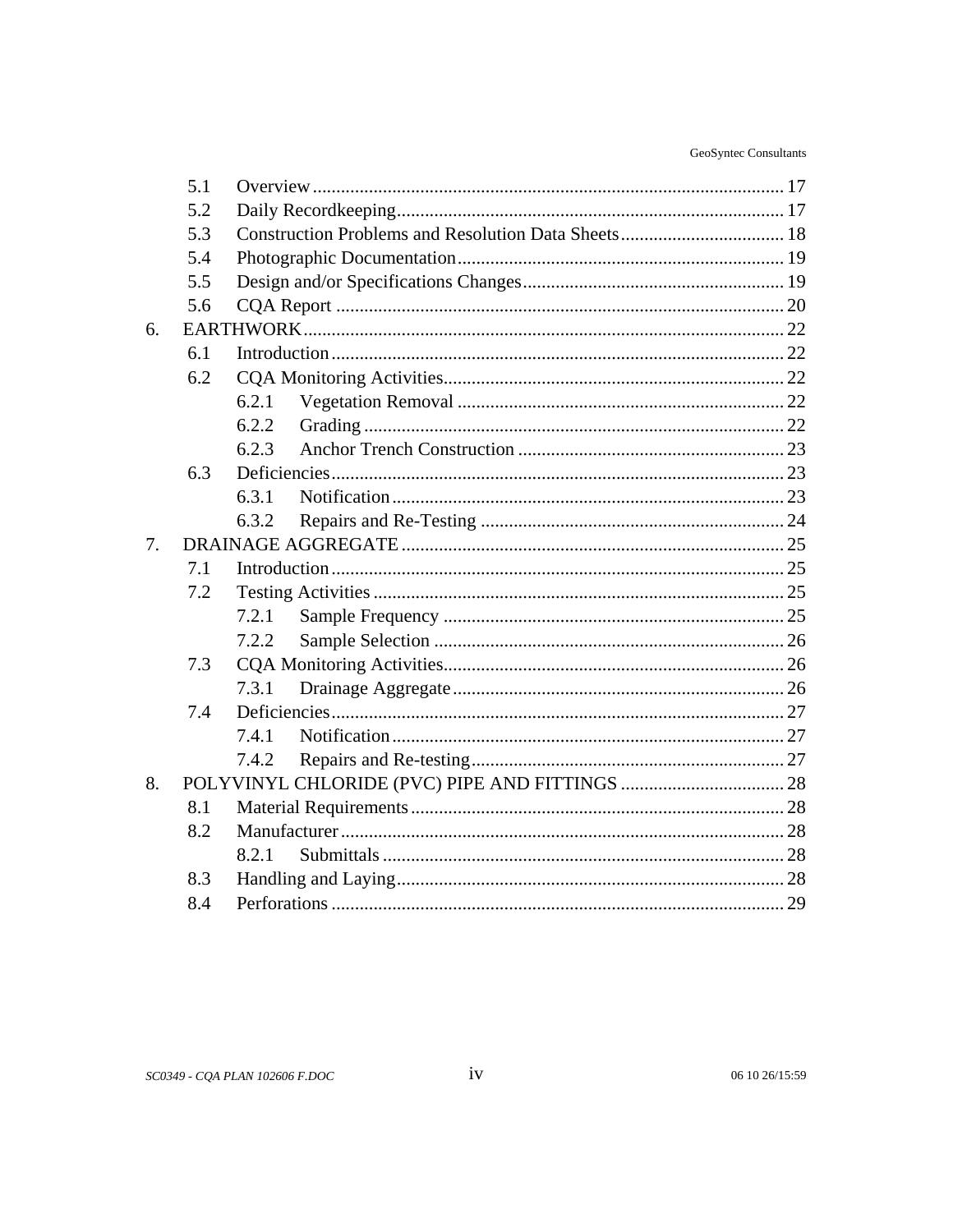|    | 8.5 |       |         |                                            |  |
|----|-----|-------|---------|--------------------------------------------|--|
| 9. |     |       |         |                                            |  |
|    | 9.1 |       |         |                                            |  |
|    | 9.2 |       |         |                                            |  |
|    |     | 9.2.1 |         |                                            |  |
|    |     | 9.2.2 |         |                                            |  |
|    |     |       | 9.2.2.1 |                                            |  |
|    |     |       | 9.2.2.2 |                                            |  |
|    |     | 9.2.3 |         |                                            |  |
|    | 9.3 |       |         |                                            |  |
|    |     | 9.3.1 |         |                                            |  |
|    |     | 9.3.2 |         |                                            |  |
|    | 9.4 |       |         |                                            |  |
|    |     | 9.4.1 |         |                                            |  |
|    |     | 9.4.2 |         |                                            |  |
|    |     |       | 9.4.2.1 |                                            |  |
|    |     |       | 9.4.2.2 |                                            |  |
|    |     | 9.4.3 |         |                                            |  |
|    |     |       | 9.4.3.1 |                                            |  |
|    |     |       | 9.4.3.2 |                                            |  |
|    |     | 9.4.4 |         |                                            |  |
|    |     |       | 9.4.4.1 |                                            |  |
|    |     |       | 9.4.4.2 |                                            |  |
|    |     |       | 9.4.4.3 |                                            |  |
|    |     |       | 9.4.4.4 |                                            |  |
|    |     |       | 9.4.4.5 |                                            |  |
|    |     |       | 9.4.4.6 |                                            |  |
|    |     |       | 9.4.4.7 |                                            |  |
|    |     |       | 9.4.4.8 | Nondestructive Seam Continuity Testing  42 |  |
|    |     |       | 9.4.4.9 |                                            |  |
|    |     | 9.4.5 |         |                                            |  |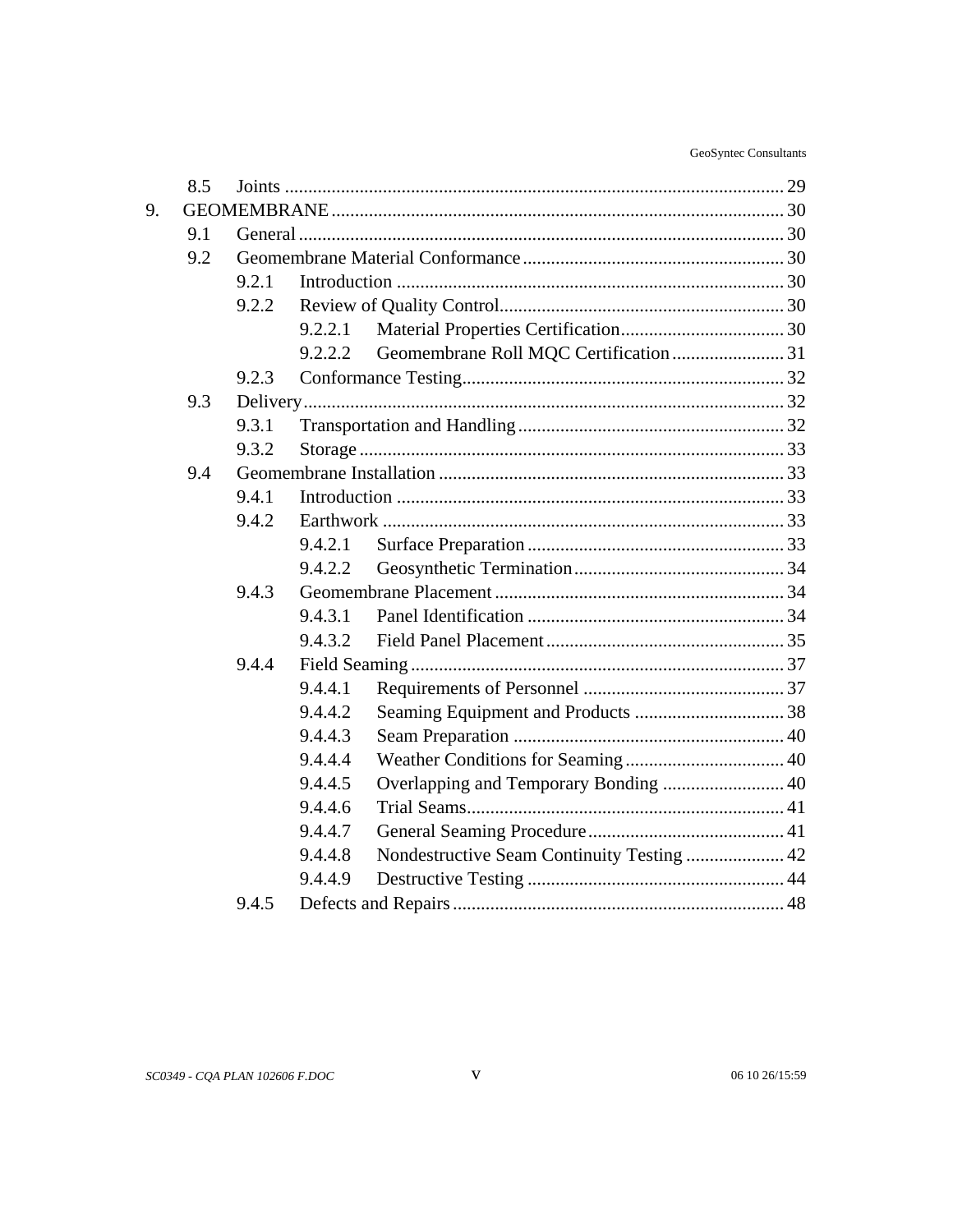|     |      | 9.4.5.1 |  |  |
|-----|------|---------|--|--|
|     |      | 9.4.5.2 |  |  |
|     |      | 9.4.5.3 |  |  |
|     |      | 9.4.5.4 |  |  |
|     |      | 9.4.5.5 |  |  |
|     |      | 9.4.6   |  |  |
| 10. |      |         |  |  |
|     | 10.1 |         |  |  |
|     | 10.2 |         |  |  |
|     | 10.3 |         |  |  |
|     | 10.4 |         |  |  |
|     | 10.5 |         |  |  |
|     |      | 10.5.1  |  |  |
|     |      | 10.5.2  |  |  |
|     |      | 10.5.3  |  |  |
|     |      | 10.5.4  |  |  |
|     | 10.6 |         |  |  |
|     | 10.7 |         |  |  |
|     | 10.8 |         |  |  |
|     | 10.9 |         |  |  |
| 11. |      |         |  |  |
|     | 11.1 |         |  |  |
|     | 11.2 |         |  |  |
|     | 11.3 |         |  |  |
|     | 11.4 |         |  |  |
|     | 11.5 |         |  |  |
|     |      | 11.5.1  |  |  |
|     |      | 11.5.2  |  |  |
|     | 11.6 |         |  |  |
|     | 11.7 |         |  |  |
| 12. |      |         |  |  |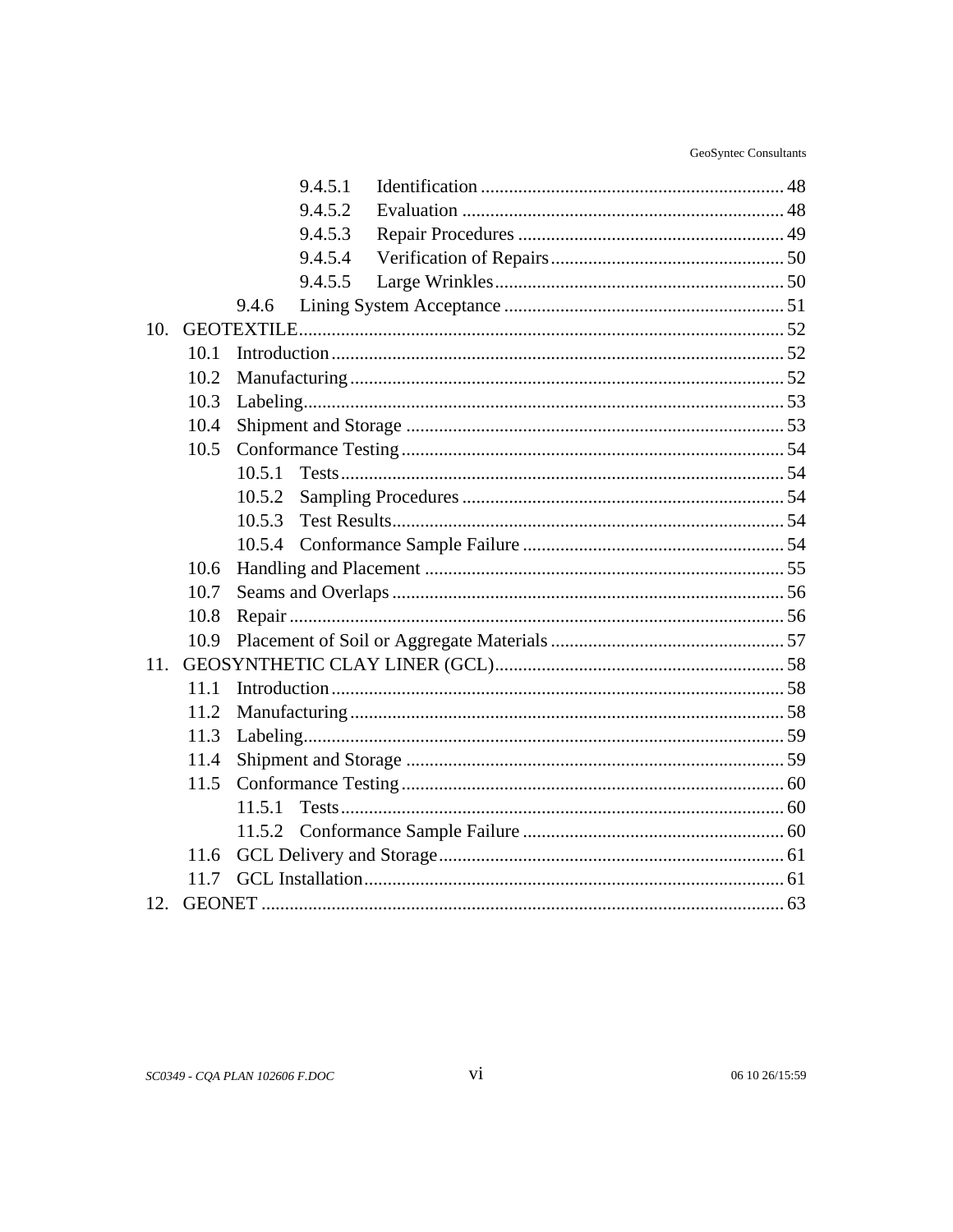| GeoSyntec Consultants |
|-----------------------|
|                       |

|     | 12.1 |                                                                |  |  |
|-----|------|----------------------------------------------------------------|--|--|
|     | 12.2 |                                                                |  |  |
|     | 12.3 |                                                                |  |  |
|     | 12.4 |                                                                |  |  |
|     | 12.5 |                                                                |  |  |
|     |      | 12.5.1                                                         |  |  |
|     |      | 12.5.2                                                         |  |  |
|     |      | 12.5.3                                                         |  |  |
|     |      |                                                                |  |  |
|     | 12.6 |                                                                |  |  |
|     | 12.7 |                                                                |  |  |
|     | 12.8 |                                                                |  |  |
| 13. |      |                                                                |  |  |
|     | 13.1 |                                                                |  |  |
|     | 13.2 |                                                                |  |  |
|     |      | 13.2.1                                                         |  |  |
|     |      | Liner System and Cushion Geotextile Installation  68<br>13.2.2 |  |  |
|     |      | 13.2.3                                                         |  |  |
|     |      | 13.2.4                                                         |  |  |
|     |      | 13.2.5                                                         |  |  |
|     | 13.3 |                                                                |  |  |
|     |      | 13.3.1                                                         |  |  |
|     |      | 13.3.2                                                         |  |  |
| 14. |      |                                                                |  |  |
|     | 14.1 |                                                                |  |  |
|     | 14.2 |                                                                |  |  |
|     | 14.3 |                                                                |  |  |
|     | 14.4 |                                                                |  |  |
|     | 14.5 |                                                                |  |  |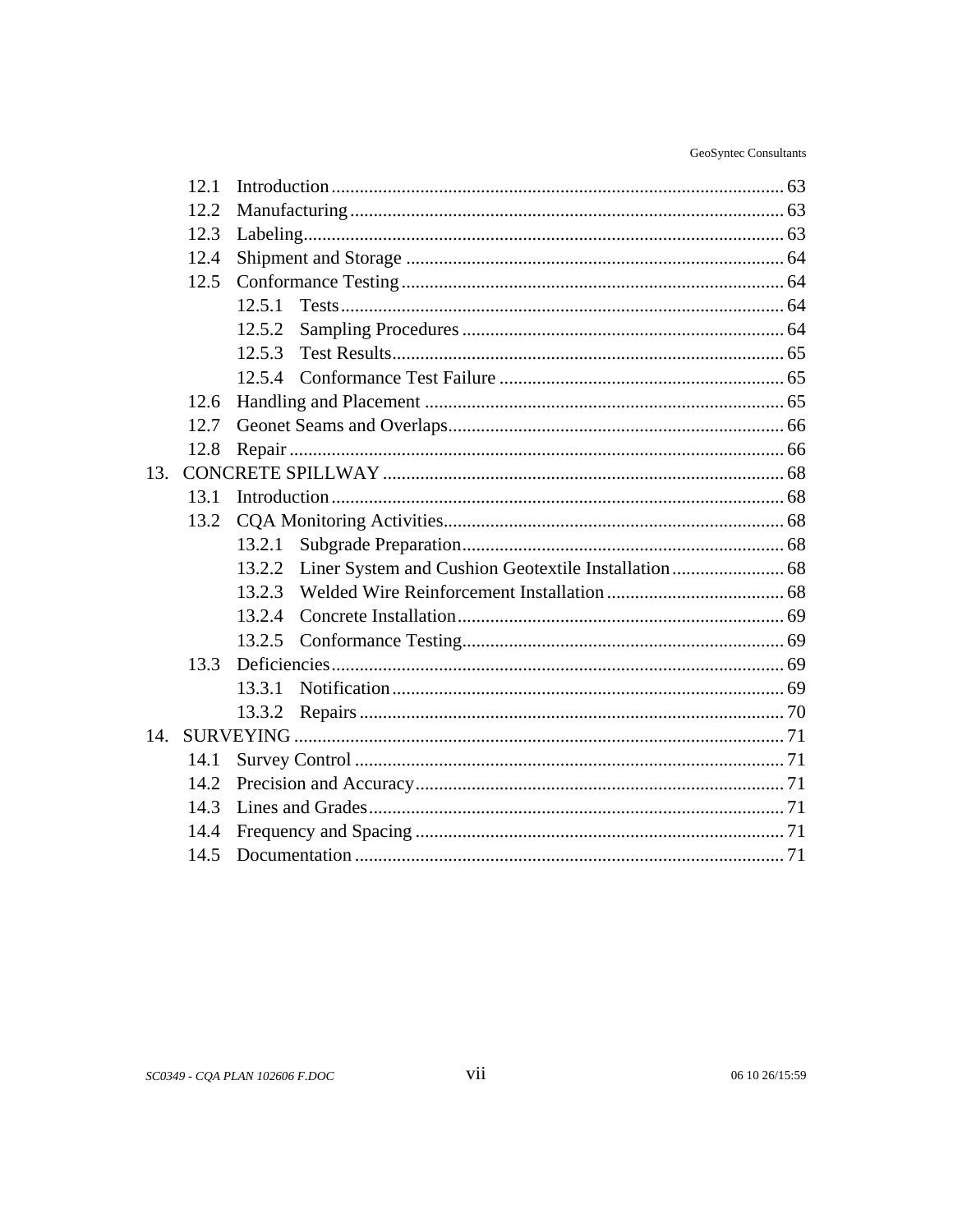GeoSyntec Consultants

#### **TABLES**

- 1A Test Procedures for the Evaluation of Aggregate
- 1B Minimum Aggregate Testing Frequencies for Conformance Testing
- 2 Geomembrane Conformance Testing Requirements
- 3 Geotextile Conformance Testing Requirements
- 4 GCL Conformance Testing Requirements
- 5 Geonet Conformance Testing Requirements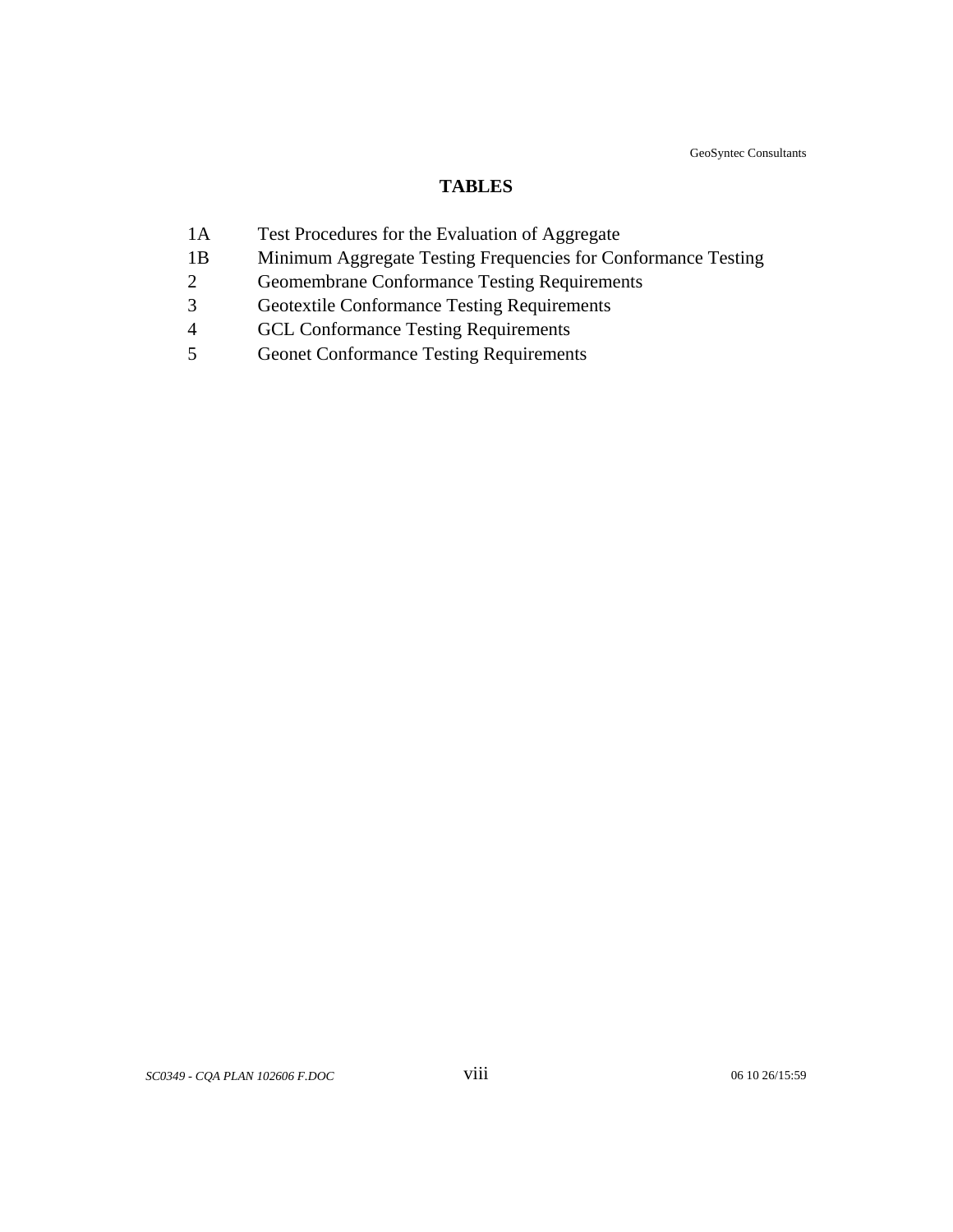# <span id="page-8-0"></span>**1. INTRODUCTION**

# **1.1 Terms of Reference**

GeoSyntec Consultants (GeoSyntec) has prepared this Construction Quality Assurance (CQA) Plan for the construction of liner systems associated with the Cell 4A Lining System Construction at the International Uranium (IUC) Corporation White Mesa Mill Facility (site), located at 6425 S. Highway 191, Blanding, UT 84511. This CQA Plan was prepared by Mr. Chad Bird, E.I.T., of GeoSyntec Consultants (GeoSyntec), and was reviewed by Mr. Greg Corcoran, P.E., also of GeoSyntec, in general accordance with the peer review policies of the firm.

## **1.2 Purpose and Scope of the Construction Quality Assurance Plan**

The purpose of the CQA Plan is to address the CQA procedures and monitoring requirements for construction of the project. The CQA Plan is intended to: (i) define the responsibilities of parties involved with the construction; (ii) provide guidance in the proper construction of the major components of the project; (iii) establish testing protocols; (iv) establish guidelines for construction documentation; and (v) provide the means for assuring that the project is constructed in conformance to the *Technical Specifications*, permit conditions, applicable regulatory requirements, and *Construction Drawings*.

This CQA Plan addresses the soils and geosynthetic components of the liner system for the project. The soils, geosynthetic, and appurtenant components include prepared subgrade, geosynthetic clay liner (GCL), geomembrane, geotextile, geonet, drainage aggregate, and polyvinyl chloride (PVC) pipe. It should be emphasized that care and documentation are required in the placement aggregate, and in the production and installation of the geosynthetic materials installed during construction. This CQA Plan delineates procedures to be followed for monitoring construction utilizing these materials.

The CQA monitoring activities associated with the selection, evaluation, and placement drainage aggregate are included in the scope of this plan. The CQA protocols applicable to manufacturing, shipping, handling, and installing all geosynthetic materials are also included. However, this CQA Plan does not specifically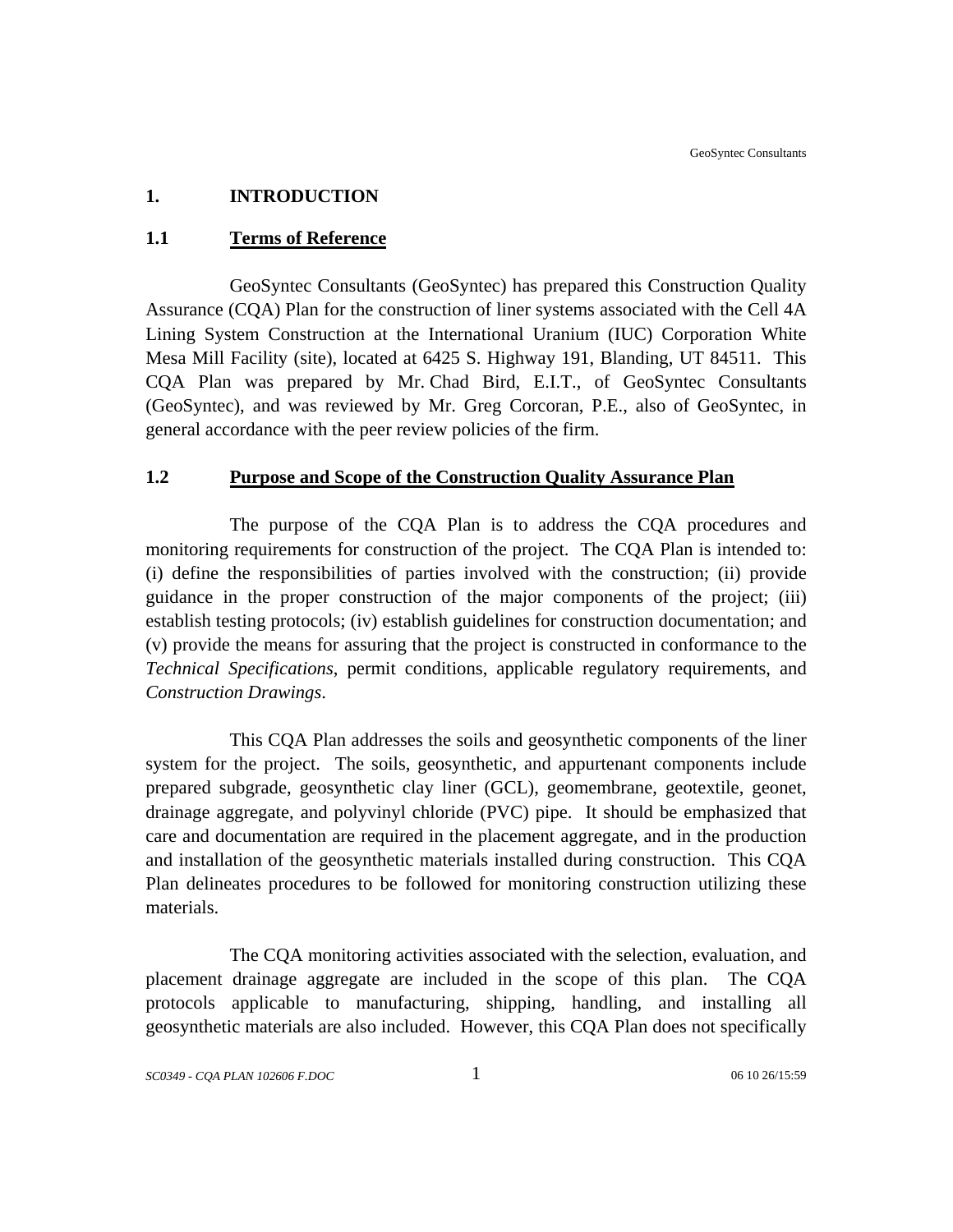<span id="page-9-0"></span>address either installation specifications or specification of soils and geosynthetic materials as these requirements are addressed in the *Technical Specifications*.

#### **1.3 References**

The CQA Plan includes references to test procedures in the latest editions of the American Society for Testing and Materials (ASTM).

# **1.4 Organization of the Construction Quality Assurance Plan**

The remainder of the CQA Plan is organized as follows:

- Section 2 presents definitions relating to CQA;
- Section 3 describes the CQA personnel organization and duties;
- Section 4 describes site and project control requirements;
- Section 5 presents CQA documentation;
- Section 6 presents CQA of earthworks;
- Section 7 presents CQA of the drainage aggregates;
- Section 8 presents CQA of the pipe and fittings;
- Section 9 presents CQA of the geomembrane;
- Section 10 presents CQA of the geotextile;
- Section 11 presents CQA of the geosynthetic clay liner;
- Section 12 presents CQA of the geonet;
- Section 13 presents CQA of the concrete spillway;
- Section 14 presents CQA surveying.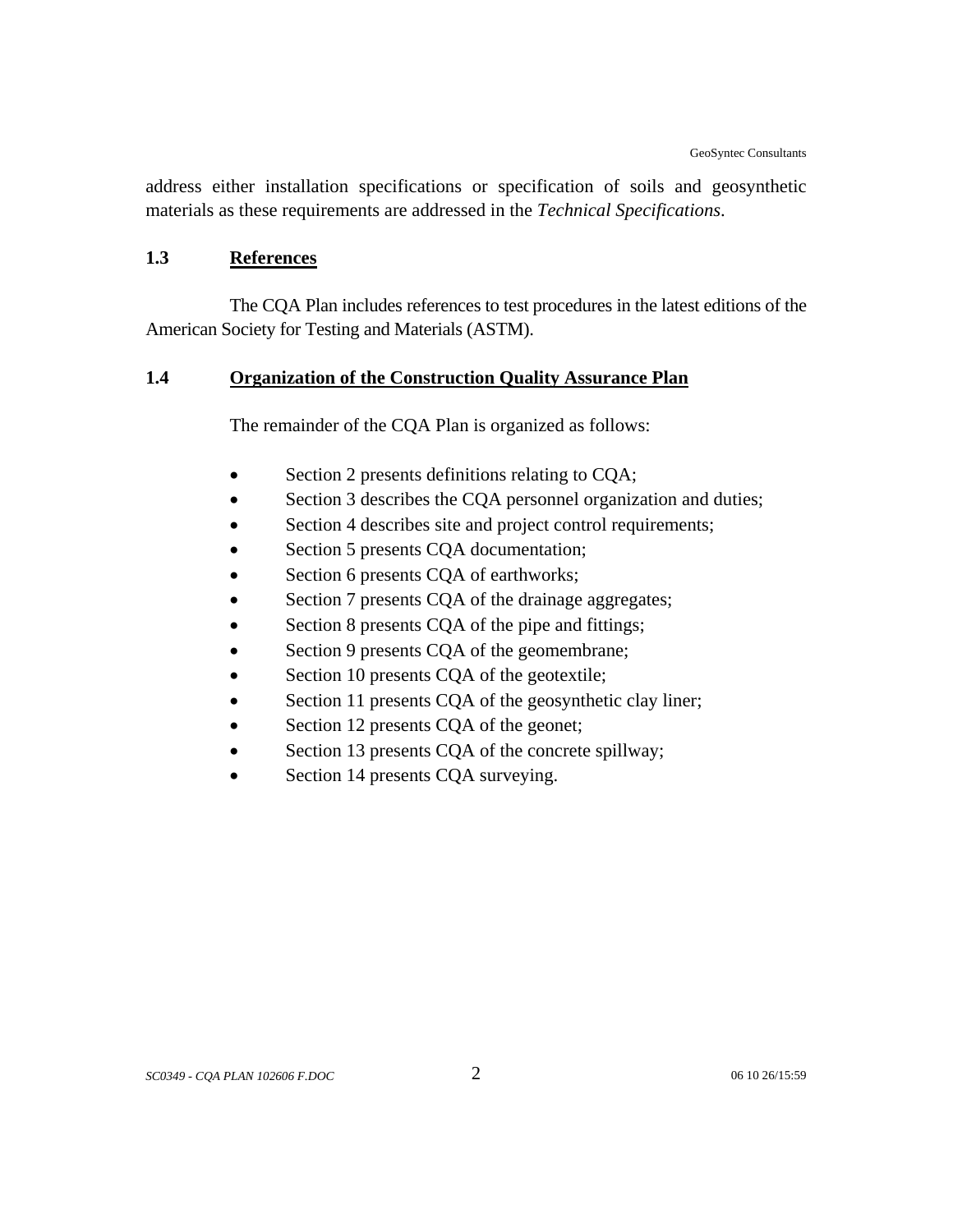## <span id="page-10-0"></span>**2. DEFINITIONS RELATING TO CQA**

This CQA Plan is devoted to Construction Quality Assurance. In the context of this document, Construction Quality Assurance and Construction Quality Control are defined as follows:

Construction Quality Assurance (CQA) - A planned and systematic pattern of means and actions designed to assure adequate confidence that materials and/or services meet contractual and regulatory requirements and will perform satisfactorily in service. CQA refers to means and actions employed by the CQA Consultant to assure conformity of the project "Work" with this CQA Plan, the *Drawings*, and the *Technical Specifications*. CQA testing of aggregate, pipe, and geosynthetic components is provided by the CQA Consultant.

Construction Quality Control (CQC) - Actions which provide a means to measure and regulate the characteristics of an item or service in relation to contractual and regulatory requirements. Construction Quality Control refers to those actions taken by the Contractor, Manufacturer, or Geosynthetic Installer to verify that the materials and the workmanship meet the requirements of this CQA Plan, the *Drawings*, and the *Technical Specifications*. In the case of the geosynthetic components and piping of the Work, CQC is provided by the Manufacturer, Geosynthetic Installer, and Contractor.

#### **2.1 Owner**

The Owner of this project is International Uranium (USA) Corporation.

# **2.2 Construction Manager**

#### *Responsibilities*

The Construction Manager is responsible for managing the construction and implementation of the *Drawings*, and *Technical Specifications* for the project work. The Construction Manager is selected/appointed by the Owner.

#### **2.3**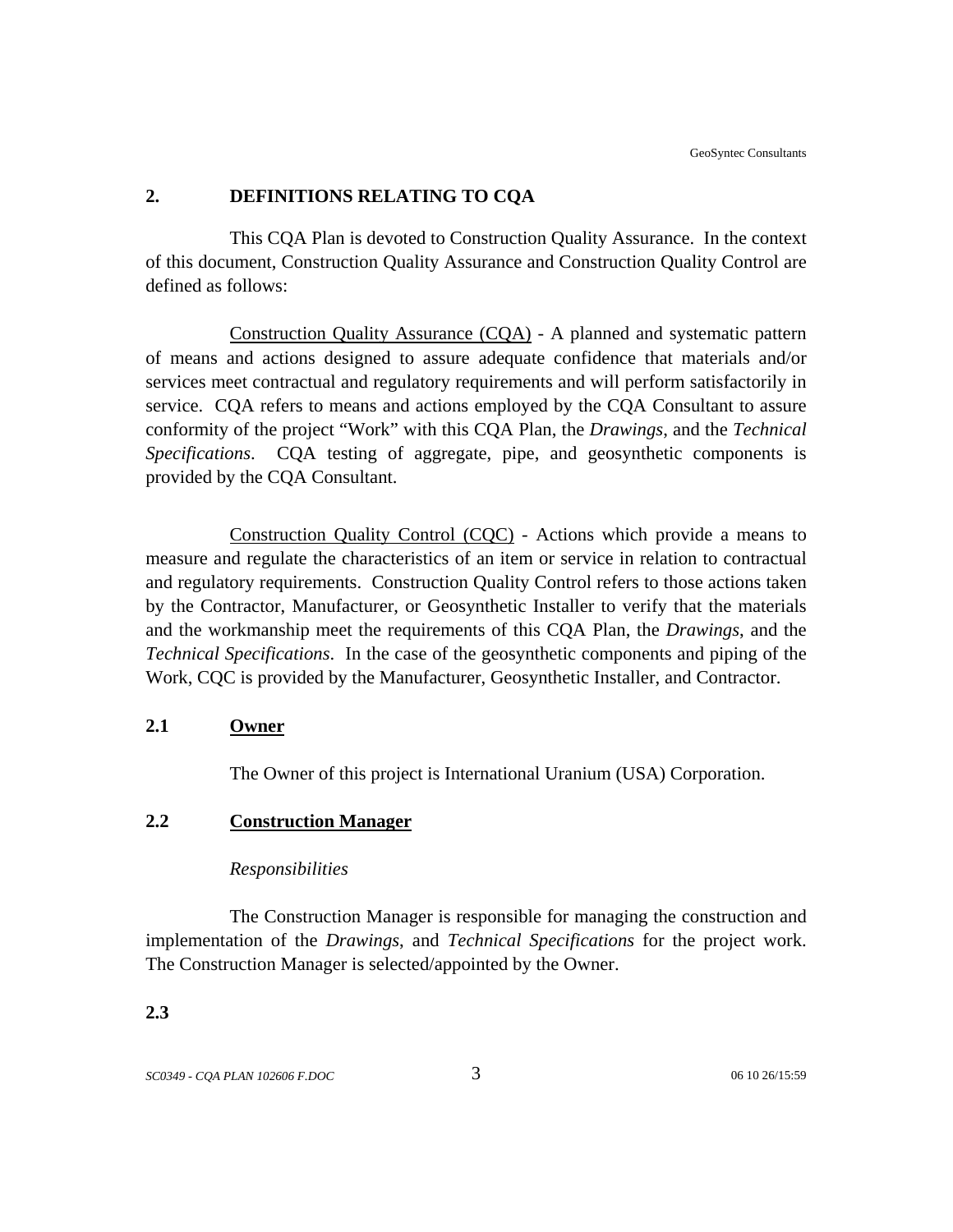#### <span id="page-11-0"></span>**Engineer**

#### *Responsibilities*

The Engineer is responsible for the design, *Drawings*, and *Technical Specifications* for the project work. In this CQA Plan, the term "Engineer" refers to GeoSyntec.

#### *Qualifications*

The Engineer of Record shall be a qualified engineer, registered as required by regulations in the State of Utah. The Engineer should have expertise, which demonstrates significant familiarity with piping, geosynthetics and soils, as appropriate, including design and construction experience related to liner systems.

#### **2.4 Contractor**

#### *Responsibilities*

In this CQA Plan, Contractor refers to an independent party or parties, contracted by the Owner, performing the work in general accordance with this CQA Plan, the *Drawings*, and the *Technical Specifications*. The Contractor will be responsible for the installation of the soils, pipe, drainage aggregate, and geosynthetic components of the liner systems. This work will include subgrade preparation, anchor trench excavation and backfill, placement of drainage aggregate for the slimes drain and the leak detection system, installation of PVC piping, placement of cast-in-place concrete, and coordination of work with the Geosynthetic Installer and other subcontractors.

The Contractor will be responsible for constructing the liner system and appurtenant components in general accordance with the *Drawings* and complying with the quality control requirements specified in the *Technical Specifications*.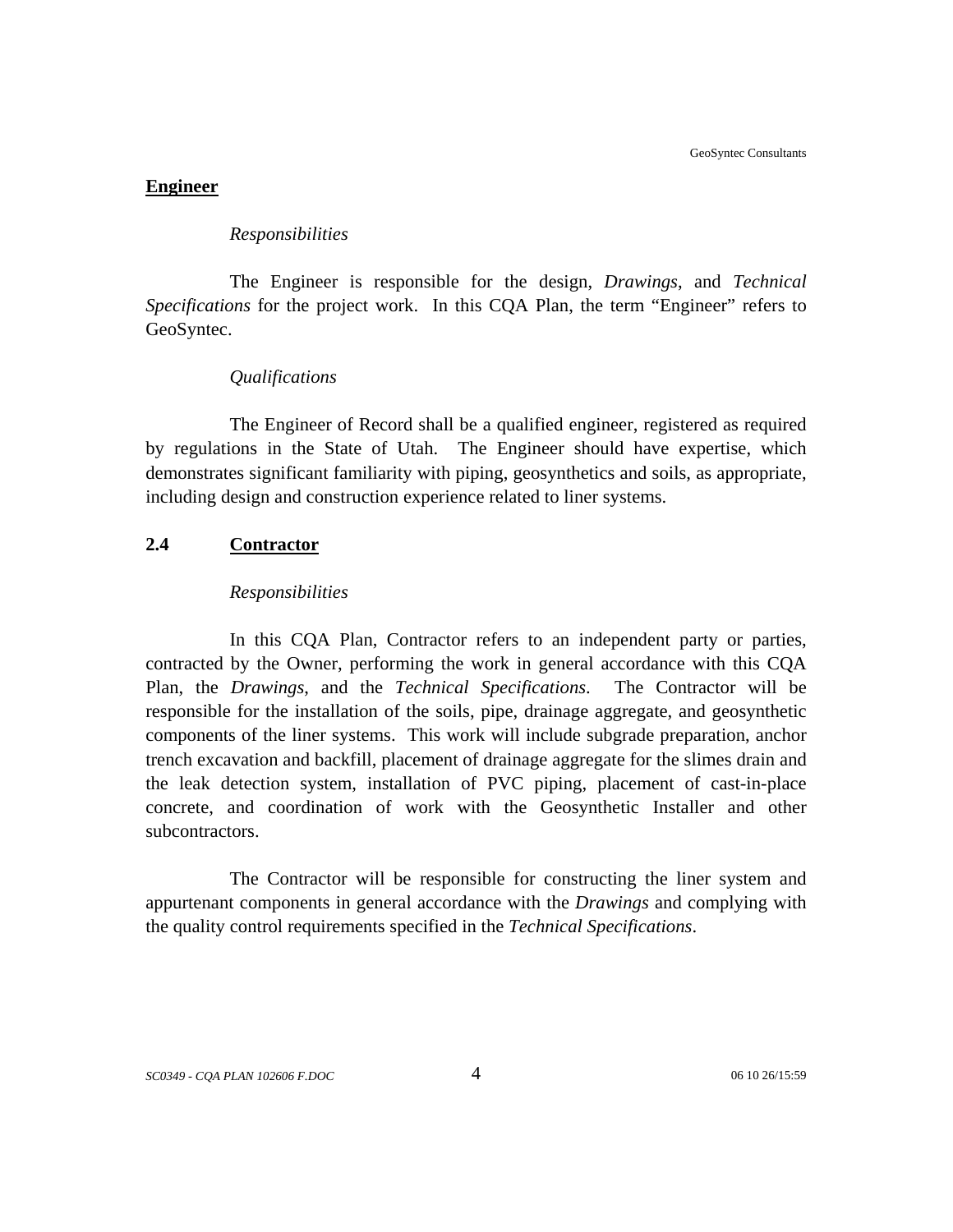## *Qualifications*

<span id="page-12-0"></span>Qualifications of the Contractor are specific to the construction contract. The Contractor should have a demonstrated history of successful earthworks, piping, and liner system construction and shall maintain current state and federal licenses as appropriate.

# **2.5 Resin Supplier**

#### *Responsibilities*

The Resin Supplier produces and delivers the resin to the Geosynthetics Manufacturer.

#### *Qualifications*

Qualifications of the Resin Supplier are specific to the Manufacturer's requirements. The Resin Supplier will have a demonstrated history of providing resin with consistent properties.

#### **2.6 Manufacturers**

#### *Responsibilities*

The Manufacturers are responsible for the production of finished material (geomembrane, geotextile, geosynthetic clay liner, geonet, and pipe) from appropriate raw materials.

#### *Qualifications*

The Manufacturer(s) will be able to provide sufficient production capacity and qualified personnel to meet the demands of the project. The Manufacturer(s) must be a well established firm(s) that meets the requirements identified in the *Technical Specifications*.

#### **2.7**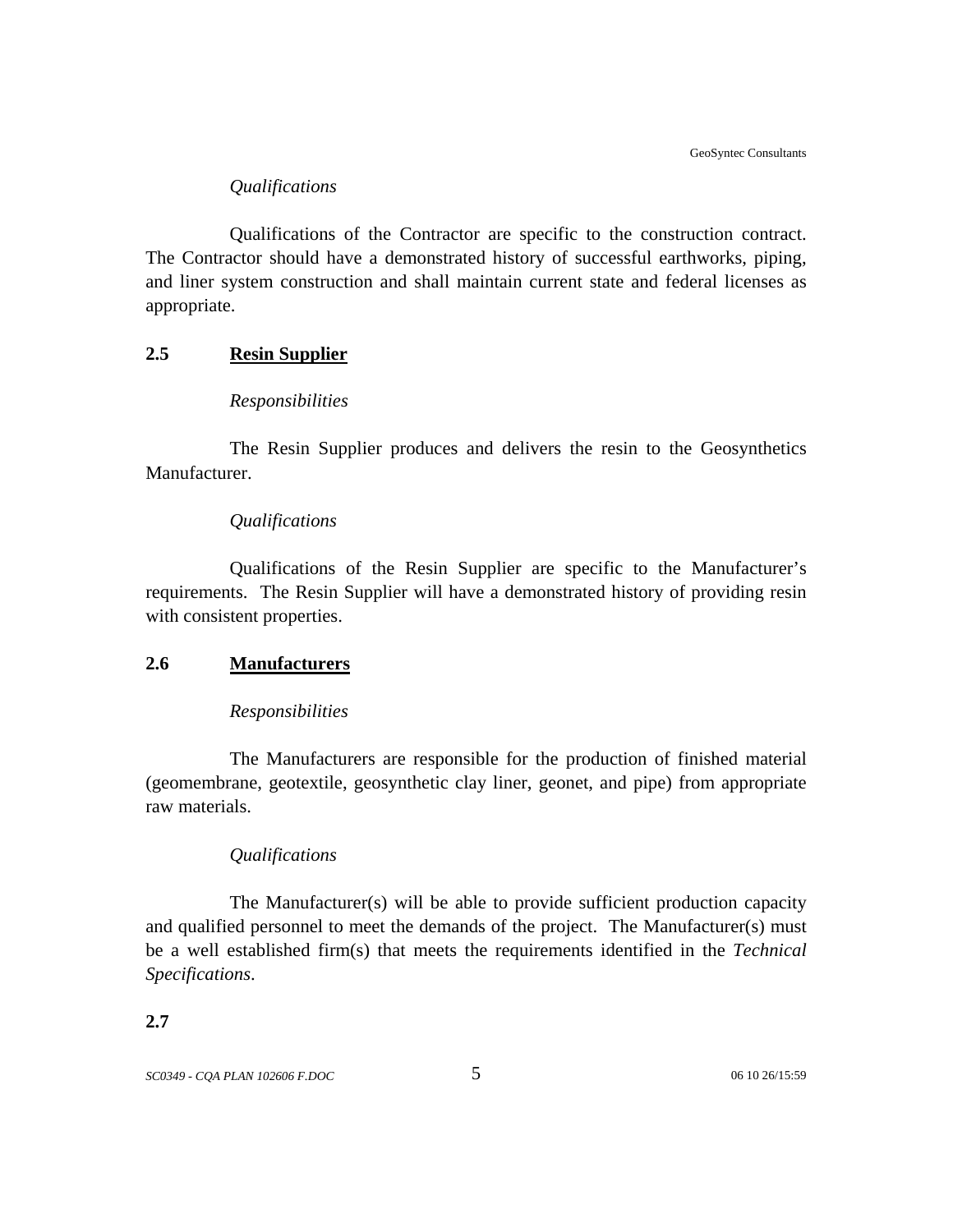#### <span id="page-13-0"></span>**Geosynthetic Installer**

#### *Responsibilities*

The Geosynthetic Installer is responsible for field handling, storage, placement, seaming, ballasting or anchoring against wind uplift, and other aspects of the geosynthetic material installation. The Geosynthetic Installer may also be responsible for specialized construction tasks (i.e., including construction of anchor trenches for the geosynthetic materials).

#### *Qualifications*

The Geosynthetic Installer will be trained and qualified to install the geosynthetic materials of the type specified for this project. The Geosynthetic Installer shall meet the qualification requirements identified in the *Technical Specifications*.

# **2.8 CQA Consultant**

#### *Responsibilities*

The CQA Consultant is a party, independent from the Owner, Contractor, Manufacturer, and Geosynthetic Installer, who is responsible for observing, testing, and documenting activities related to the CQC and CQA of the earthwork, piping, and geosynthetic components used in the construction of the Project as required by this CQA Plan and the *Technical Specifications*. The CQA Consultant will also be responsible for issuing a CQA report at the completion of the Project construction, which documents construction and associated CQA activities. The CQA report will be signed and sealed by the CQA Officer who will be a Professional Engineer registered in the State of Utah.

#### *Qualifications*

The CQA Consultant shall be a well established firm specializing in geotechnical and geosynthetic engineering who possess the equipment, personnel, and licenses necessary to conduct the geotechnical and geosynthetic tests required by the project plans and *Technical Specifications*. The CQA Consultant will provide qualified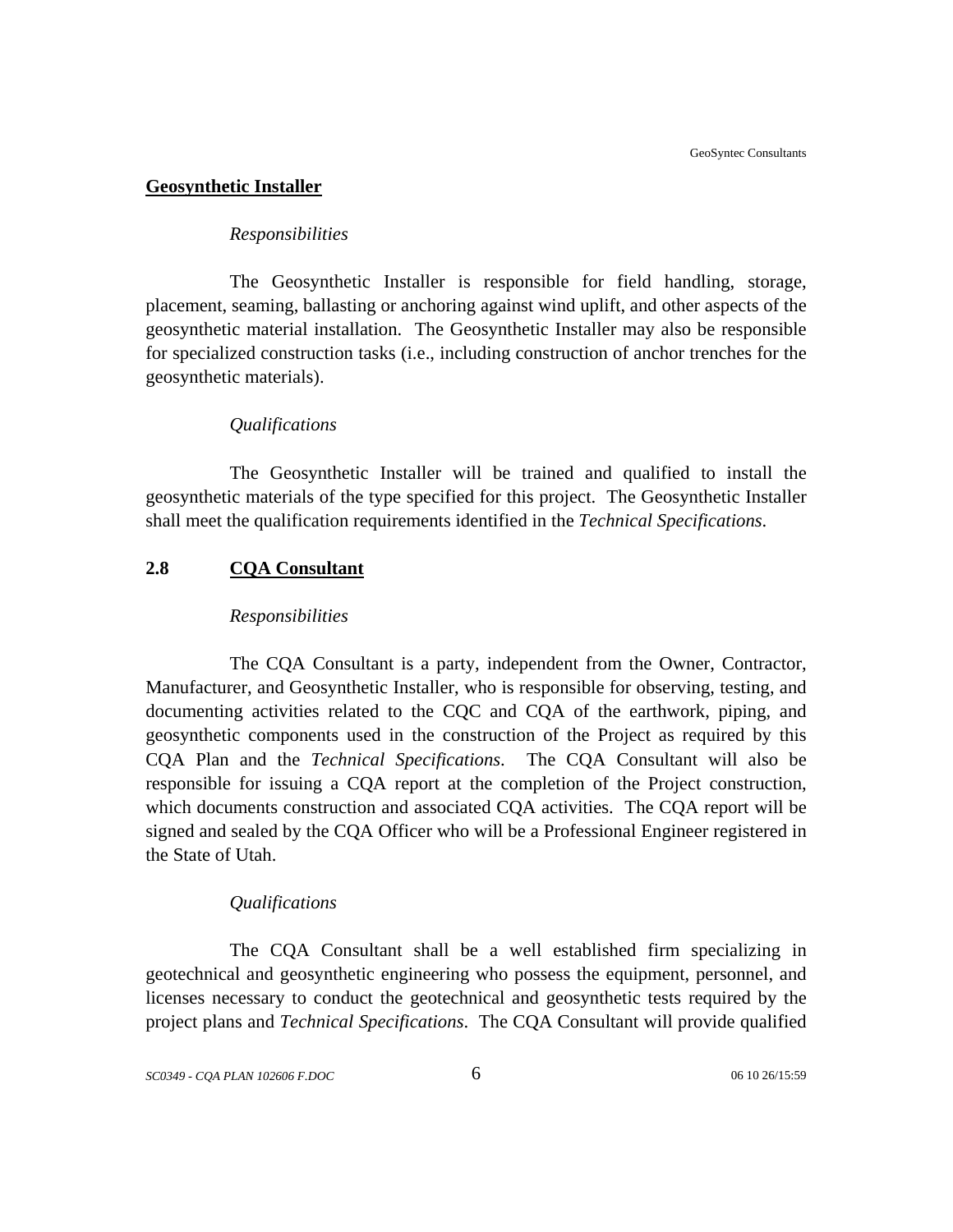<span id="page-14-0"></span>staff for the project, as necessary, which will include, at a minimum, a CQA Officer and a CQA Site Manager. The CQA Officer will be a professionally licensed engineer as required by State of Utah regulations.

The CQA Consultant will be experienced with earthwork and installation of geosynthetic materials similar to those materials used in construction of the Project. The CQA Consultant will be experienced in the preparation of CQA documentation including CQA Plans, field documentation, field testing procedures, laboratory testing procedures, construction specifications, construction *Drawings*, and CQA reports.

The CQA Site Manager will be specifically familiar with the construction of earthworks, piping, and geosynthetic lining systems. The CQA Manager will be trained by the CQA Consultant in the duties as CQA Site Manager.

## **2.9 Surveyor**

#### *Responsibilities*

The Surveyor is a party, independent from the Contractor, Manufacturer, and Geosynthetic Installer, that is responsible for surveying, documenting, and verifying the location of all significant components of the Work. The Surveyor's work is coordinated and employed by the Contractor. The Surveyor is responsible for issuing *Record Drawings* of the construction.

#### *Qualifications*

The Surveyor will be a well established surveying company with at least 3 years of surveying experience in the State of Utah. The Surveyor will be a licensed professional as required by the State of Utah regulations. The Surveyor shall be fully equipped and experienced in the use of total stations and the recent version of AutoCAD. All surveying will be performed under the direct supervision of the Contractor.

# **2.10**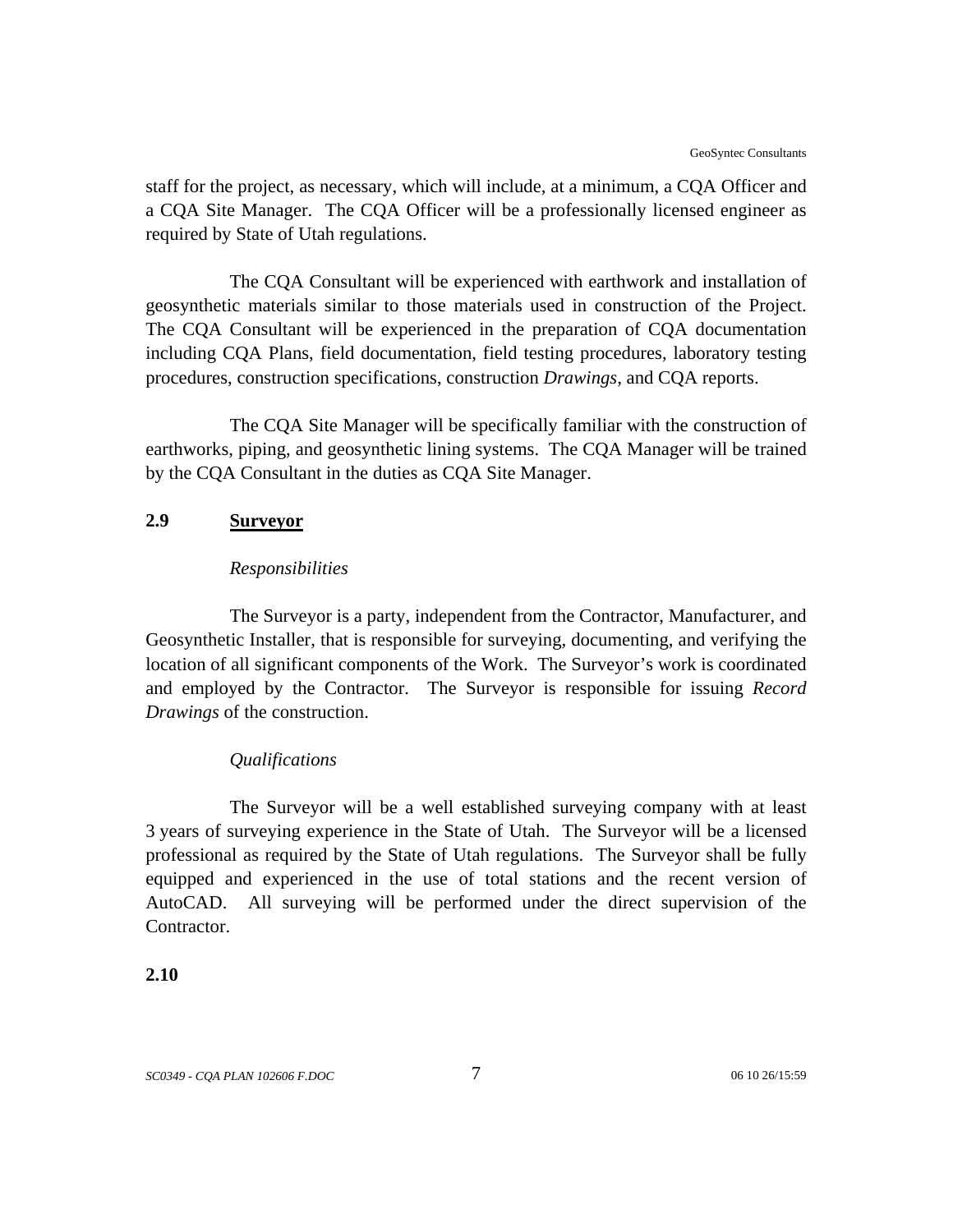## <span id="page-15-0"></span>**CQA Laboratory**

#### *Responsibilities*

The CQA Laboratory is a party, independent from the Contractor, Manufacturer, Geosynthetic Installer, that is responsible for conducting tests in general accordance with ASTM and other applicable test standards on samples of geosynthetic materials, soil, and in the field and in either an on-site or off-site laboratory.

#### *Qualifications*

The CQA Laboratory will have experience in testing soils and geosynthetic materials and will be familiar with ASTM and other applicable test standards. The CQA Laboratory will be capable of providing test results within a maximum of seven days of receipt of samples and will maintain that capability throughout the duration of earthworks construction and geosynthetic materials installation. The CQA Laboratory will also be capable of transmitting geosynthetic destructive test results within 24 hours of receipt of samples and will maintain that capability throughout the duration of geosynthetic material installation.

## **2.11 Lines of Communication**

The following organization chart indicates the lines of communication and authority related to this project.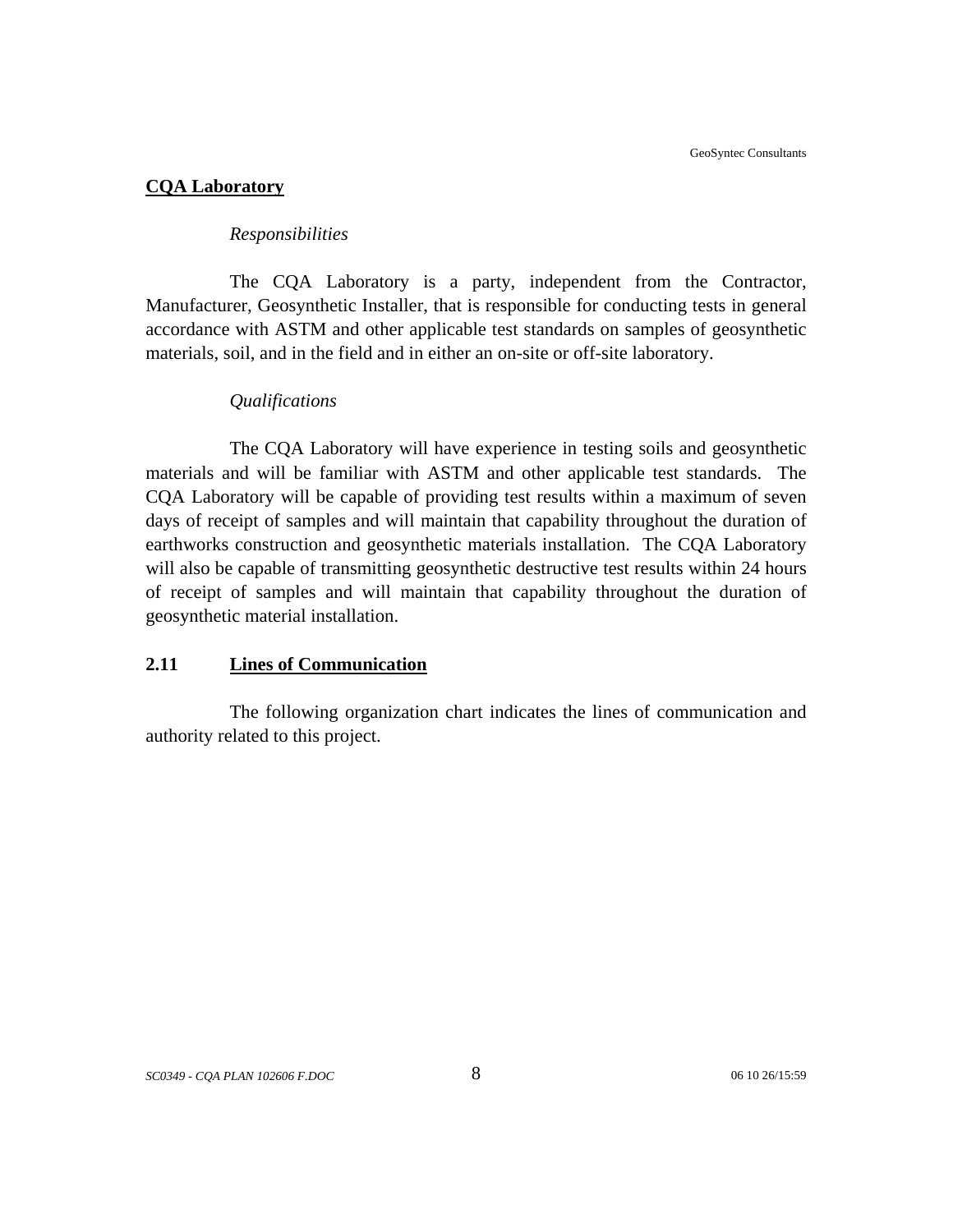

<span id="page-16-0"></span>

# **2.12 Deficiency Identification and Rectification**

If a defect is discovered in the work, the CQA Engineer will evaluate the extent and nature of the defect. If the defect is indicated by an unsatisfactory test result, the CQA Engineer will determine the extent of the deficient area by additional tests, observations, a review of records, or other means that the CQA Engineer deems appropriate.

After evaluating the extent and nature of a defect, the CQA Engineer will notify the Construction Manager and schedule appropriate re-tests when the work deficiency is corrected by the Contractor.

The Contractor will correct the deficiency to the satisfaction of the CQA Engineer. If a project specification criterion cannot be met, or unusual weather conditions hinder work, then the CQA Engineer will develop and present to the Design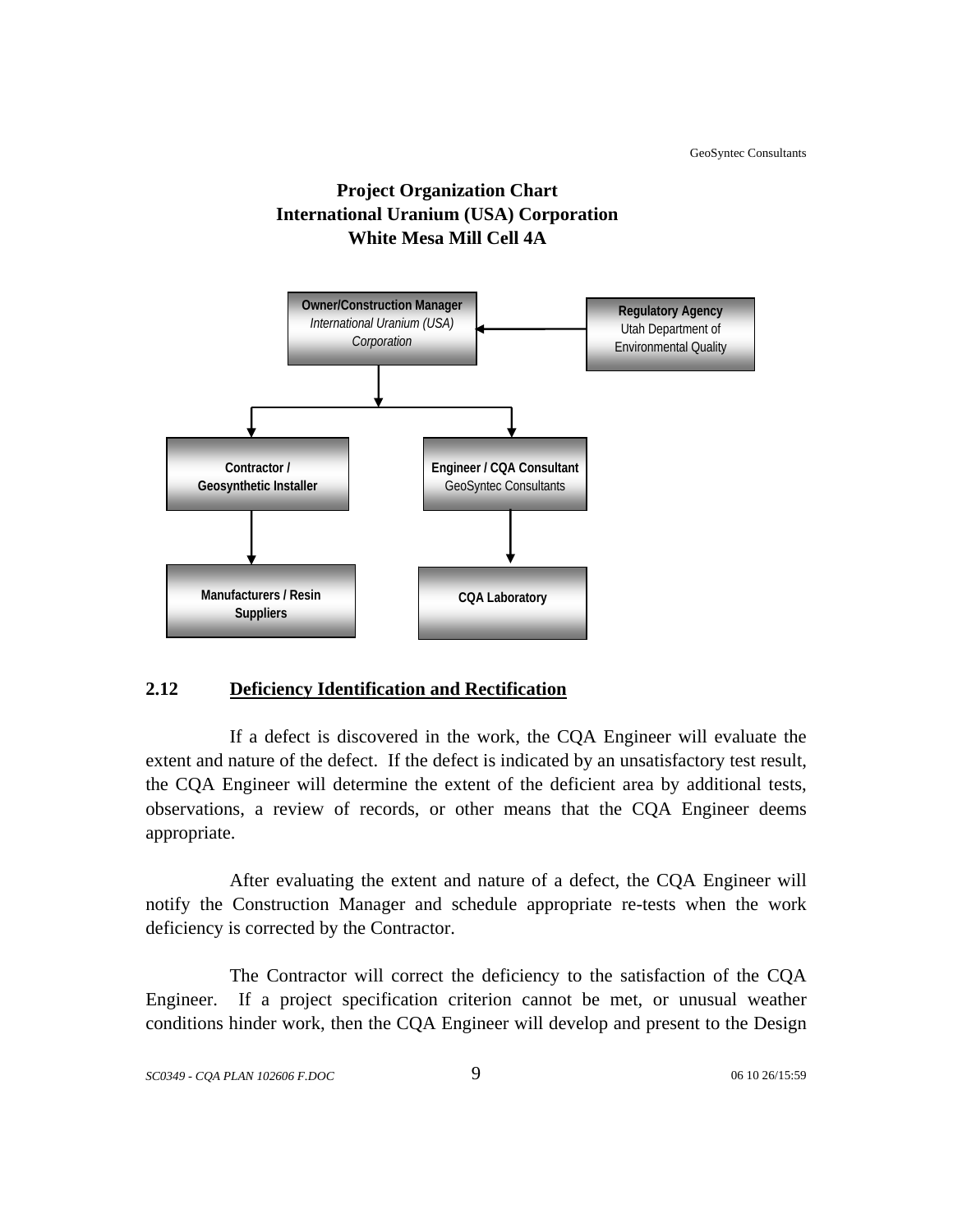Engineer suggested solutions for approval. Major modification to the Construction Drawings, Technical Specifications, or this CQA Plan must be provided to the regulatory agency for review prior to implementation.

Defect corrections will be monitored and documented by CQA personnel prior to subsequent work by the Contractor in the area of the deficiency.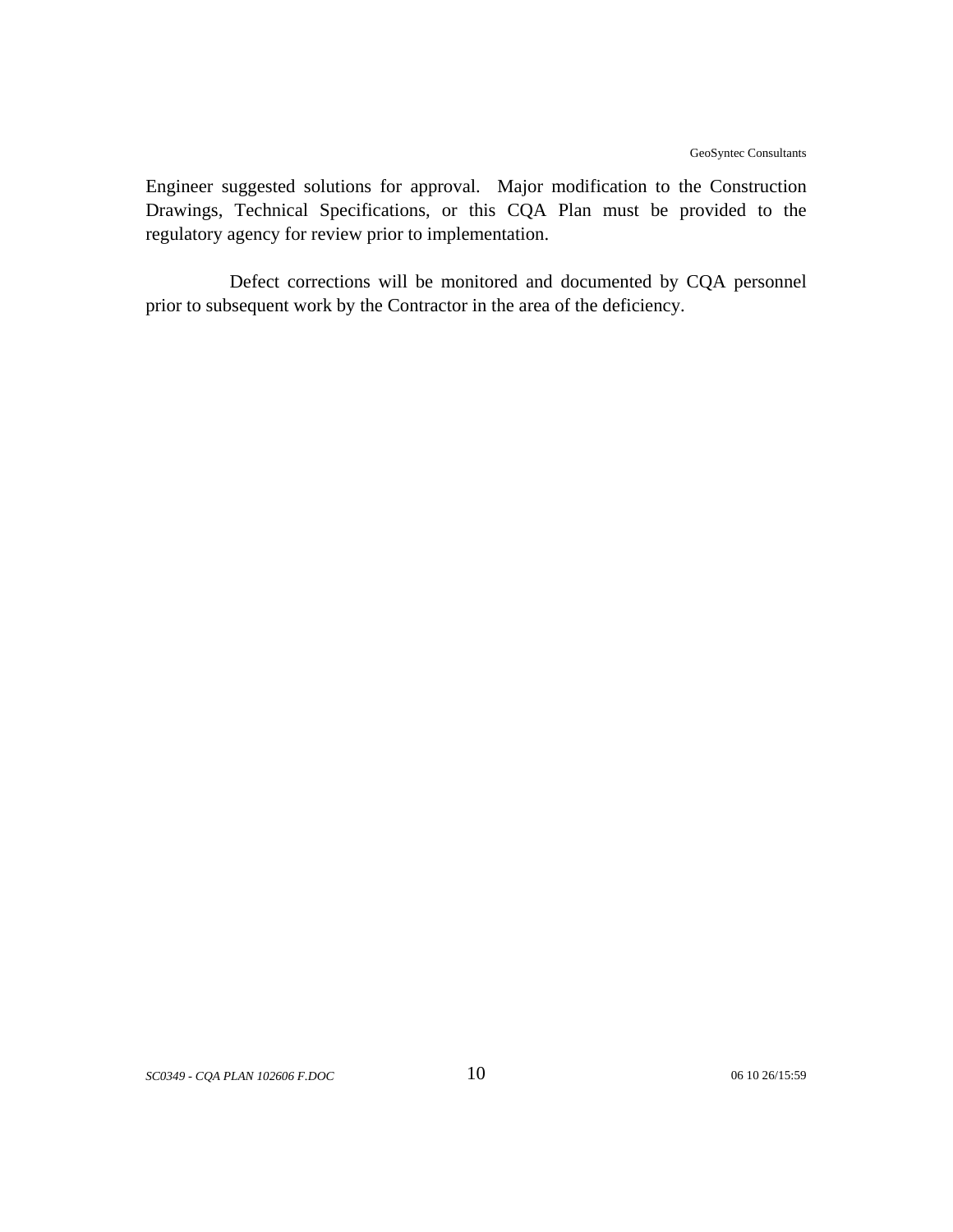# <span id="page-18-0"></span>**3. CQA CONSULTANTS PERSONNEL ORGANIZATION AND DUTIES**

# **3.1 Overview**

The CQA Officer will provide supervision within the scope of work of the CQA Consultant. The scope of work for the CQA Consultant includes monitoring of construction activities including the following:

- subgrade preparation;
- installation of geosynthetic clay liner;
- installation of geomembrane;
- installation of geonet;
- installation of drainage aggregate;
- installation of piping; and
- installation of geotextile.

Duties of CQA personnel are discussed in the remainder of this section.

# **3.2 CQA Personnel**

The CQA Consultant's personnel will include:

- the CQA Officer, who works from the office of the CQA Consultant and who conducts periodic visits to the site as required; and
- the CQA Site Manager, who is located at the site.

# **3.3**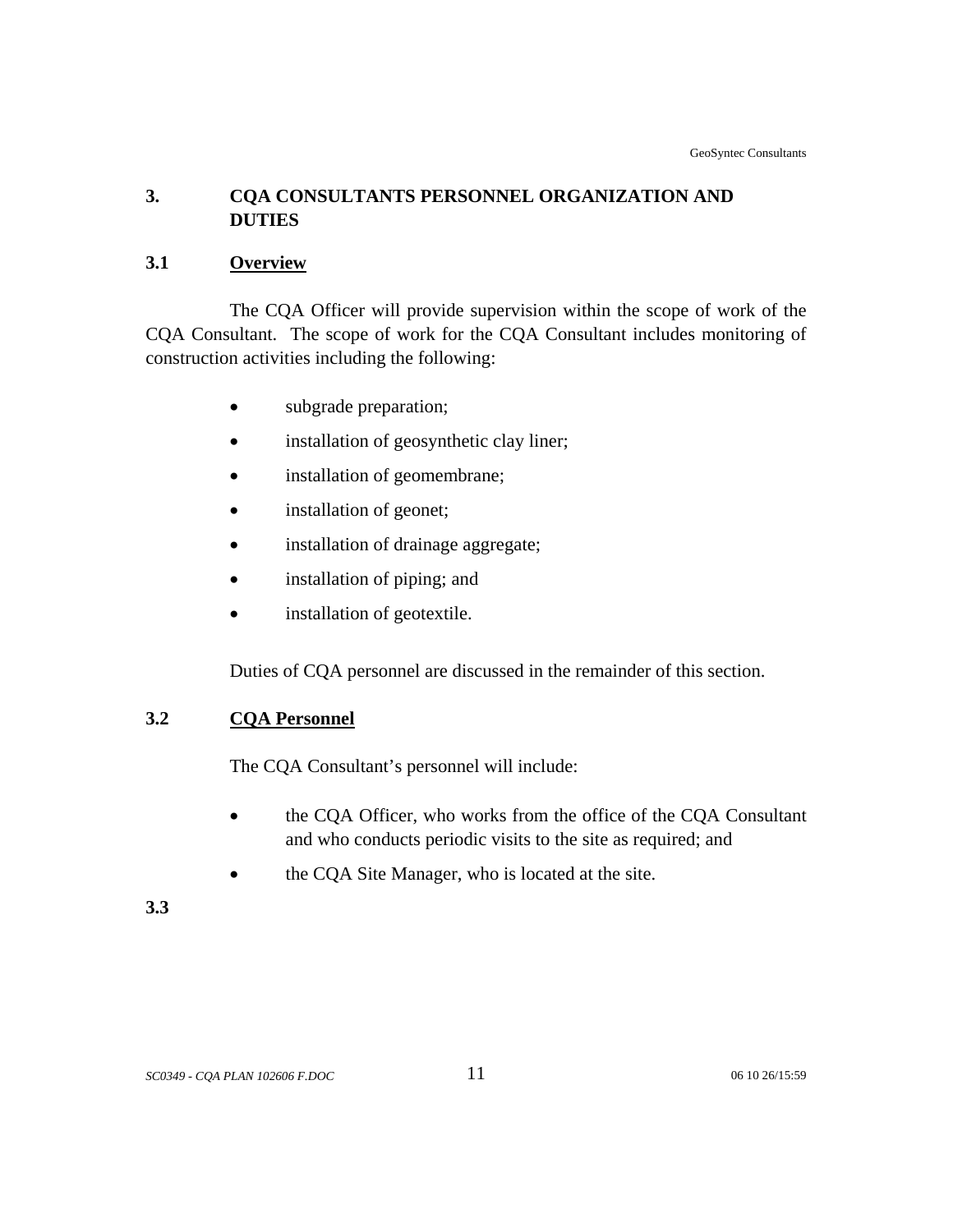## <span id="page-19-0"></span>**CQA Officer**

The CQA Officer shall supervise and be responsible for monitoring and CQA activities relating to the construction of the earthworks, piping, and installation of the geosynthetic materials of the Project. Specifically, the CQA Officer:

- reviews the project design, this CQA Plan, *Drawings*, and *Technical Specifications*;
- reviews other site-specific documentation; unless otherwise agreed, such reviews are for familiarization and for evaluation of constructability only, and hence the CQA Officer and the CQA Consultant assume no responsibility for the liner system design;
- reviews and approves the Geosynthetic Installer's Quality Control (QC) Plan;
- attends Pre-Construction Meetings as needed;
- administers the CQA program (i.e., provides supervision of and manages on-site CQA personnel, reviews field reports, and provides engineering review of CQA related activities);
- provides quality control of CQA documentation and conducts site visits;
- reviews the *Record Drawings*; and
- with the COA Site Manager, prepares the COA report documenting that the project was constructed in general accordance with the Construction Documents.

# **3.4 CQA Site Manager**

The CQA Site Manager:

- acts as the on-site representative of the CQA Consultant;
- attends CQA-related meetings (e.g., pre-construction, daily, weekly (or designates a representative to attend the meetings));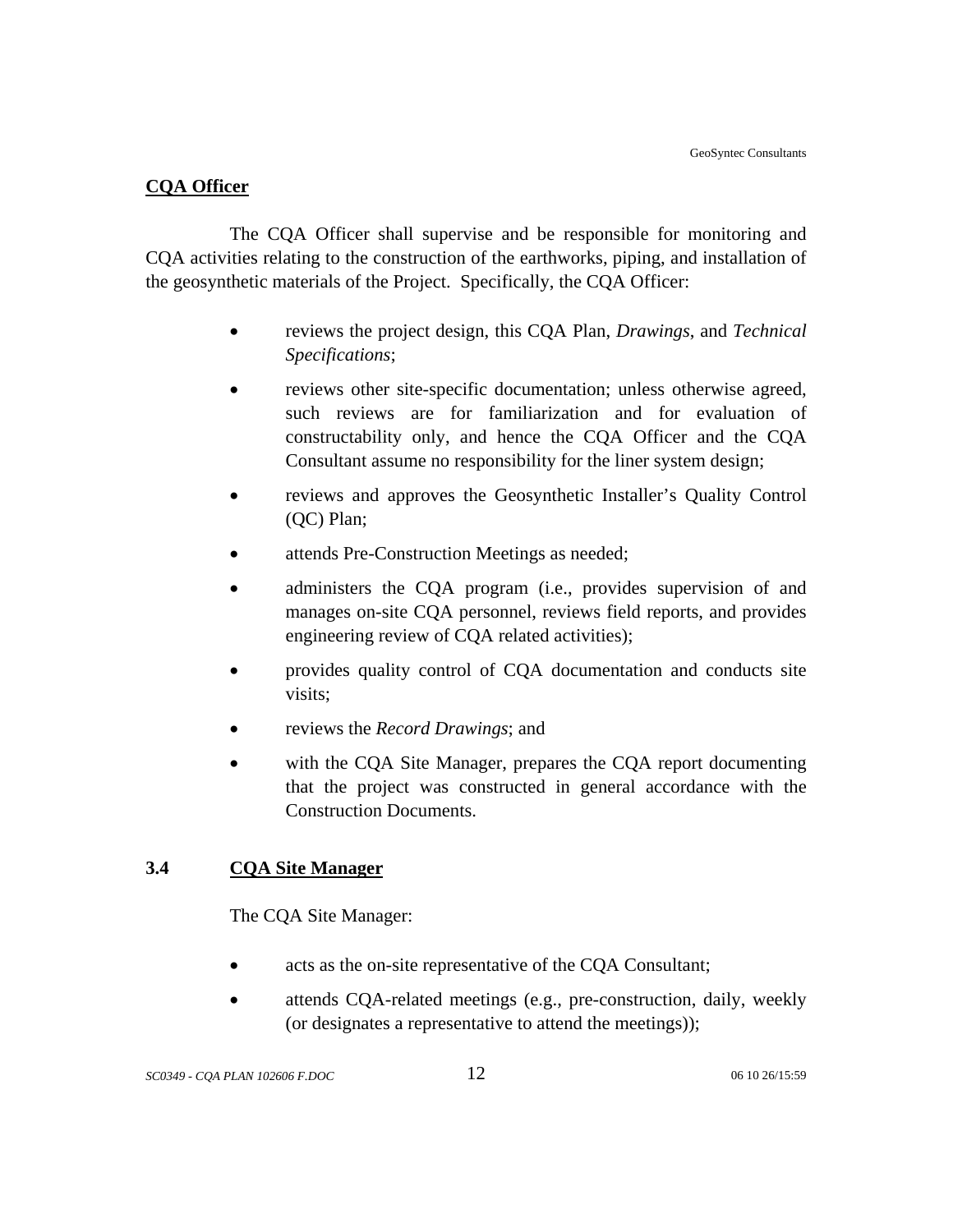- oversees the ongoing preparation of the *Record Drawings*;
- reviews test results provided by Contractor;
- assigns locations for testing and sampling;
- oversees the collection and shipping of laboratory test samples;
- reviews results of laboratory testing and makes appropriate recommendations;
- reviews the calibration and condition of on-site CQA equipment;
- prepares a daily summary report for the project;
- reviews the MQC documentation;
- reviews the Geosynthetic Installer's personnel Qualifications for conformance with those pre-approved for work on site;
- notes on-site activities in daily field reports and reports to the CQA Officer and Construction Manager;
- reports unresolved deviations from the CQA Plan, *Drawings*, and *Technical Specifications* to the Construction Manager; and
- assists with the preparation of the CQA report.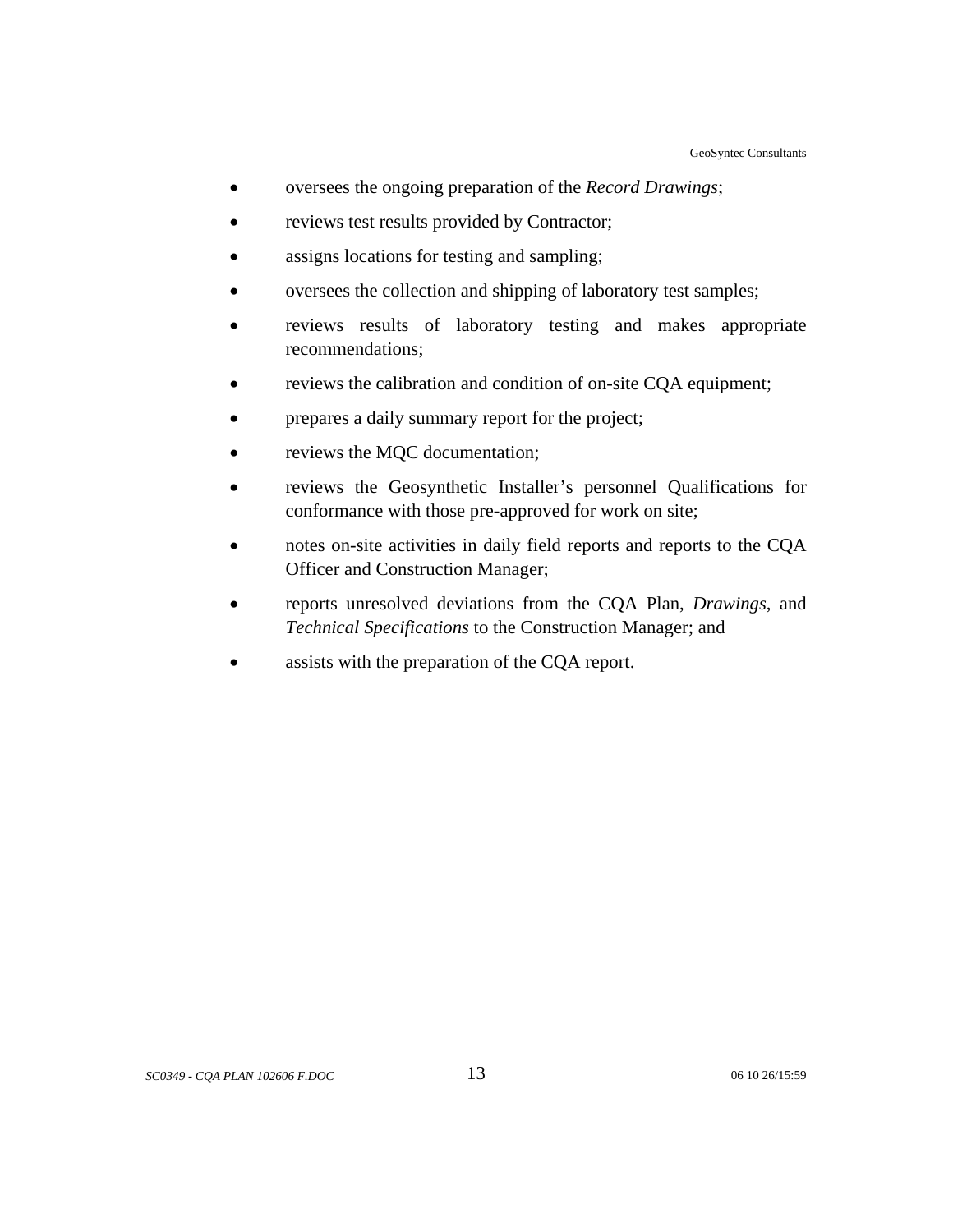# <span id="page-21-0"></span>**4. SITE AND PROJECT CONTROL**

## **4.1 Project Coordination Meetings**

Meetings of key project personnel are necessary to assure a high degree of quality during installation and to promote clear, open channels of communication. Therefore, Project Coordination Meetings are an essential element in the success of the project. Several types of Project Coordination Meetings are described below, including: (i) pre-construction meetings; (ii) progress meetings; and (iii) problem or work deficiency meetings.

# **4.1.1 Pre-Construction Meeting**

A Pre-Construction Meeting will be held at the site prior to construction of the Project. At a minimum, the Pre-Construction Meeting will be attended by the Contractor, the Geosynthetic Installer's Superintendent, the CQA Consultant, and the Construction Manager.

Specific items for discussion at the Pre-Construction Meeting include the following:

- appropriate modifications or clarifications to the CQA Plan;
- the *Drawings* and *Technical Specifications*;
- the responsibilities of each party;
- lines of authority and communication;
- methods for documenting and reporting, and for distributing documents and reports;
- acceptance and rejection criteria;
- protocols for testing;
- protocols for handling deficiencies, repairs, and re-testing;
- the time schedule for all operations;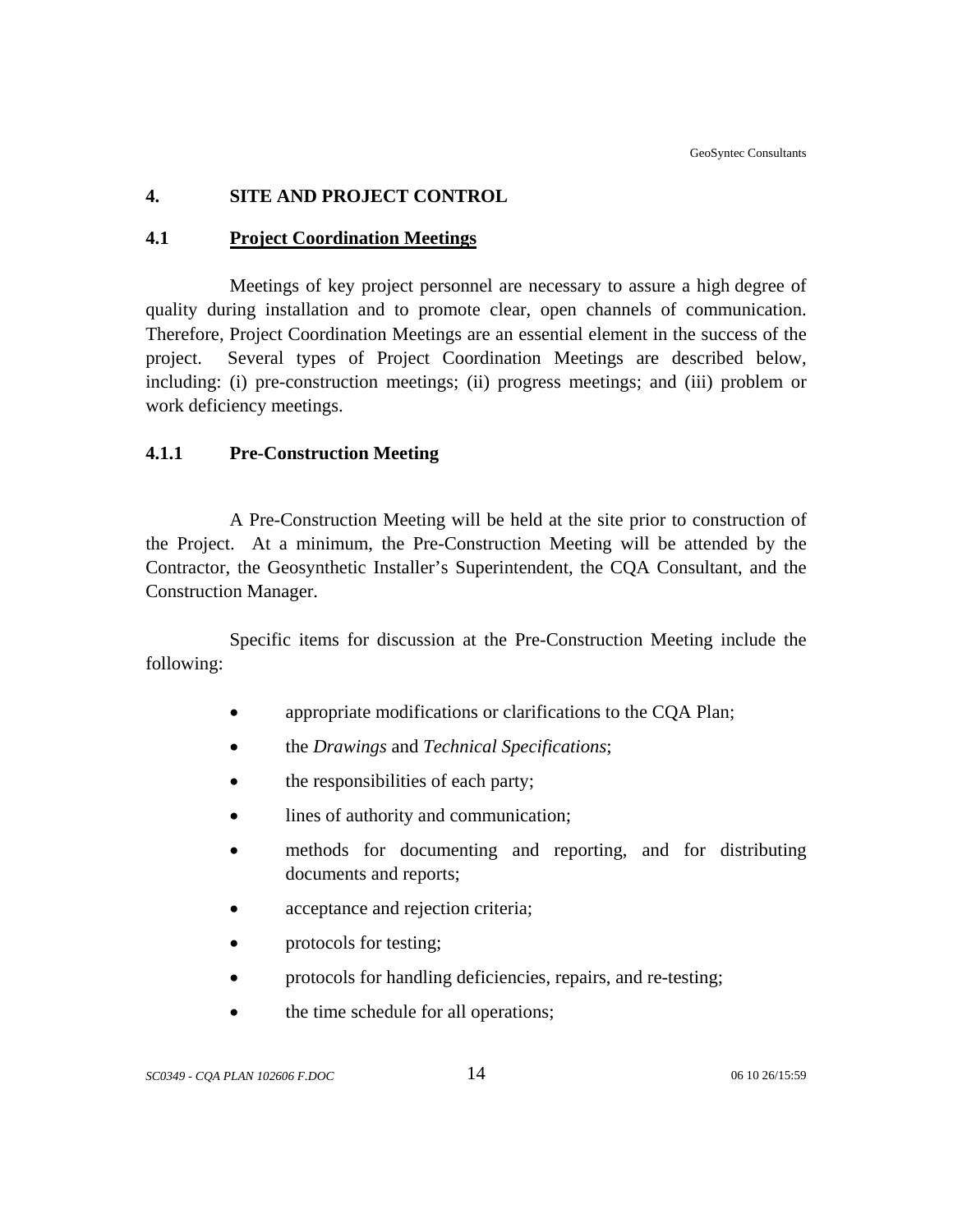- <span id="page-22-0"></span>procedures for packaging and storing archive samples;
- panel layout and numbering systems for panels and seams;
- seaming procedures;
- repair procedures; and
- soil stockpiling locations.

The Construction Manager will conduct a site tour to observe the current site conditions and to review construction material and equipment storage locations. A person in attendance at the meeting will be appointed by the Construction Manager to record the discussions and decisions of the meeting in the form of meeting minutes. Copies of the meeting minutes will be distributed to all attendees.

## **4.1.2 Progress Meetings**

Progress meetings will be held between the CQA Site Manager, the Contractor, Construction Manager, and other concerned parties participating in the construction of the project. This meeting will include discussions on the current progress of the project, planned activities for the next week, and revisions to the work plan and/or schedule. The meeting will be documented in meeting minutes prepared by a person designated by the CQA Site Manager at the beginning of the meeting. Within 2 working days of the meeting, draft minutes will be transmitted to representatives of parties in attendance for review and comment. Corrections and/or comments to the draft minutes shall be made within 2 working days of receipt of the draft minutes to be incorporated in the final meeting minutes.

#### **4.1.3 Problem or Work Deficiency Meeting**

A special meeting will be held when and if a problem or deficiency is present or likely to occur. The meeting will be attended by the Contractor, the Construction Manager, the CQA Site Manager, and other parties as appropriate. If the problem requires a design modification, the Engineer should either be present at, consulted prior to, or notified immediately upon conclusion of this meeting. The purpose of the work deficiency meeting is to define and resolve the problem or work deficiency as follows: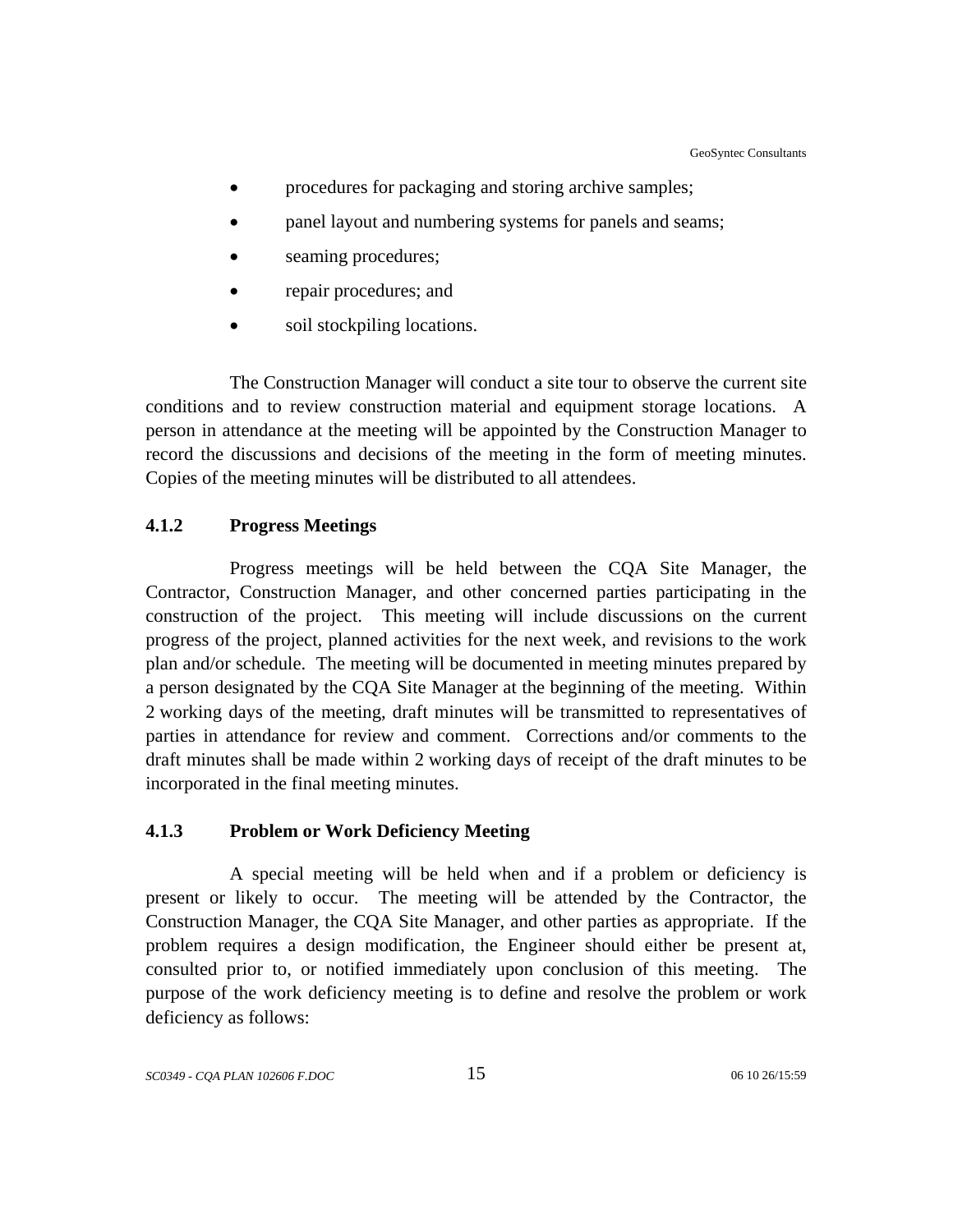- define and discuss the problem or deficiency;
- review alternative solutions;
- select a suitable solution agreeable to all parties; and
- implement an action plan to resolve the problem or deficiency.

The Construction Manager will appoint one attendee to record the discussions and decisions of the meeting. The meeting record will be documented in the form of meeting minutes and copies will be distributed to all affected parties. A copy of the minutes will be retained in facility records.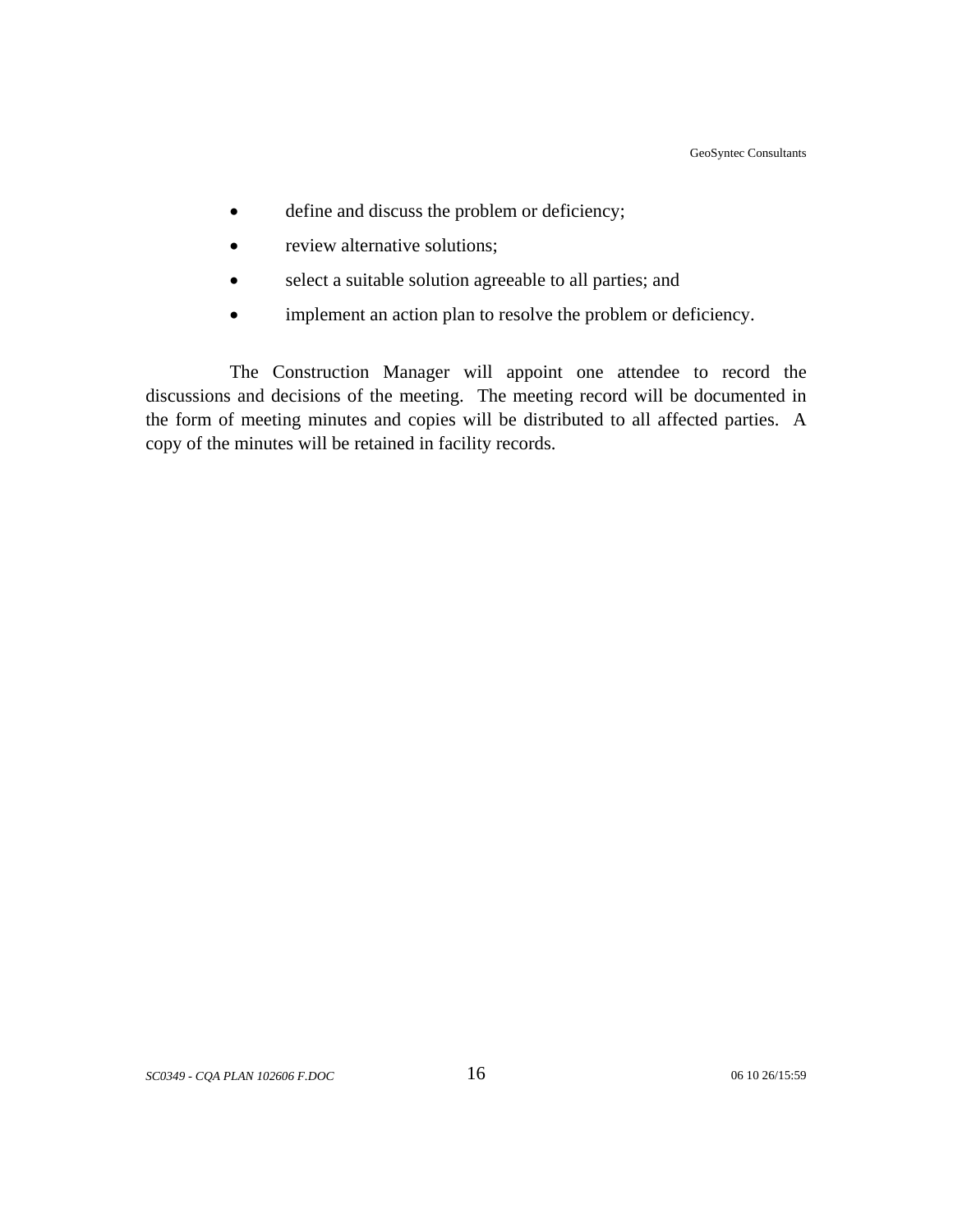# <span id="page-24-0"></span>**5. DOCUMENTATION**

## **5.1 Overview**

An effective CQA Plan depends largely on recognition of all construction activities that should be monitored and on assigning responsibilities for the monitoring of each activity. This is most effectively accomplished and verified by the documentation of quality assurance activities. The CQA Consultant will document that quality assurance requirements have been addressed and satisfied.

The CQA Site Manager will provide the Construction Manager with signed descriptive remarks, data sheets, and logs to verify that monitoring activities have been carried out. The CQA Site Manager will also maintain, at the job site, a complete file of *Drawings* and *Technical Specifications*, a CQA Plan, checklists, test procedures, daily logs, and other pertinent documents.

# **5.2 Daily Recordkeeping**

Preparation of daily CQA documentation will consist of daily field reports prepared by the CQA Site Manager which may include CQA monitoring logs and testing data sheets. This information may be regularly submitted to and reviewed by the Construction Manager. Daily field reports will include documentation of the observed activities during each day of activity. The daily field reports may include monitoring logs and testing data sheets. At a minimum, these logs and data sheets will include the following information:

- the date, project name, location, and other identification;
- a summary of the weather conditions;
- a summary of locations where construction is occurring:
- equipment and personnel on the project;
- a summary of meetings held and attendees;
- a description of materials used and references of results of testing and documentation;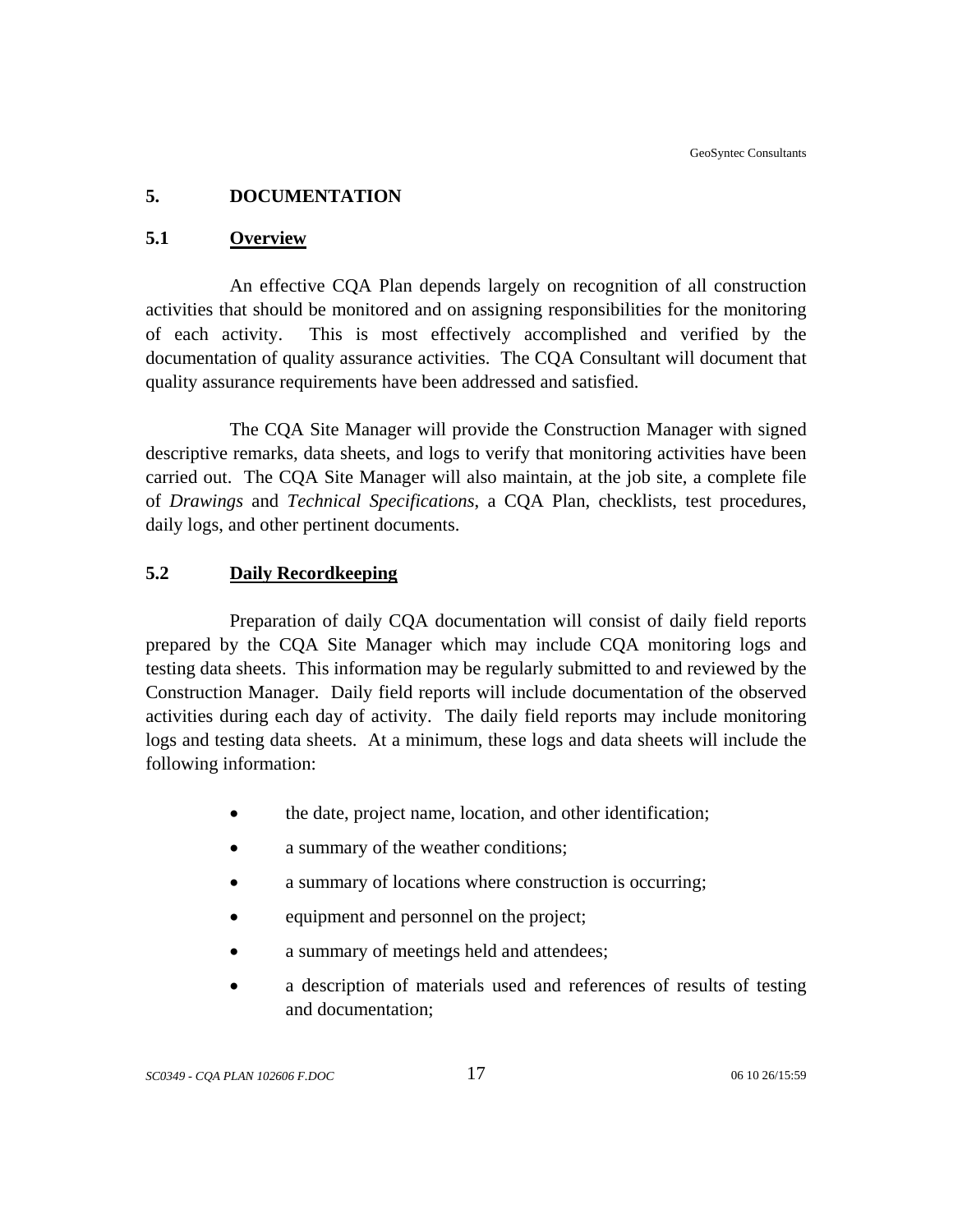- <span id="page-25-0"></span>• identification of deficient work and materials;
- results of re-testing corrected "deficient work;"
- an identifying sheet number for cross referencing and document control;
- descriptions and locations of construction monitored;
- type of construction and monitoring performed;
- description of construction procedures and procedures used to evaluate construction;
- a summary of test data and results;
- calibrations or re-calibrations of test equipment and actions taken as a result of re-calibration;
- decisions made regarding acceptance of units of work and/or corrective actions to be taken in instances of substandard testing results;
- a discussion of agreements made between the interested parties which may affect the work; and
- signature of the respective CQA Site Manager.

# **5.3 Construction Problems and Resolution Data Sheets**

Construction Problems and Resolution Data Sheets, to be submitted with the daily field reports prepared by the CQA Site Manager, describing special construction situations, will be cross-referenced with daily field reports, specific observation logs, and testing data sheets and will include the following information, where available:

- an identifying sheet number for cross-referencing and document control;
- a detailed description of the situation or deficiency;
- the location and probable cause of the situation or deficiency;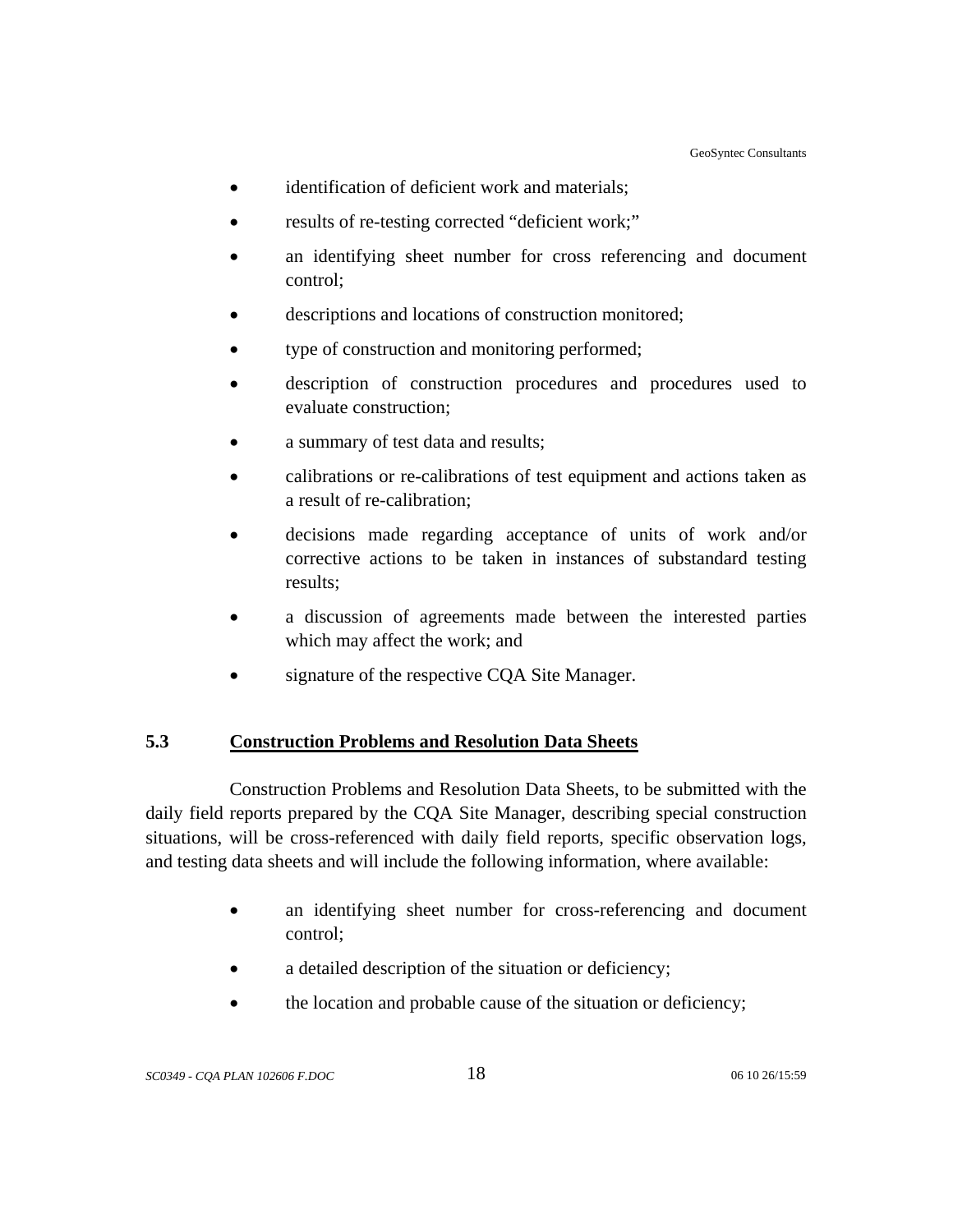- <span id="page-26-0"></span>• how and when the situation or deficiency was found or located;
- documentation of the response to the situation or deficiency;
- final results of responses;
- measures taken to prevent a similar situation from occurring in the future; and
- signature of the CQA Site Manager and a signature indicating concurrence by the Construction Manager.

The Construction Manager will be made aware of significant recurring nonconformance with the *Drawings*, *Technical Specifications*, or CQA Plan. The cause of the nonconformance will be determined and appropriate changes in procedures or specifications will be recommended. These changes will be submitted to the Construction Manager for approval. When this type of evaluation is made, the results will be documented and any revision to procedures or specifications will be approved by the Contractor and Engineer.

A summary of supporting data sheets, along with final testing results and the CQA Site Manager's approval of the work, will be required upon completion of construction.

#### **5.4 Photographic Documentation**

Photographs will be taken and documented in order to serve as a pictorial record of work progress, problems, and mitigation activities. These records will be presented to the Construction Manager upon completion of the project. Photographic reporting data sheets, where used, will be cross-referenced with observation and testing data sheet(s), and/or construction problem and solution data sheet(s).

# **5.5 Design and/or Specifications Changes**

Design and/or specifications changes may be required during construction. In such cases, the CQA Site Manager will notify the Engineer. Design and/or specification changes will be made with the written agreement of the Engineer and will take the form of an addendum to the *Drawings* and *Technical Specifications*.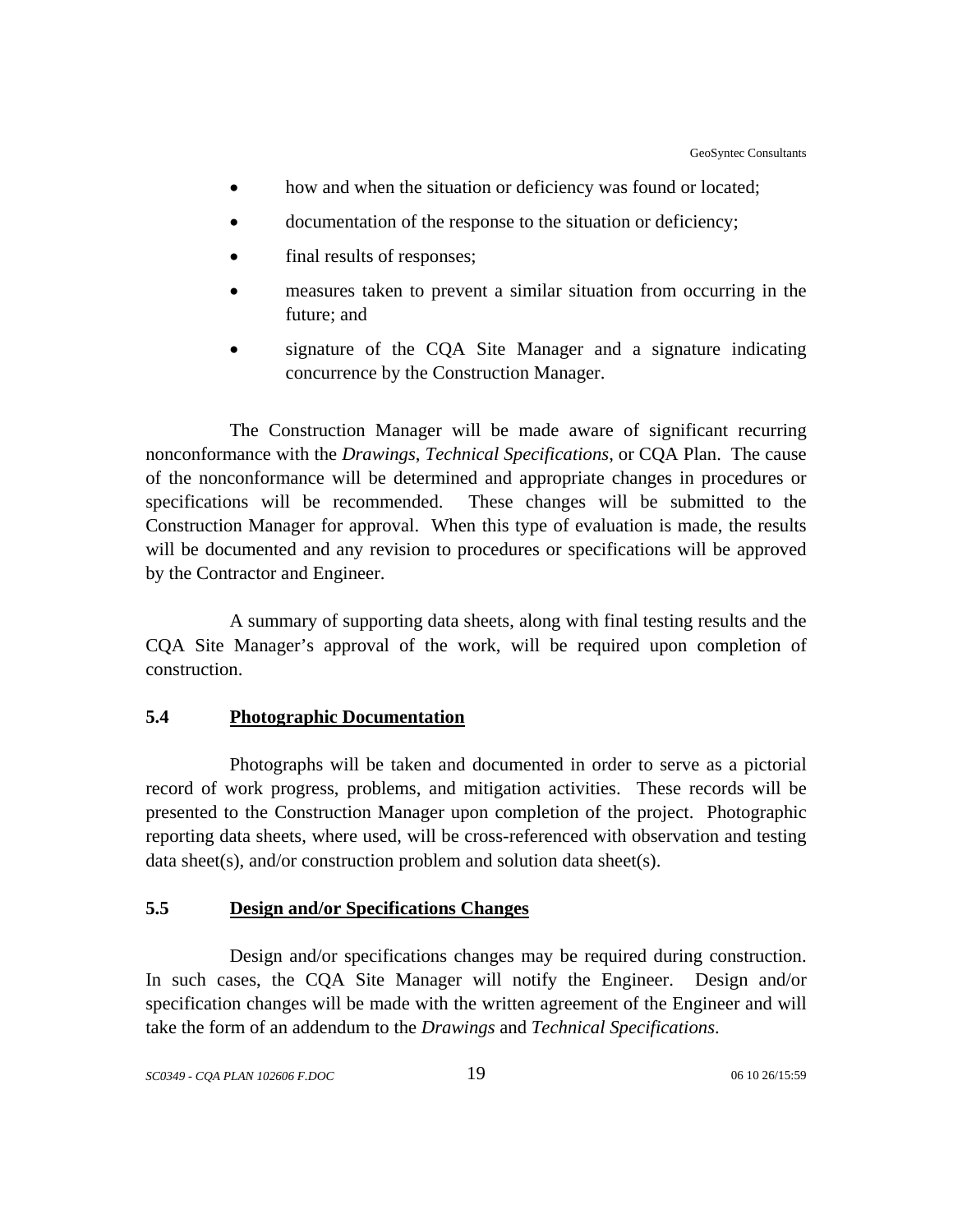# <span id="page-27-0"></span>**5.6 CQA Report**

At the completion of the Project, the CQA Consultant will submit to the Owner a CQA report signed and sealed by the Professional Engineer licensed in the State of Utah. The CQA report will acknowledge: (i) that the work has been performed in compliance with the *Drawings* and *Technical Specifications*; (ii) physical sampling and testing has been conducted at the appropriate frequencies; and (iii) that the summary document provides the necessary supporting information. At a minimum, this report will include:

- MQC documentation;
- a summary report describing the CQA activities and indicating compliance with the *Drawings* and *Technical Specifications* which is signed and sealed by the CQA Officer;
- a summary of CQA/CQC testing, including failures, corrective measures, and retest results;
- Contractor and Installer personnel resumes and qualifications as necessary;
- documentation that the geomembrane trial seams were performed in general accordance with the CQA Plan and *Technical Specifications*;
- documentation that field seams were non-destructively tested using a method in general accordance with the applicable test standards;
- documentation that nondestructive testing was monitored by the CQA Consultant, that the CQA Consultant informed the Geosynthetic Installer of any required repairs, and that the CQA Consultant monitored the seaming and patching operations for uniformity and completeness;
- records of sample locations, the name of the individual conducting the tests, and the results of tests;
- *Record Drawings* as provided by the Surveyor;
- daily field reports.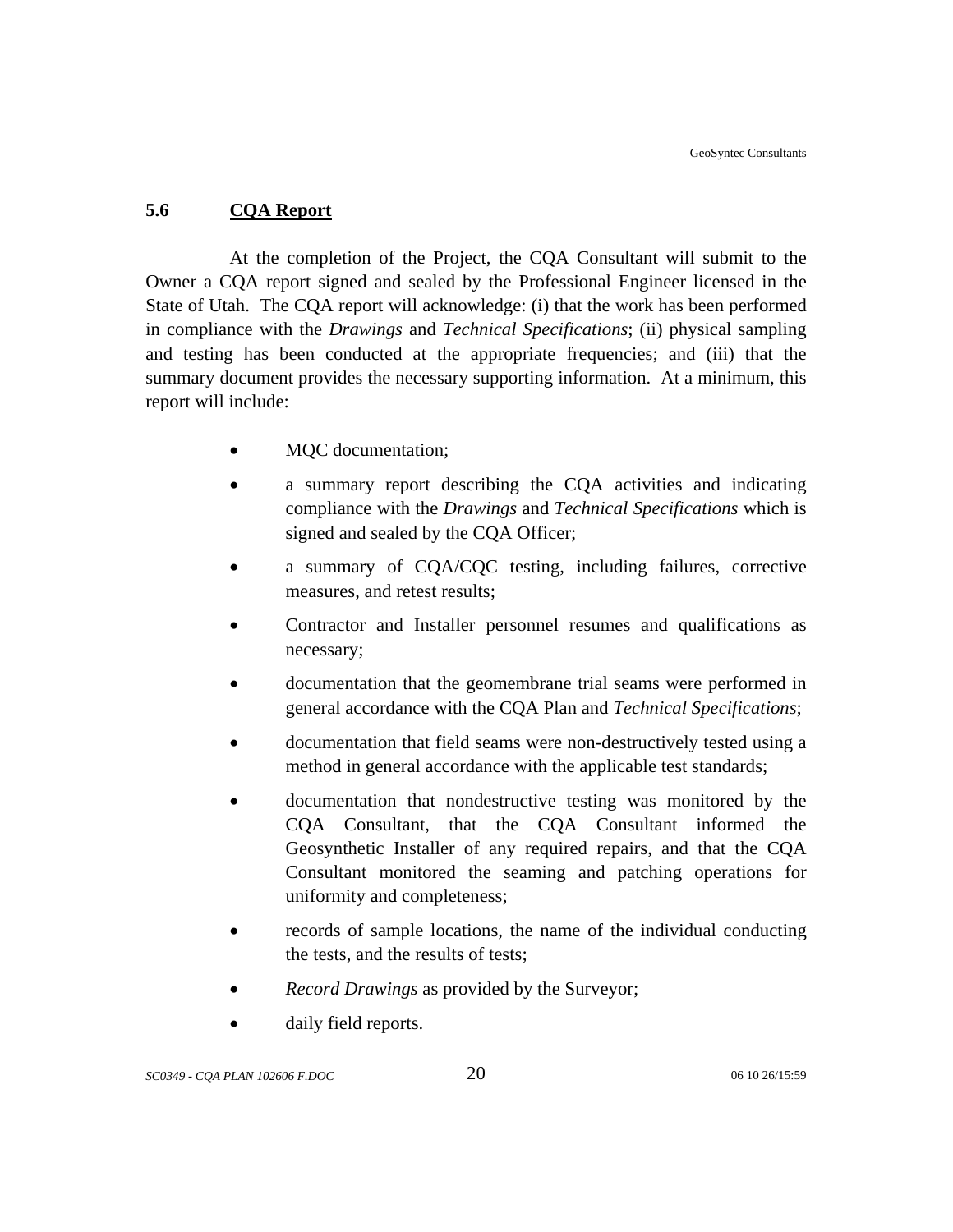The *Record Drawings* will include scale drawings depicting the location of the construction and details pertaining to the extent of construction (e.g., plan dimensions and appropriate elevations). *Record Drawings* and required base maps will be prepared by a qualified Professional Land Surveyor registered in the State of Utah. These documents will be reviewed by the CQA Consultant and included as part of the CQA Report.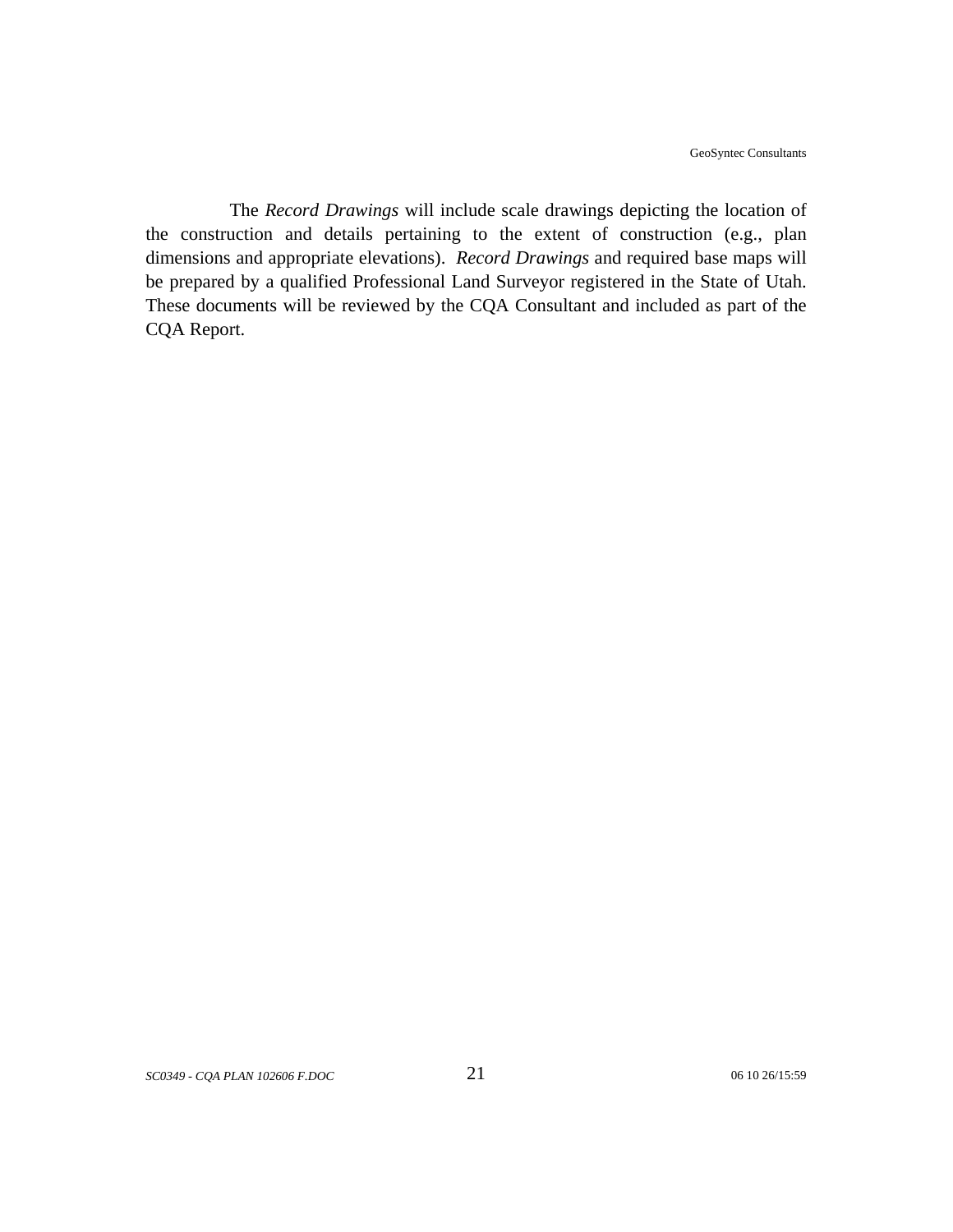# <span id="page-29-0"></span>**6. EARTHWORK**

# **6.1 Introduction**

This section prescribes the CQA activities to be performed to monitor that prepared subgrade is constructed in general accordance with *Drawings* and *Technical Specifications*. The prepared subgrade construction procedures to be monitored by the CQA Consultant, if required, shall include:

- vegetation removal;
- subgrade preparation;
- fine-grading; and
- anchor trench excavation and backfill.

# **6.2 CQA Monitoring Activities**

# **6.2.1 Vegetation Removal**

The CQA Site Manager will monitor and document that vegetation is sufficiently cleared and grubbed in areas where geosynthetics are to be placed. Vegetation removal shall be performed as described in the *Technical* Specification and the *Drawings*.

# **6.2.2 Grading**

 Construction of the Cell 4A liner system will require minor re-grading in certain areas. The CQA Site Manager shall monitor and document that site re-grading performed meets the requirements of the *Technical Specifications* and the *Drawings*. At a minimum, the CQA Site Manager shall monitor that:

- the subgrade surface is free of sharp rocks, debris, and other undesirable materials;
- the subgrade surface is smooth and uniform by visually monitoring proof rolling activities; and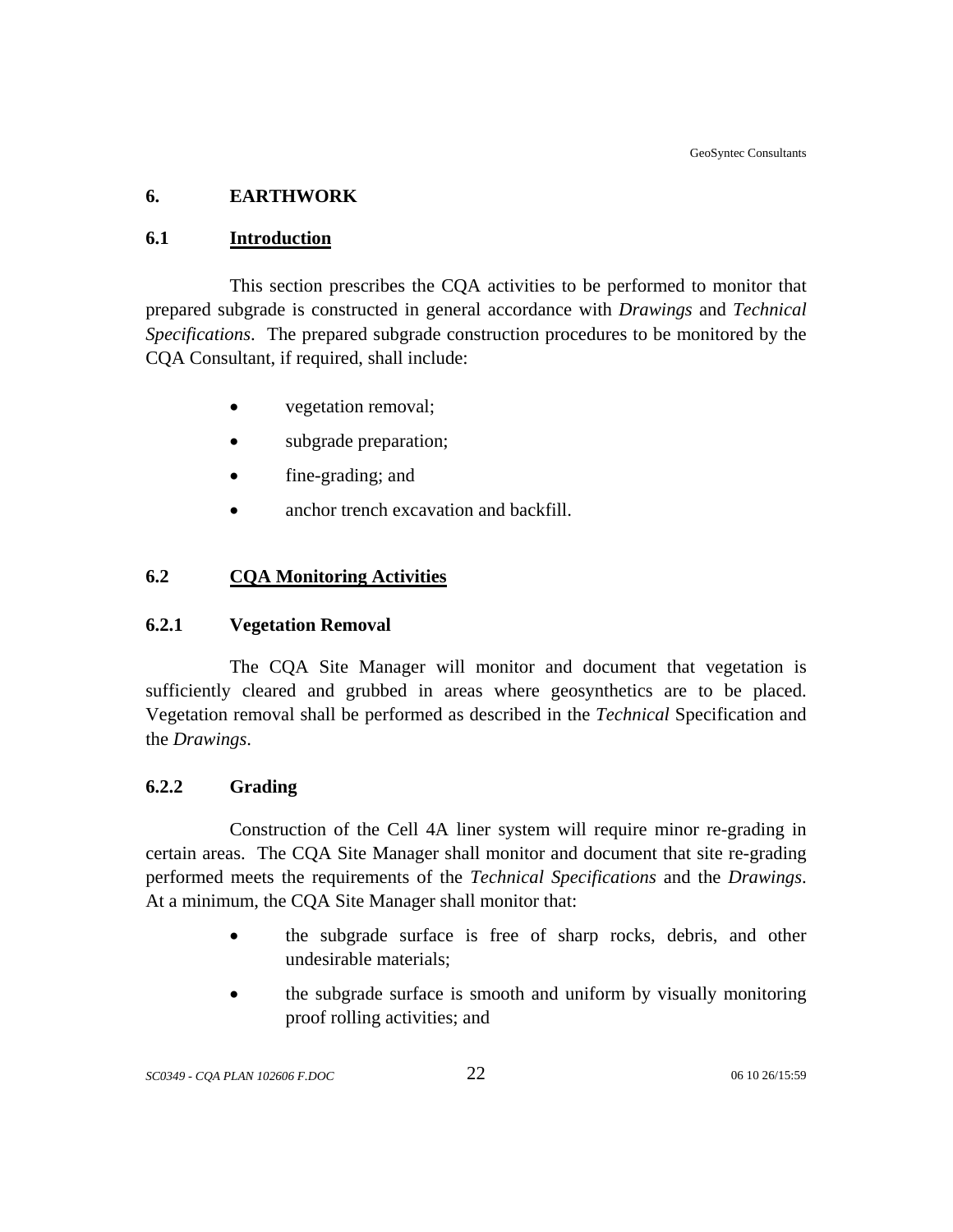<span id="page-30-0"></span>• the subgrade surface meets the lines and grades shown on the *Drawings*.

## **6.2.3 Anchor Trench Construction**

During construction, the CQA Site Manager will monitor the anchor trench excavation and backfill methods are consistent with the requirements specified in the *Technical Specifications* and the *Drawings*. The CQA Site Manager will monitor, at a minimum, that:

- the anchor trench is free of sharp rocks, debris and other undesirable materials and that particles are no larger than 6-inches in longest dimension;
- the anchor trench is constructed to the lines and grades shown on the *Drawings*; and
- compaction requirements are met, through visual observations, as specified in the *Technical Specifications.*

# **6.3 Deficiencies**

If a defect is discovered in the earthwork product, the CQA Site Manager will immediately determine the extent and nature of the defect. If the defect is indicated by an unsatisfactory test result, the CQA Site Manager will determine the extent of the defective area by additional tests, observations, a review of records, or other means that the CQA Site Manager deems appropriate. If the defect is related to adverse site conditions, such as overly wet soils or non-conforming particle sizes, the CQA Site Manager will define the limits and nature of the defect.

# **6.3.1 Notification**

After evaluating the extent and nature of a defect, the CQA Site Manager will notify the Construction Manager and Contractor and schedule appropriate reevaluation when the work deficiency is to be corrected.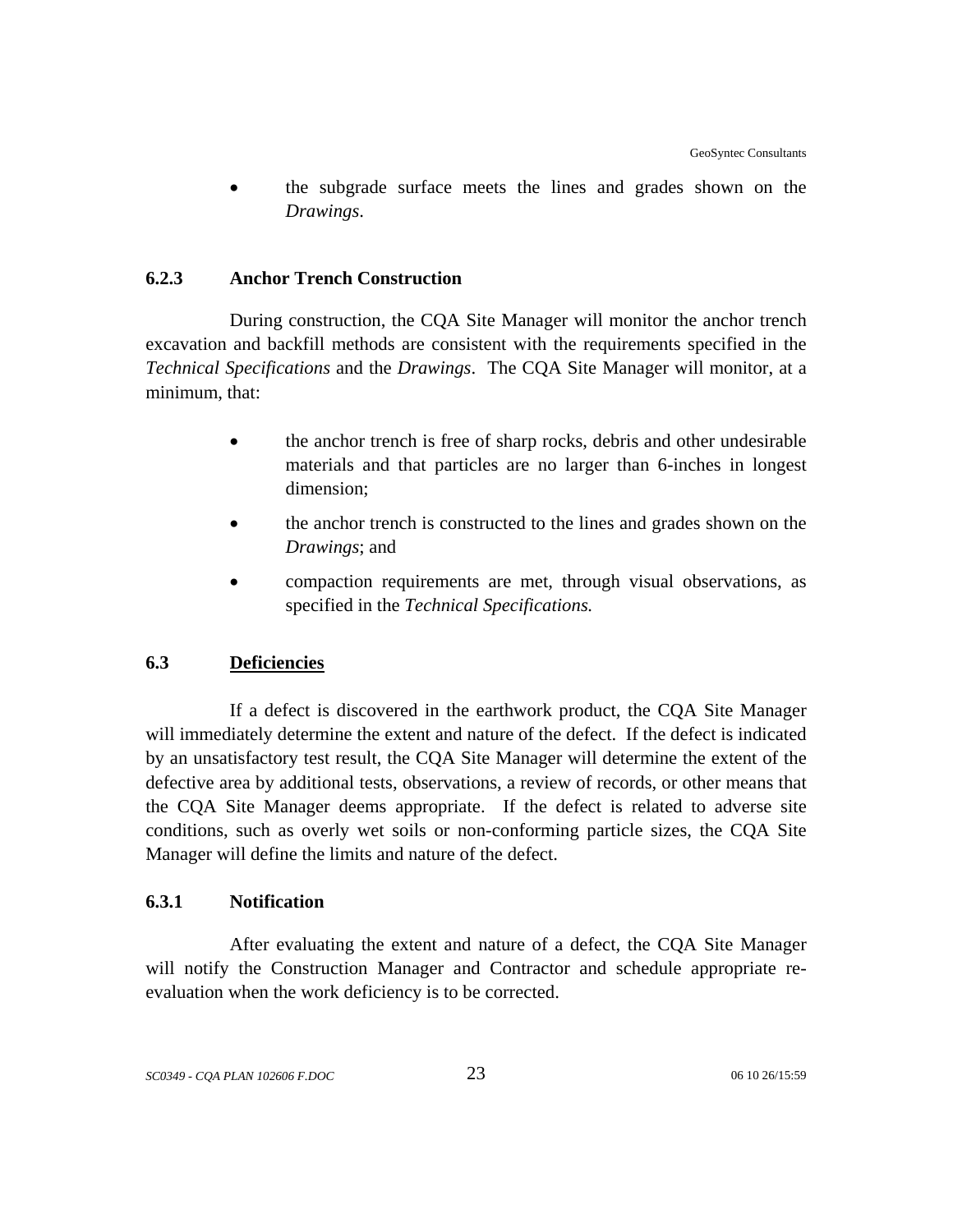#### <span id="page-31-0"></span>**6.3.2 Repairs and Re-Testing**

The Contractor will correct deficiencies to the satisfaction of the CQA Site Manager. If a project specification criterion cannot be met, or unusual weather conditions hinder work, then the CQA Site Manager will develop and present to the Construction Manager suggested solutions for his approval.

Re-evaluations by the CQA Site Manager shall continue until it is verified that defects have been corrected before any additional work is performed by the Contractor in the area of the deficiency.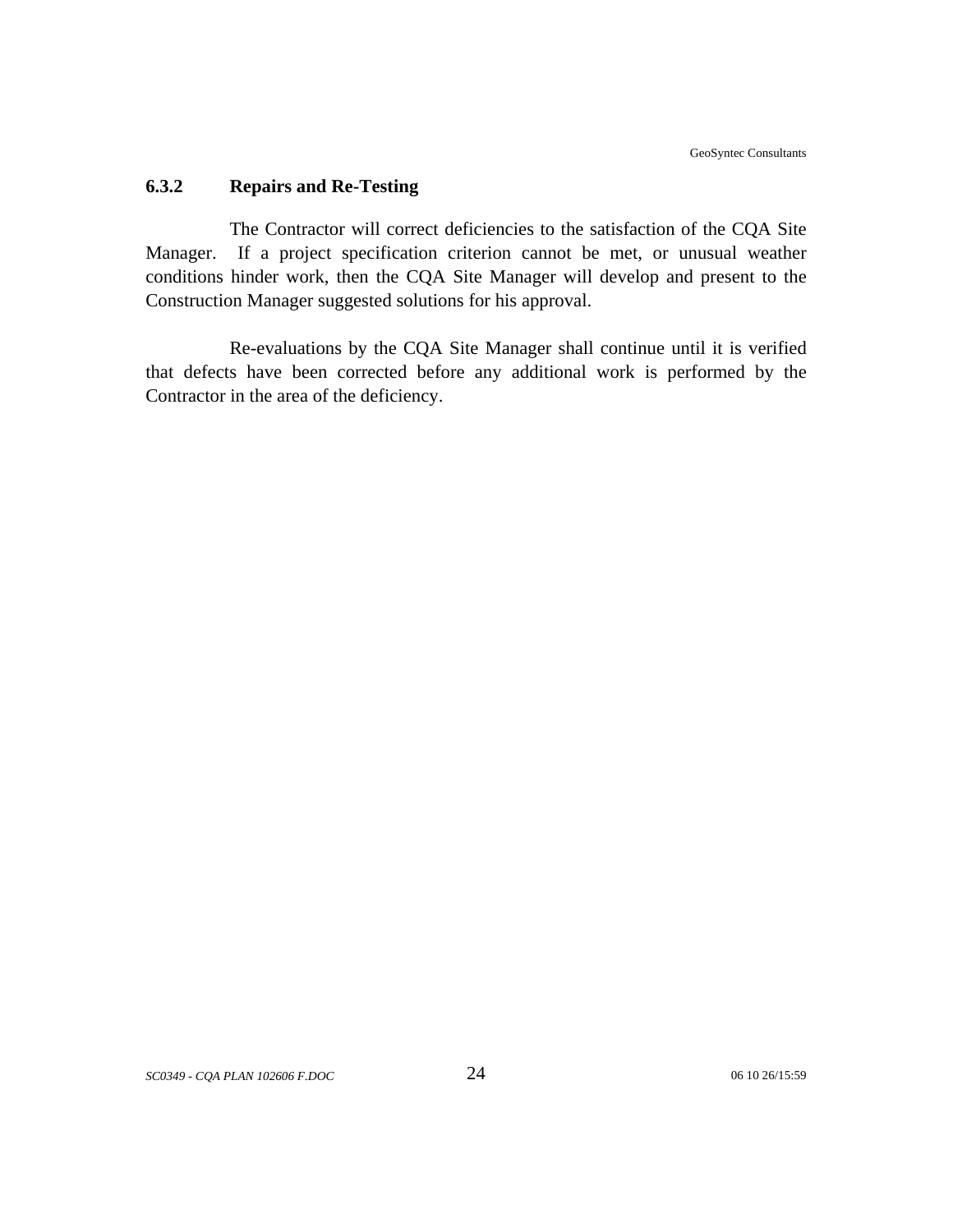# <span id="page-32-0"></span>**7. DRAINAGE AGGREGATE**

## **7.1 Introduction**

This section prescribes the CQA activities to be performed to monitor that drainage aggregates are constructed in general accordance with *Drawings* and *Technical Specifications*. The drainage aggregates construction procedures to be monitored by the CQA Consultant include drainage aggregate placement.

# **7.2 Testing Activities**

Aggregate testing will be performed for material qualification and material conformance. These two stages of testing are defined as follows:

- Material qualification tests are used to evaluate the conformance of a proposed aggregate source with the *Technical Specifications* for qualification of the source prior to construction.
- Aggregate conformance testing is used to evaluate the conformance of a particular batch of aggregate from a qualified source to the *Technical Specifications* prior to installation of the aggregate.

The Contractor will be responsible for submitting material qualification test results to the Construction Manager and to the CQA Site Manager for review. The CQA Laboratory will perform the conformance testing and CQC testing. Aggregate testing will be conducted in general accordance with the current versions of the corresponding American Society for Testing and Materials (ASTM) test procedures. The test methods indicated in Table 1 are those that will be used for this testing unless the test methods are updated or revised prior to construction. Revisions to the test methods will be reviewed and approved by the Engineer and the CQA Site Manager prior to their usage.

# **7.2.1 Sample Frequency**

The frequency of aggregate testing for material qualification and material conformance will conform to the minimum frequencies presented in Table 1A. The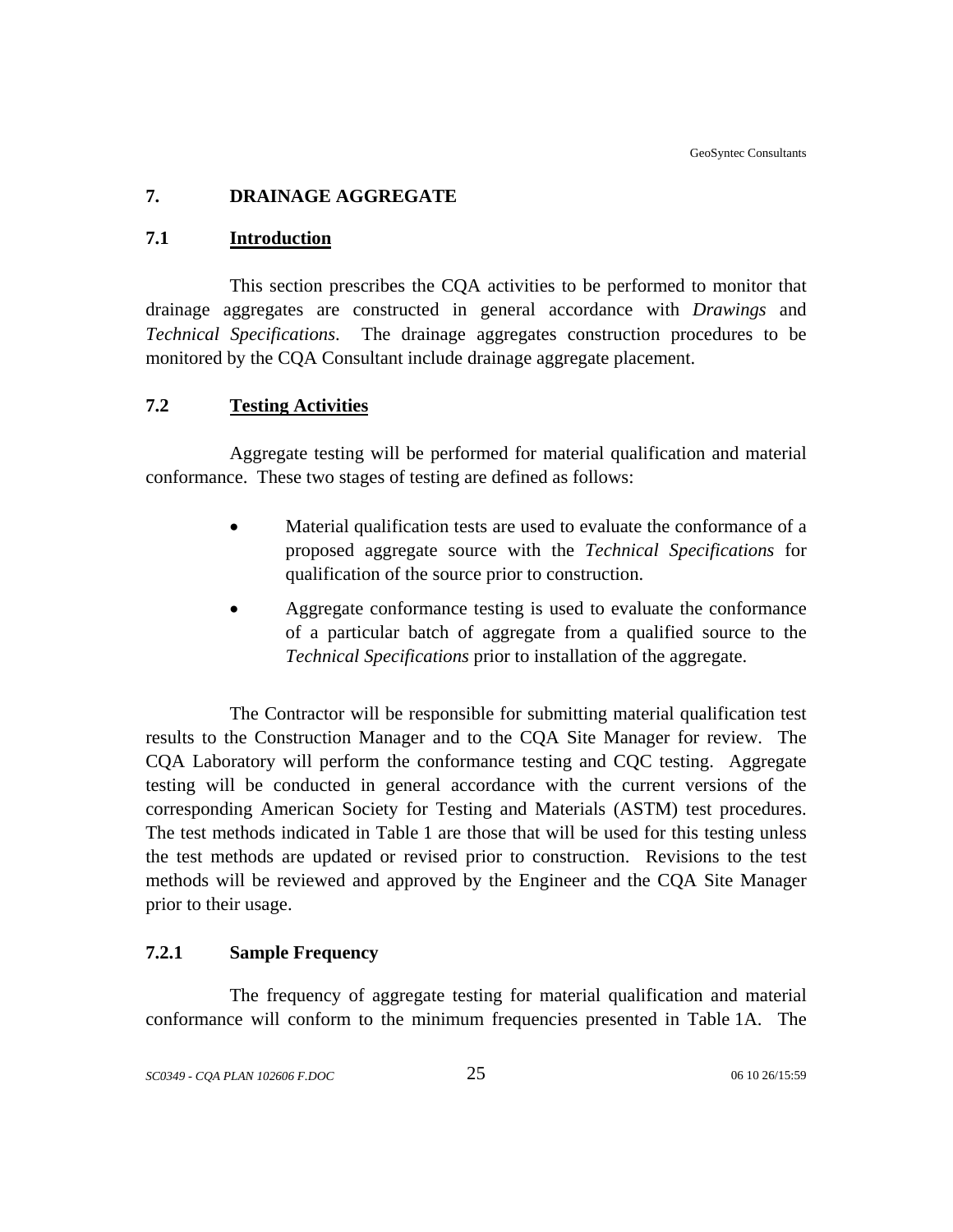<span id="page-33-0"></span>frequency of aggregate testing shall conform to the minimum frequencies presented in Table 1. The actual frequency of testing required will be increased by the CQA Site Manager, as necessary, if variability of materials is noted at the site, during adverse conditions, or to isolate failing areas of the construction.

## **7.2.2 Sample Selection**

With the exception of qualification samples, sampling locations will be selected by the CQA Site Manager. Conformance samples will be obtained from borrow pits and/or stockpiles of material. The Contractor must plan the work and make aggregate available for sampling in a timely and organized manner so that the test results can be obtained before the material is installed. The CQA Site Manager must document sample locations so that failing areas can be immediately isolated. The CQA Site Manager will follow standard sampling procedures to obtain representative samples of the proposed aggregate materials.

# **7.3 CQA Monitoring Activities**

#### **7.3.1 Drainage Aggregate**

The CQA Site Manager will monitor and document the installation of the drainage aggregates. In general, monitoring of the installation of drainage aggregate includes the following activities:

- reviewing documentation of the material qualification test results provided by the Contractor;
- sampling and testing for conformance of the materials to the *Technical Specifications*;
- documenting that the drainage aggregates are installed using the specified equipment and procedures;
- documenting that the drainage aggregates are constructed to the lines and grades shown on the *Drawings*; and
- monitoring that the construction activities do not cause damage to underlying geosynthetic materials.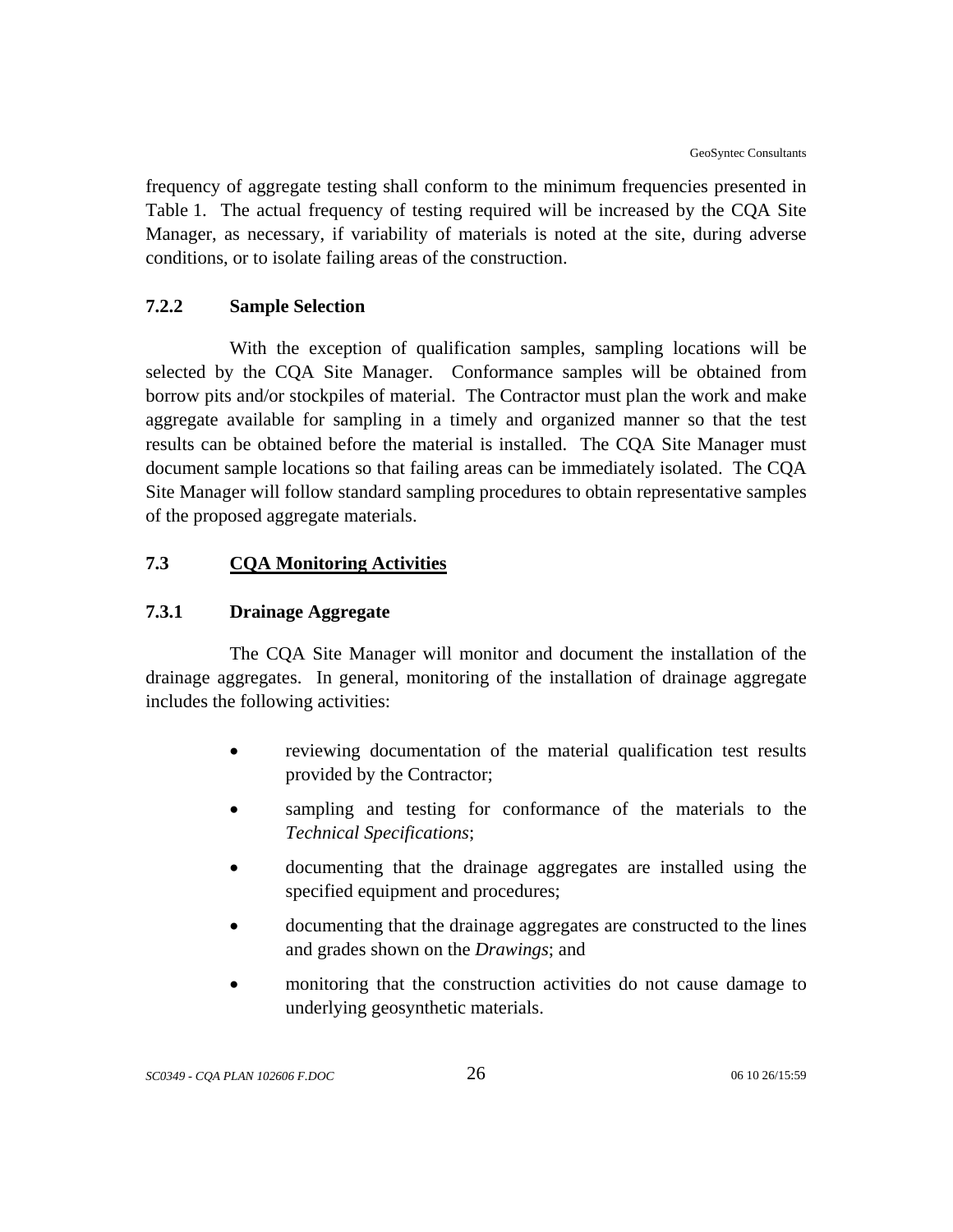## <span id="page-34-0"></span>**7.4 Deficiencies**

If a defect is discovered in the drainage aggregates, the CQA Site Manager will evaluate the extent and nature of the defect. If the defect is indicated by an unsatisfactory test result, the CQA Site Manager will determine the extent of the deficient area by additional tests, observations, a review of records, or other means that the CQA Site Manager deems appropriate.

# **7.4.1 Notification**

After evaluating the extent and nature of a defect, the CQA Site Manager will notify the Construction Manager and Contractor and schedule appropriate re-tests when the work deficiency is to be corrected.

## **7.4.2 Repairs and Re-testing**

The Contractor will correct the deficiency to the satisfaction of the CQA Site Manager. If a project specification criterion cannot be met, or unusual weather conditions hinder work, then the CQA Site Manager will develop and present to the Construction Manager suggested solutions for approval.

Re-tests recommended by the CQA Site Manager shall continue until it is verified that the defect has been corrected before any additional work is performed by the Contractor in the area of the deficiency. The CQA Site Manager will also verify that installation requirements are met and that submittals are provided.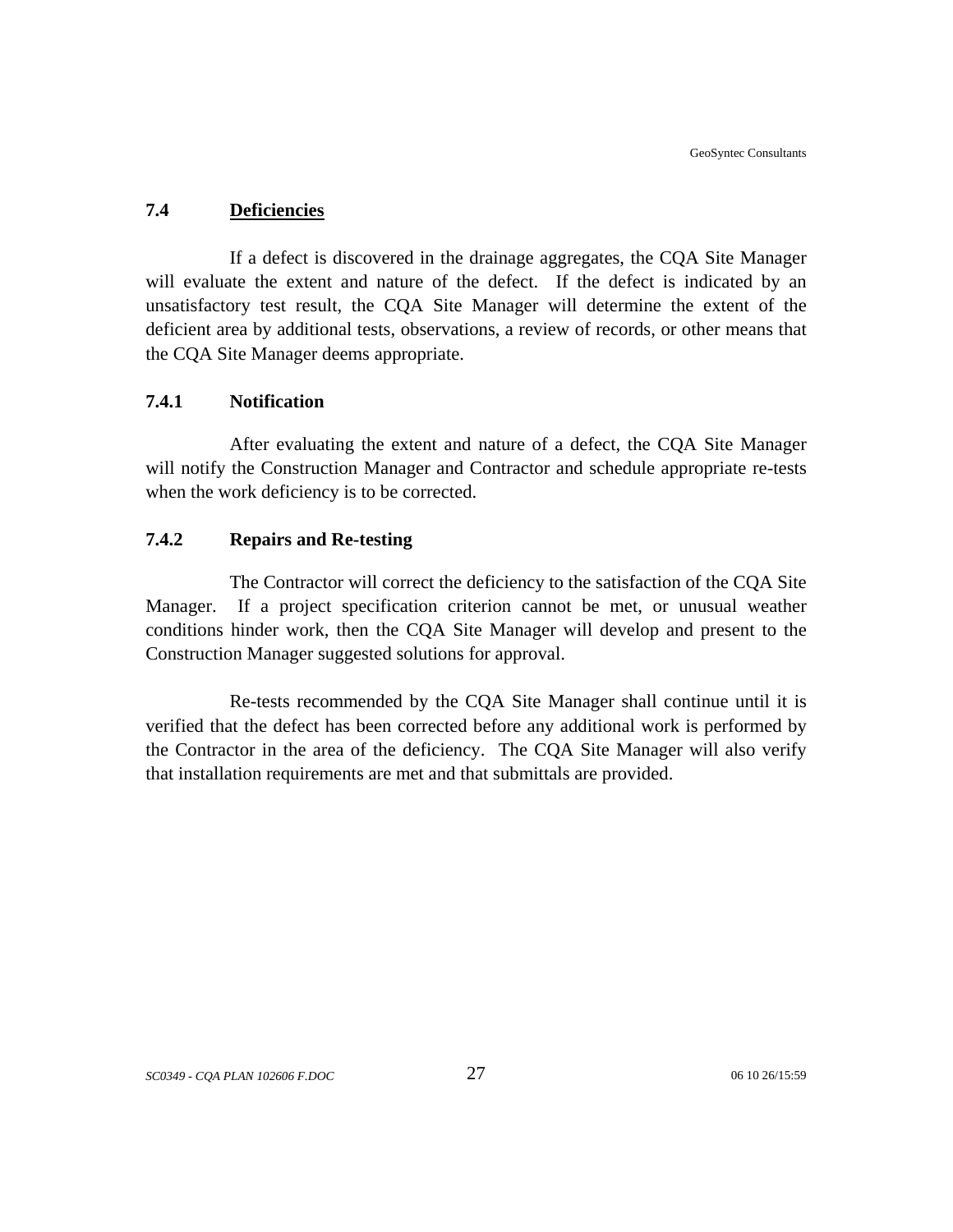# <span id="page-35-0"></span>**8. POLYVINYL CHLORIDE (PVC) PIPE AND FITTINGS**

## **8.1 Material Requirements**

PVC pipe and fittings must conform to the requirements of the *Technical Specifications*. The CQA Consultant will document that the PVC pipe and fittings meet those requirements.

# **8.2 Manufacturer**

## **8.2.1 Submittals**

Prior to the installation of PVC pipe, the Manufacturer will provide to the CQA Consultant:

> • a properties' sheet including, at a minimum, all specified properties, measured using test methods indicated in the *Technical Specifications*, or equivalent; and

The CQA Consultant will document that:

- the property values certified by the Manufacturer meet the *Technical Specifications*; and
- the measurements of properties by the Manufacturer are properly documented and that the test methods used are acceptable.

# **8.3 Handling and Laying**

Care will be taken during transportation of the pipe such that it will not be cut, kinked, or otherwise damaged. Ropes, fabric, or rubber-protected slings and straps will be used when handling pipes. Chains, cables, or hooks inserted into the pipe ends will not be used. Two slings spread apart will be used for lifting each length of pipe. Pipe or fittings will not be dropped onto rocky or unprepared ground.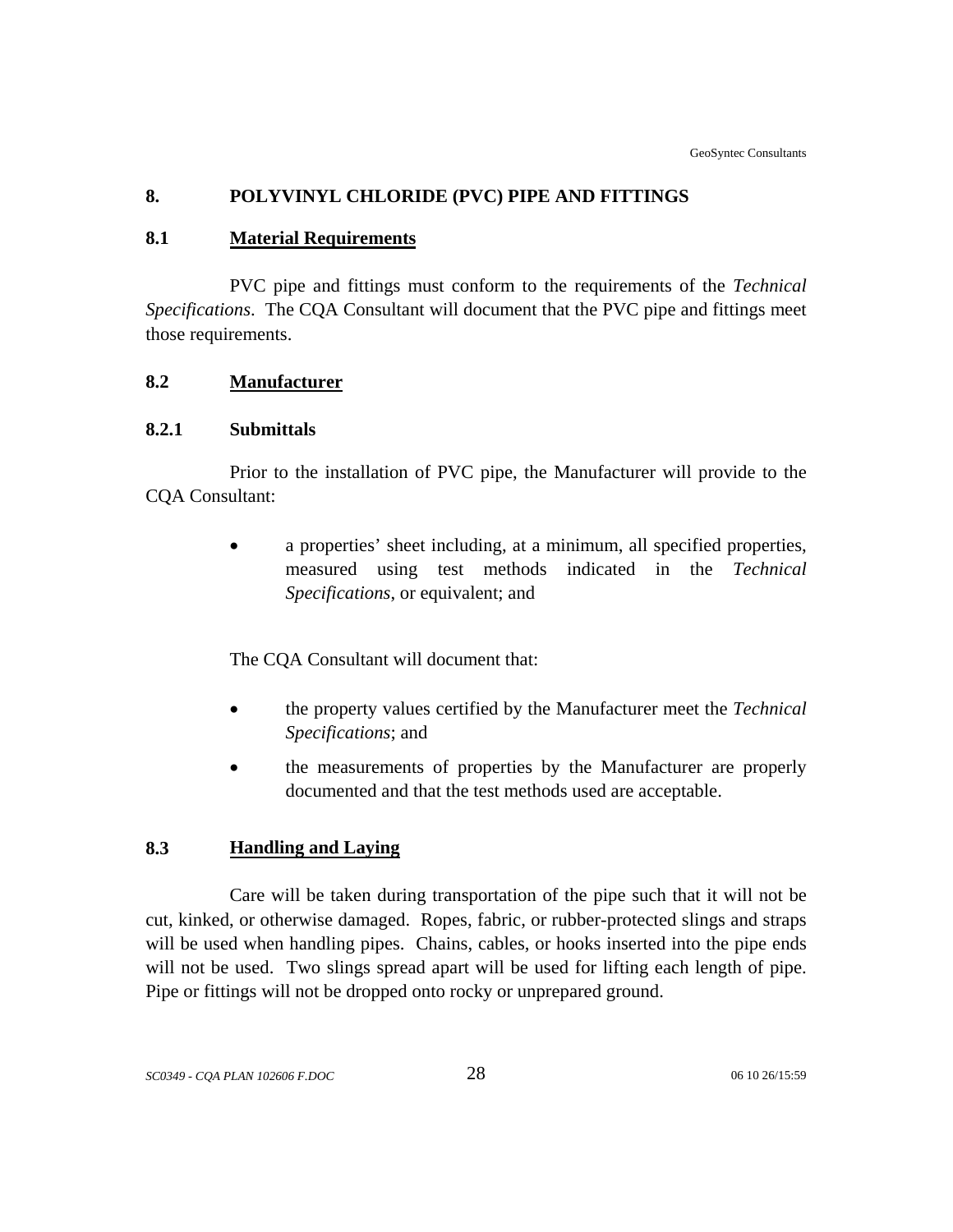Pipes will be handled and stored in general accordance with the Manufacturer's recommendation. The handling of joined pipe will be in such a manner that the pipe is not damaged by dragging it over sharp and cutting objects. Slings for handling the pipe will not be positioned at joints. Sections of the pipes with deep cuts and gouges will be removed and the ends of the pipe rejoined.

## **8.4 Perforations**

The CQA Site Manager shall monitor and document that the perforations of the PVC pipe conform to the requirements of the *Drawings* and the *Technical Specifications*.

### **8.5 Joints**

The CQA Monitor shall monitor and document that pipe and fittings are joined by the methods indicated in the *Technical Specifications*.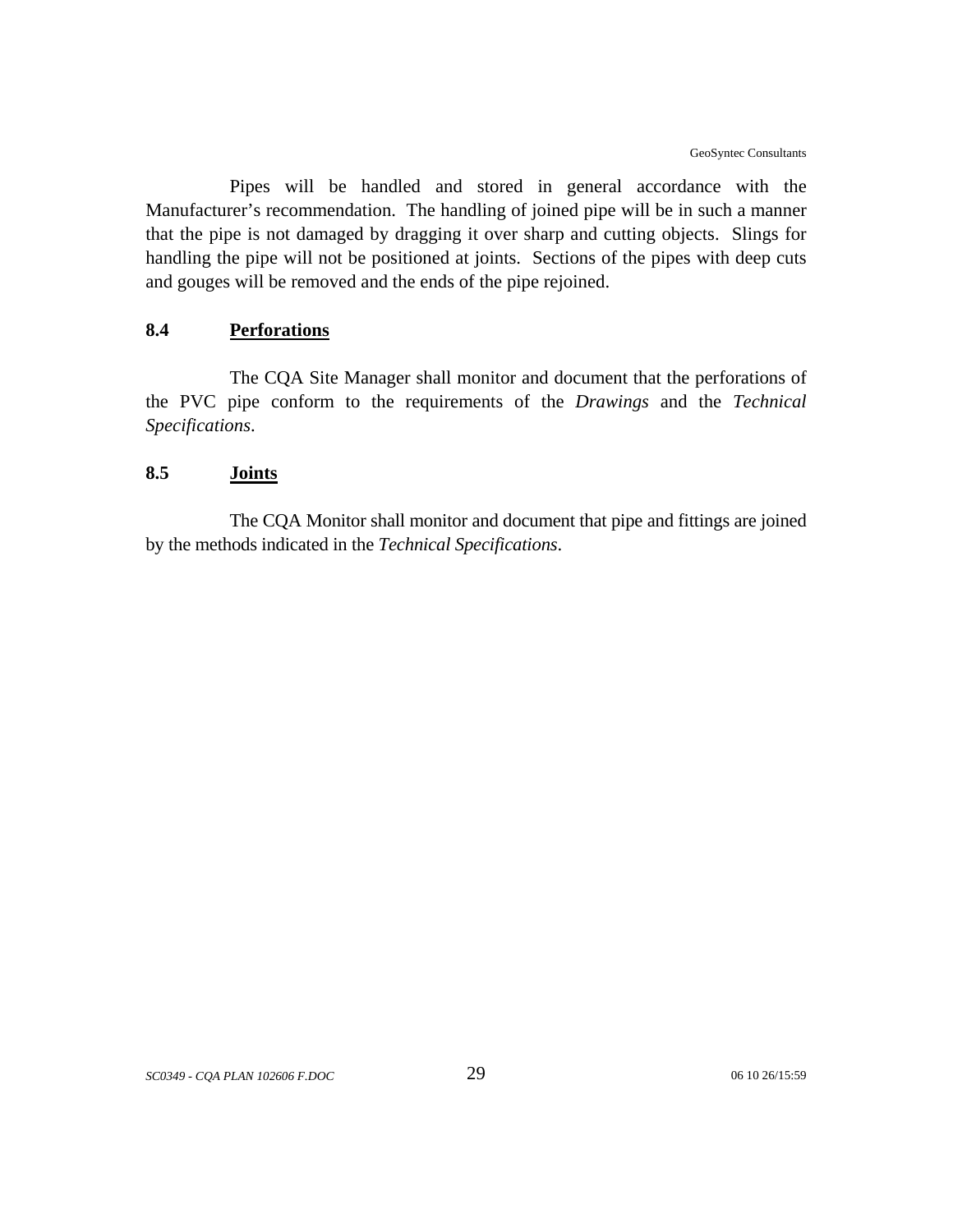## **9. GEOMEMBRANE**

### **9.1 General**

This section discusses and outlines the CQA activities to be performed for high density polyethylene (HDPE) geomembrane installation. The CQA Site Manager will review the *Drawings*, *Technical Specifications,* and any approved Addenda regarding this material.

## **9.2 Geomembrane Material Conformance**

### **9.2.1 Introduction**

The CQA Site Manager will document that the geomembrane delivered to the site meets the requirements of the *Technical Specifications* prior to installation. The CQA Site Manager will:

- review the manufacturer's submittals for compliance with the *Technical Specifications*;
- document the delivery and proper storage of geomembrane rolls; and
- conduct conformance testing of the rolls before the geomembrane is installed.

The following sections describe the CQA activities required to verify the conformance of geomembrane.

## **9.2.2 Review of Quality Control**

### 9.2.2.1 Material Properties Certification

The Manufacturer will provide the Construction Manager and the CQA Site Manager with the following: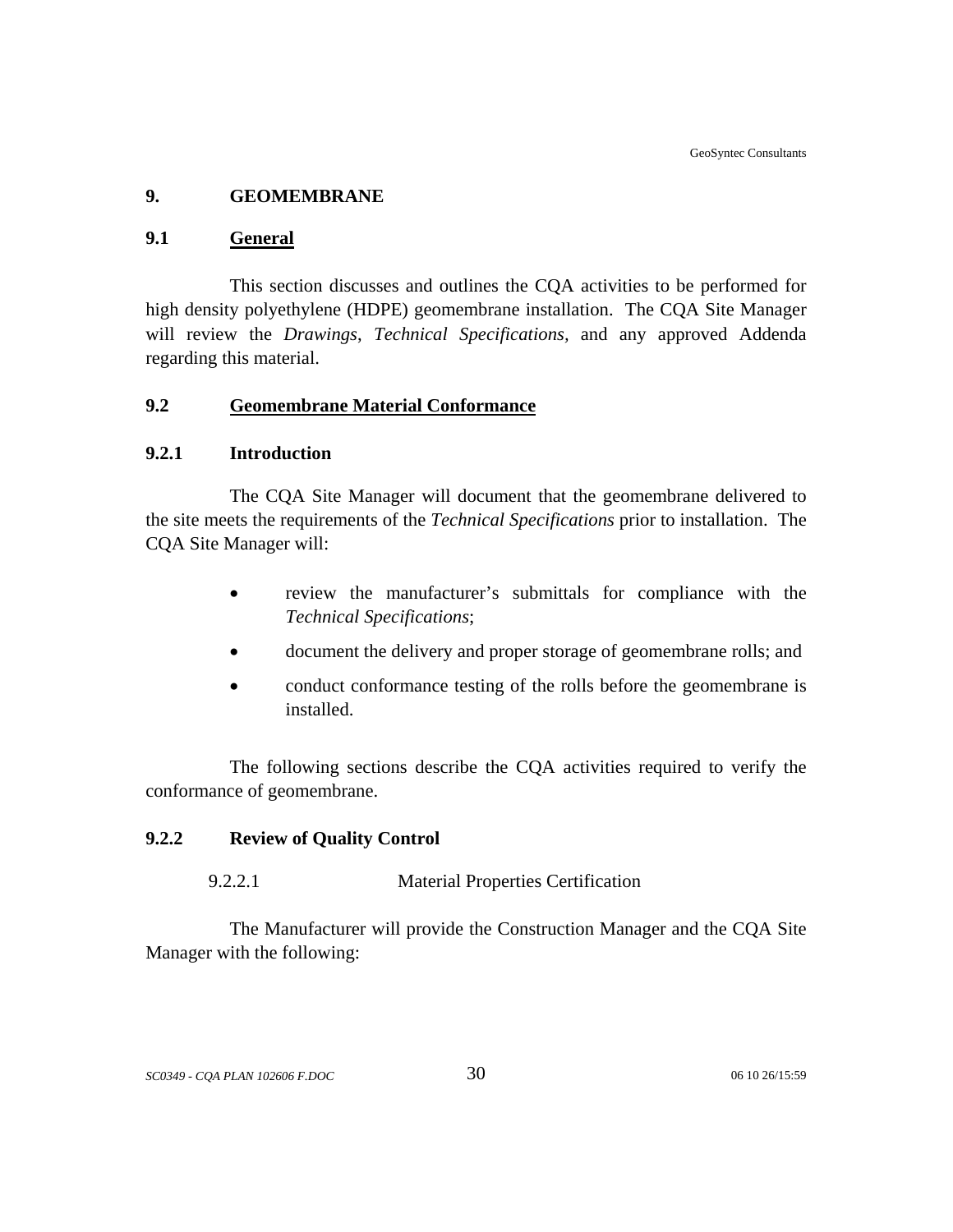- Property data sheets, including, at a minimum, all specified properties, measured using test methods indicated in the *Technical Specifications*, or equivalent;
- sampling procedures and results of testing.

The CQA Site Manager will document that:

- the property values certified by the Manufacturer meet all of the requirements of the *Technical Specifications*; and
- the measurements of properties by the Manufacturer are properly documented and that the test methods used are acceptable.

## 9.2.2.2 Geomembrane Roll MQC Certification

Prior to shipment, the Manufacturer will provide the Construction Manager and the CQA Site Manager with MQC certificates for every roll of geomembrane provided. The MQC certificates will be signed by a responsible party employed by the Geomembrane Manufacturer, such as the production manager. The MQC certificates shall include:

- roll numbers and identification; and
- results of MQC tests as a minimum, results will be given for thickness, specific gravity, carbon black content, carbon black dispersion, tensile properties, and puncture resistance evaluated in general accordance with the methods indicated in the *Technical Specifications* or equivalent methods approved by the Construction Manager.

The CQA Site Manager will document that: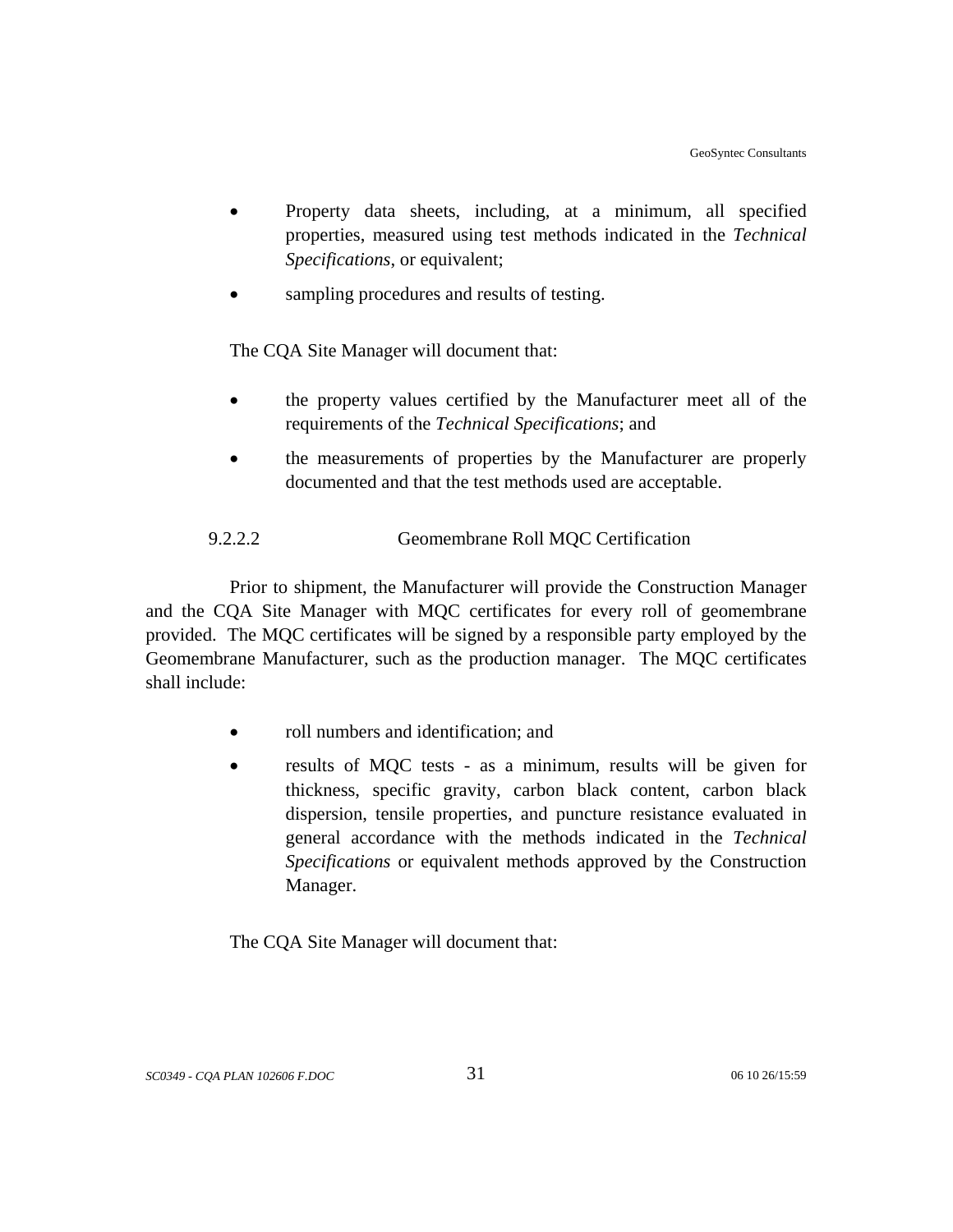- that MQC certificates have been provided at the specified frequency, and that the certificates identify the rolls related to the roll represented by the test results; and
- review the MOC certificates and monitor that the certified roll properties meet the specifications.

## **9.2.3 Conformance Testing**

The CQA Site Manager shall obtain conformance samples (at the manufacturing facility or site) at the specified frequency and forward them to the Geosynthetics CQA Laboratory for testing to monitor conformance to both the *Technical Specifications* and the list of properties certified by the Manufacturer. The test procedures will be as indicated in Table 2. Where optional procedures are noted in the test method, the requirements of the *Technical Specifications* will prevail.

Samples will be taken across the width of the roll and will not include the first linear 3 ft of material. Unless otherwise specified, samples will be 3 ft long by the roll width. The CQA Site Manager will mark the machine direction on the samples with an arrow along with the date and roll number. The required minimum sampling frequencies are provided in Table 2.

The CQA Site Manager will examine results from laboratory conformance testing and will report any non-conformance to the Construction Manager and the Geosynthetic Installer. The procedures prescribed in the *Technical Specifications* will be followed in the event of a failing conformance test.

## **9.3 Delivery**

### **9.3.1 Transportation and Handling**

The CQA Site Manager will document that the transportation and handling does not pose a risk of damage to the geomembrane.

Upon delivery of the rolls of geomembrane, the CQA Site Manager will document that the rolls are unloaded and stored on site as required by the *Technical*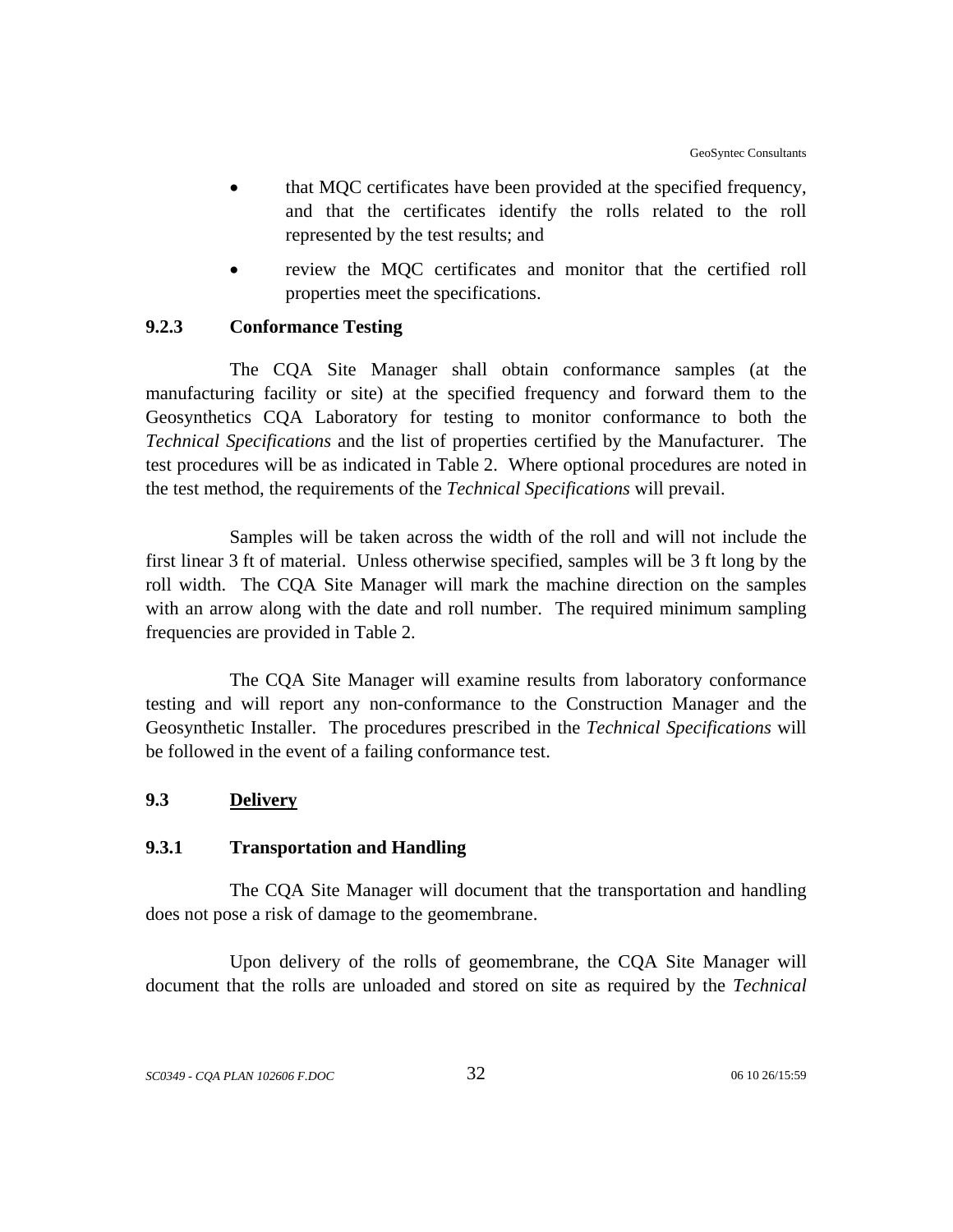*Specifications*. Damage caused by unloading will be documented by the CQA Site Manager and the damaged material shall not be installed.

## **9.3.2 Storage**

The Geosynthetic Installer will be responsible for the storage of the geomembrane on site. The Contractor will provide storage space in a location (or several locations) such that on-site transportation and handling are optimized, if possible, to limit potential damage.

The CQA Site Manager will document that storage of the geomembrane provides adequate protection against sources of damage.

## **9.4 Geomembrane Installation**

## **9.4.1 Introduction**

The CQA Consultant will document that the geomembrane installation is carried out in general accordance with the *Drawings, Technical Specifications,* and Manufacturer's recommendations.

### **9.4.2 Earthwork**

9.4.2.1 Surface Preparation

The CQA Site Manager will document that:

- the prepared subgrade meets the requirements of the *Technical Specifications* and has been approved; and
- placement of the overlying materials does not damage, create large wrinkles, or induce excessive tensile stress in any underlying geosynthetic materials.

The Geosynthetic Installer will certify in writing that the surface on which the geomembrane will be installed is acceptable. The Certificate of Acceptance, as presented in the *Technical Specifications*, will be signed by the Geosynthetic Installer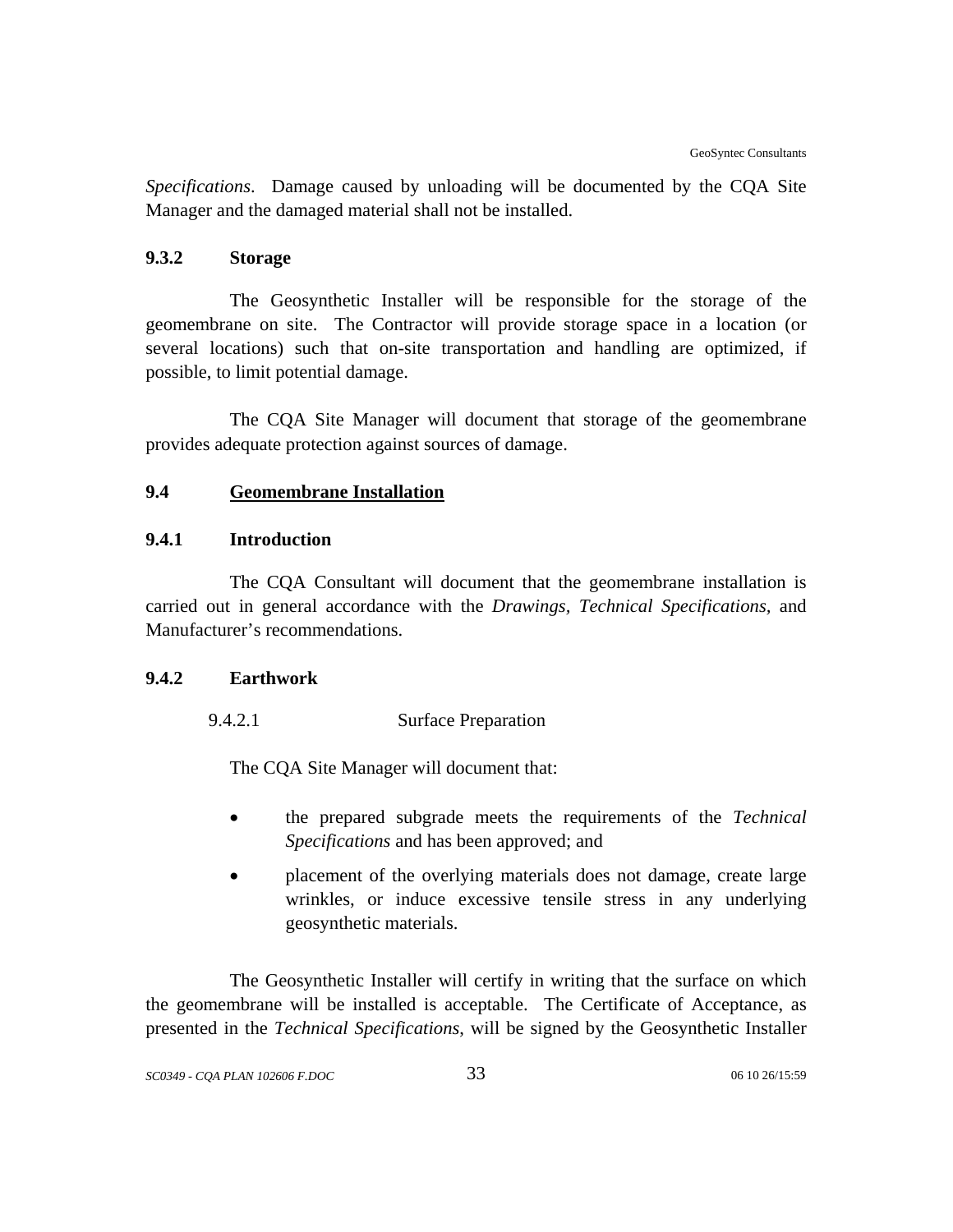and given to the CQA Site Manager prior to commencement of geomembrane installation in the area under consideration.

After the subgrade has been accepted by the Geosynthetic Installer, it will be the Geosynthetic Installer's responsibility to indicate to the Construction Manager any change in the subgrade soil condition that may require repair work. If the CQA Site Manager concurs with the Geosynthetic Installer, then the CQA Site Manager shall monitor and document that the subgrade soil is repaired before geosynthetic installation begins.

At any time before and during the geomembrane installation, the CQA Site Manager will indicate to the Construction Manager locations that may not provide adequate support to the geomembrane.

#### 9.4.2.2 Geosynthetic Termination

The CQA Site Manager will document that the geosynthetic terminations (Anchor Trench) have been constructed in general accordance with the *Drawings*. Backfilling above the terminations will be conducted in general accordance with the *Technical Specifications*.

## **9.4.3 Geomembrane Placement**

#### 9.4.3.1 Panel Identification

A field panel is the unit area of geomembrane which is to be seamed in the field, i.e., a field panel is a roll or a portion of roll cut in the field. It will be the responsibility of the CQA Site Manager to document that each field panel is given an "identification code" (number or letter-number) consistent with the Panel Layout Drawing. This identification code will be agreed upon by the Construction Manager, Geosynthetic Installer and CQA Site Manager. This field panel identification code will be as simple and logical as possible. Roll numbers established in the manufacturing plant must be traceable to the field panel identification code.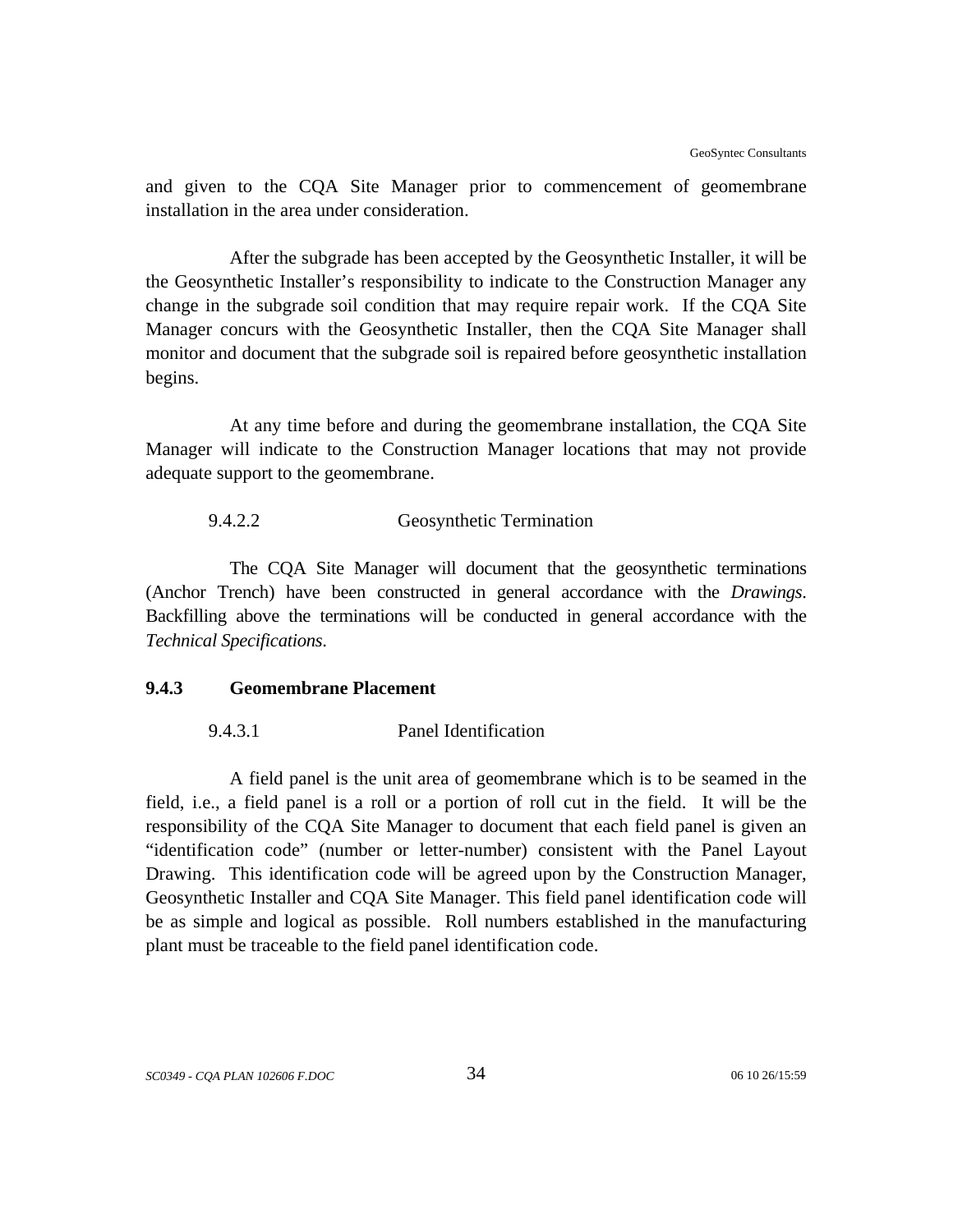The CQA Site Manager will establish documentation showing correspondence between roll numbers, and field panel identification codes. The field panel identification code will be used for all CQA records.

9.4.3.2 Field Panel Placement

#### *Location*

The CQA Site Manager will document that field panels are installed at the location indicated in the Geosynthetic Installer's Panel Layout Drawing, as approved or modified by the Construction Manager.

### *Installation Schedule*

Field panels may be installed using one of the following schedules:

- all field panels are placed prior to field seaming in order to protect the subgrade from erosion by rain;
- field panels are placed one at a time and each field panel is seamed after its placement (in order to minimize the number of unseamed field panels exposed to wind); and
- any combination of the above.

If a decision is reached to place all field panels prior to field seaming, it is usually beneficial to begin at the high point area and proceed toward the low point with "shingle" overlaps to facilitate drainage in the event of precipitation. It is also usually beneficial to proceed in the direction of prevailing winds. Accordingly, an early decision regarding installation scheduling should be made if and only if weather conditions can be predicted with reasonable certainty. Otherwise, scheduling decisions must be made during installation, in general accordance with varying conditions. In any event, the Geosynthetic Installer is fully responsible for the decision made regarding placement procedures.

The CQA Site Manager will evaluate every change in the schedule proposed by the Geosynthetic Installer and advise the Construction Manager on the acceptability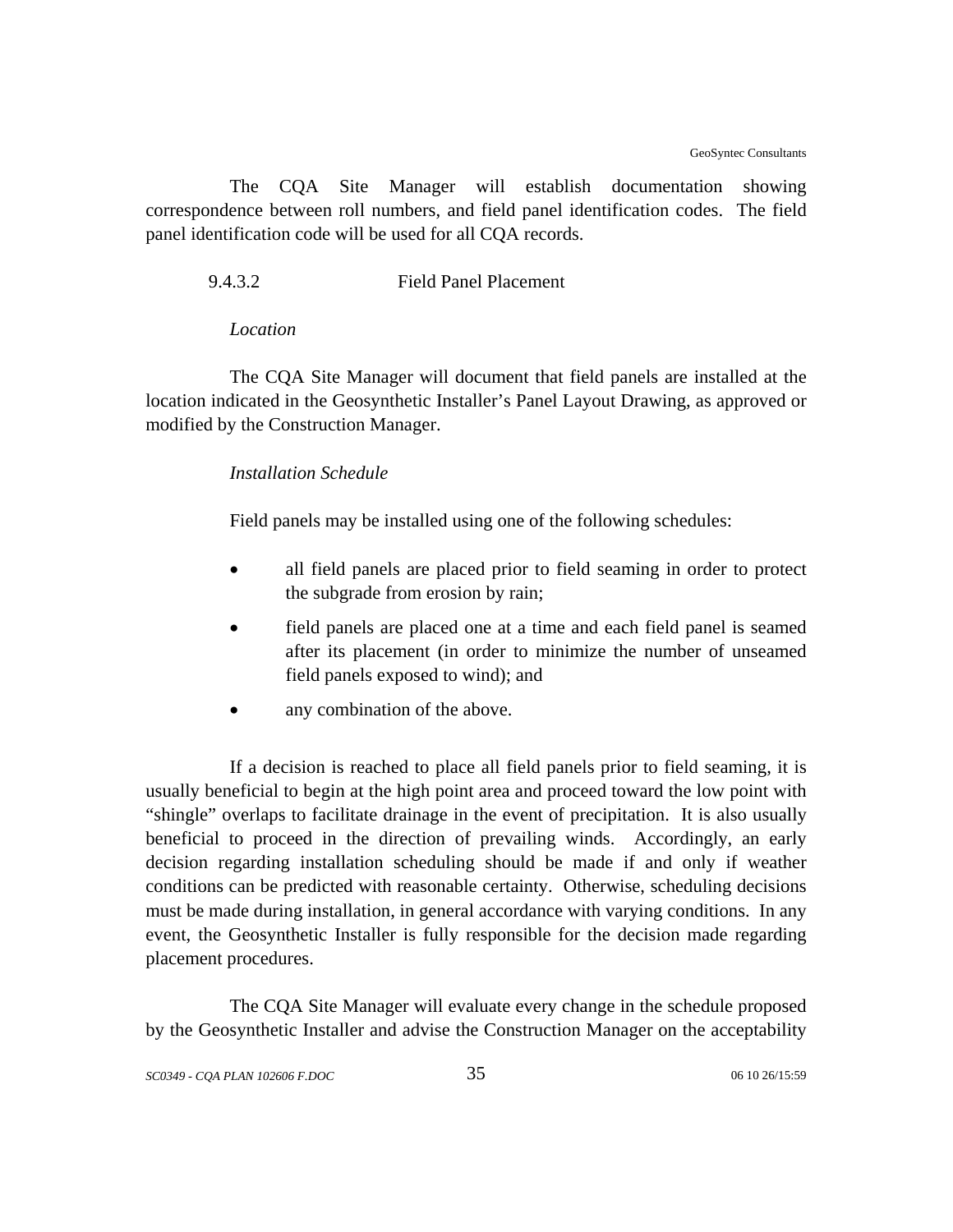of that change. The CQA Site Manager will document that the condition of the subgrade soil has not changed detrimentally during installation.

The CQA Site Manager will record the identification code, location, and date of installation of each field panel.

## *Weather Conditions*

Geomembrane placement will not proceed unless otherwise authorized when the ambient temperature is below 40°F or above 122°F. In addition, wind speeds and direction will be monitored for potential impact to geosynthetic installation. Geomembrane placement will not be performed during any precipitation, in the presence of excessive moisture (e.g., fog, dew), and/or in an area of ponded water.

The CQA Site Manager will document that the above conditions are fulfilled. Additionally, the CQA Site Manager will document that the subgrade soil has not been damaged by weather conditions. The Geosynthetics Installer will inform the Construction Manager if the above conditions are not fulfilled.

### *Method of Placement*

The CQA Site Manager will document the following:

- equipment used does not damage the geomembrane by handling, trafficking, excessive heat, leakage of hydrocarbons or other means;
- the surface underlying the geomembrane has not deteriorated since previous acceptance, and is still acceptable immediately prior to geomembrane placement;
- geosynthetic elements immediately underlying the geomembrane are clean and free of debris;
- personnel working on the geomembrane do not smoke, wear damaging shoes, or engage in other activities which could damage the geomembrane;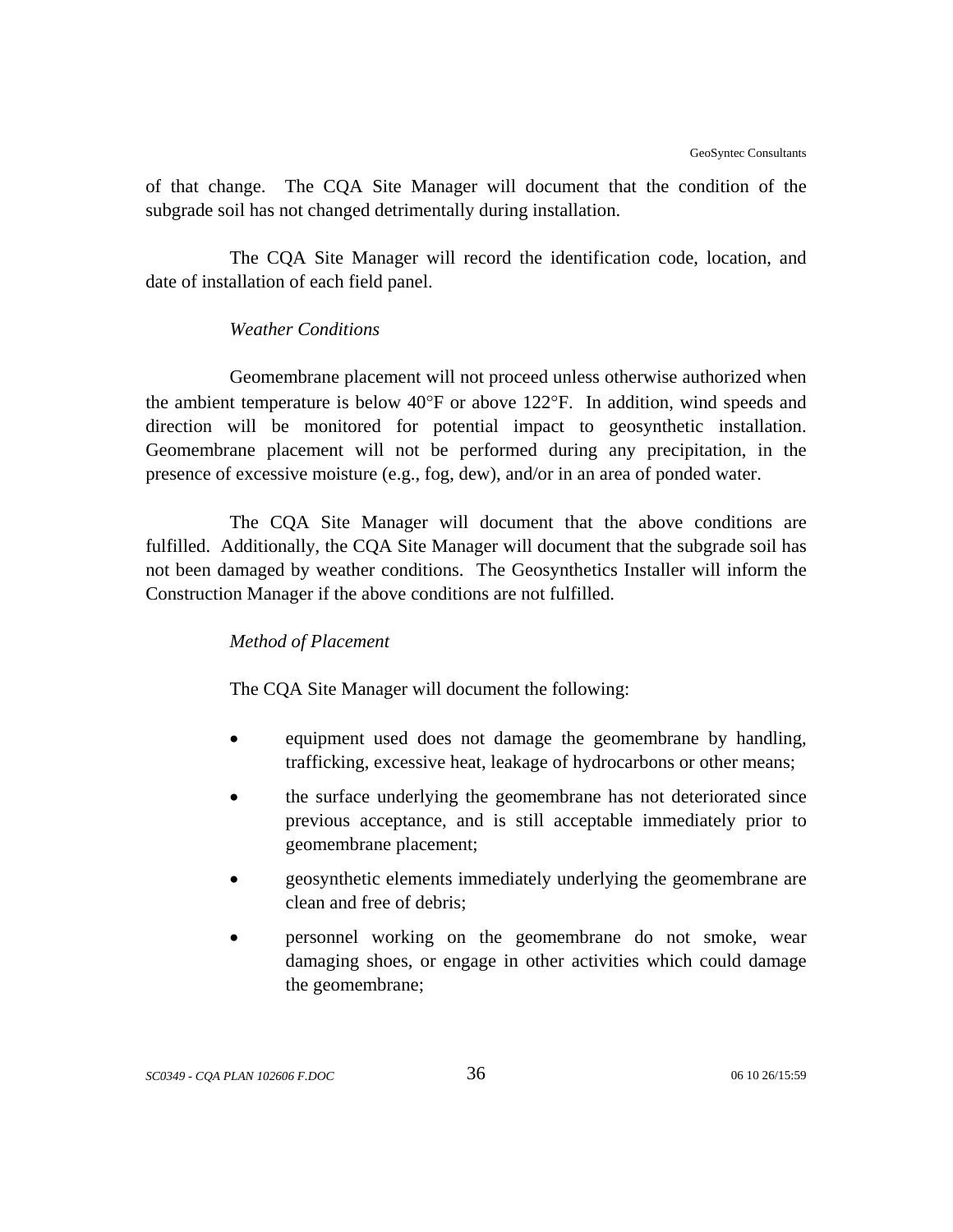- the method used to unroll the panels does not cause scratches or crimps in the geomembrane and does not damage the supporting soil;
- the method used to place the panels minimizes wrinkles (especially differential wrinkles between adjacent panels); and
- adequate temporary loading and/or anchoring (e.g., sand bags, tires), not likely to damage the geomembrane, has been placed to prevent uplift by wind (in case of high winds, continuous loading, e.g., by adjacent sand bags, is recommended along edges of panels to minimize risk of wind flow under the panels).

The CQA Site Manager will inform the Construction Manager if the above conditions are not fulfilled.

Damaged panels or portions of damaged panels that have been rejected will be marked and their removal from the work area recorded by the CQA Site Manager. Repairs will be made in general accordance with procedures described in Section 9.4.5.

### **9.4.4 Field Seaming**

This section details CQA procedures to document that seams are properly constructed and tested in general accordance with the Manufacturer's specifications and industry standards.

9.4.4.1 Requirements of Personnel

All personnel performing seaming operations will be qualified by experience or by successfully passing seaming tests, as outlined in the *Technical Specifications*. The most experienced seamer, the "master seamer", will provide direct supervision over less experienced seamers.

The Geosynthetic Installer will provide the Construction Manager and the CQA Site Manager with a list of proposed seaming personnel and their experience records. These documents will be reviewed by the Construction Manager and the Geosynthetics CQA Manager.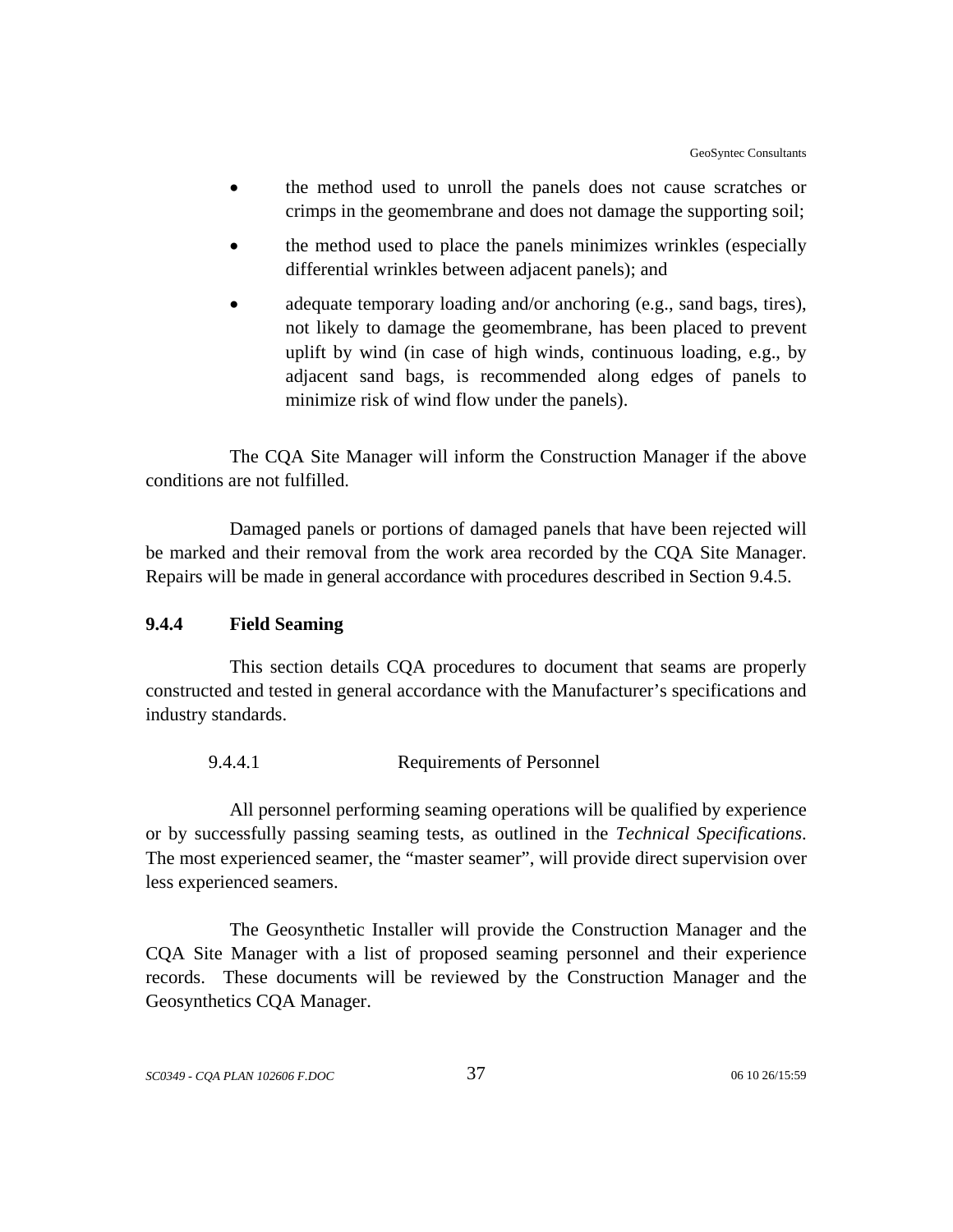GeoSyntec Consultants

## 9.4.4.2 Seaming Equipment and Products

Approved processes for field seaming are fillet extrusion welding and double-track fusion welding.

## *Fillet Extrusion Process*

The fillet extrusion-welding apparatus will be equipped with gauges giving the temperature in the apparatus.

The Geosynthetic Installer will provide documentation regarding the extrusion welding rod to the CQA Site Manager, and will certify that the extrusion welding rod is compatible with the *Technical Specification*, and in any event, is comprised of the same resin as the geomembrane.

The CQA Site Manager will log apparatus temperatures, ambient temperatures, and geomembrane surface temperatures at appropriate intervals.

The CQA Site Manager will document that:

- the Geosynthetic Installer maintains, on site, the number of spare operable seaming apparatus decided at the Pre-construction Meeting;
- equipment used for seaming is not likely to damage the geomembrane;
- the extruder is purged prior to beginning a seam until all heatdegraded extrudate has been removed from the barrel;
- the electric generator is placed on a smooth base such that no damage occurs to the geomembrane;
- a smooth insulating plate or fabric is placed beneath the hot welding apparatus after usage; and
- the geomembrane is protected from damage in heavily trafficked areas.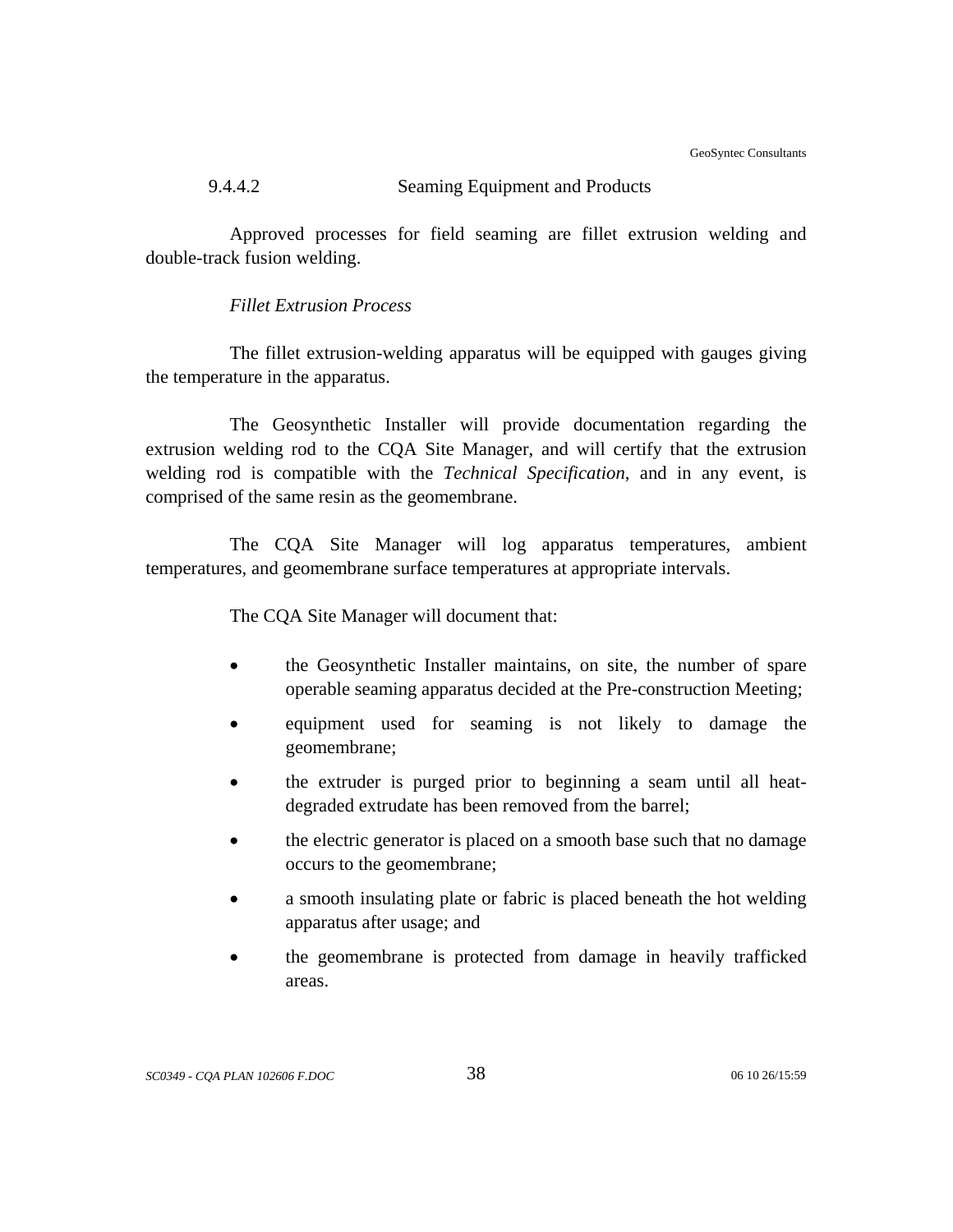#### *Fusion Process*

The fusion-welding apparatus must be automated vehicular-mounted devices. The fusion-welding apparatus will be equipped with gauges giving the applicable temperatures and pressures.

The CQA Site Manager will log ambient, seaming apparatus, and geomembrane surface temperatures as well as seaming apparatus speeds.

The CQA Site Manager will also document that:

- the Geosynthetic Installer maintains on-site the number of spare operable seaming apparatus decided at the Pre-construction Meeting;
- equipment used for seaming is not likely to damage the geomembrane;
- for cross seams, the edge of the cross seam is ground to a smooth incline (top and bottom) prior to welding;
- the electric generator is placed on a smooth cushioning base such that no damage occurs to the geomembrane from ground pressure or fuel leaks;
- a smooth insulating plate or fabric is placed beneath the hot welding apparatus after usage; and
- the geomembrane is protected from damage in heavily trafficked areas.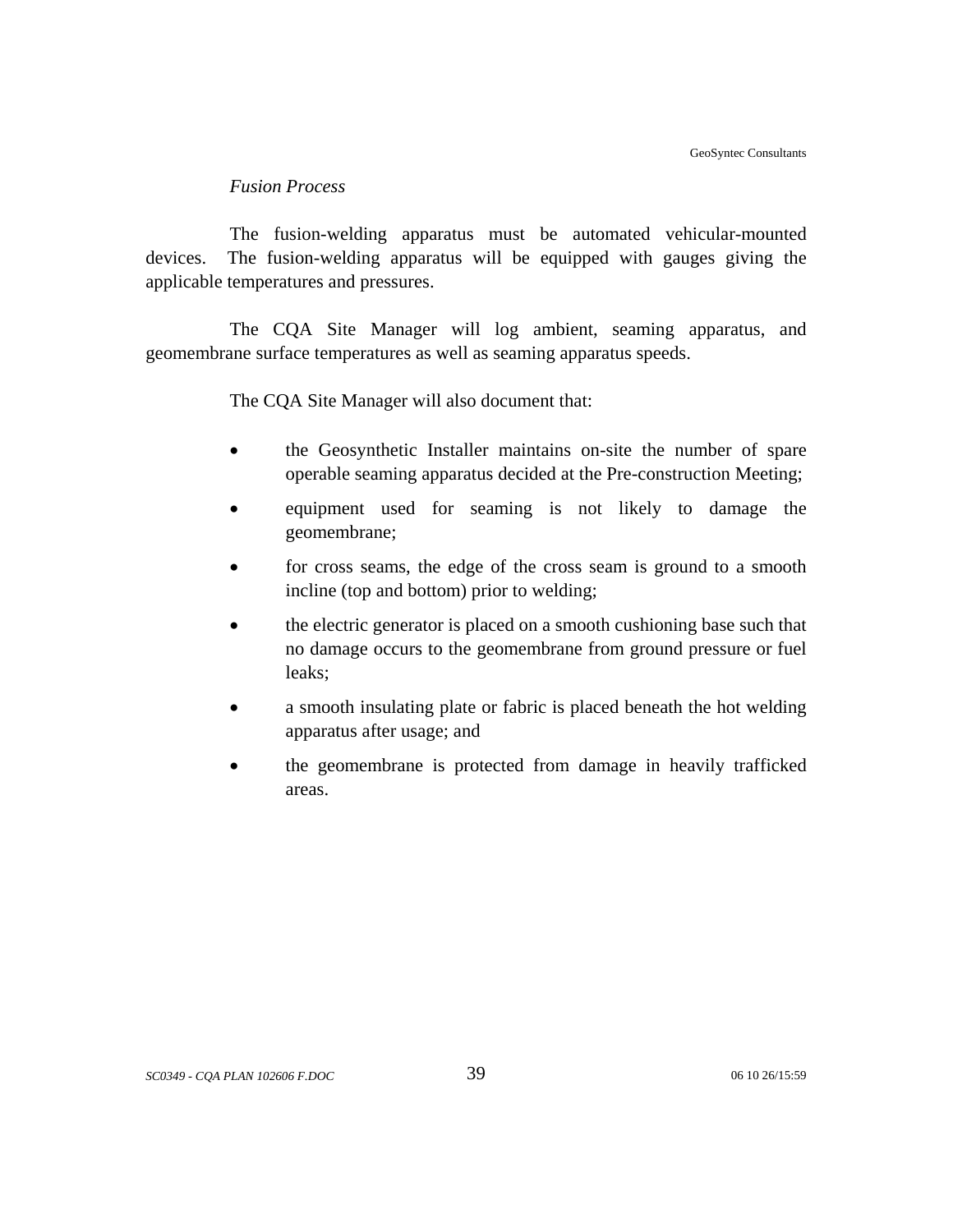GeoSyntec Consultants

## 9.4.4.3 Seam Preparation

The CQA Site Manager will document that:

- prior to seaming, the seam area is clean and free of moisture, dust, dirt, debris, and foreign material; and
- seams are aligned with the fewest possible number of wrinkles and "fishmouths."

## 9.4.4.4 Weather Conditions for Seaming

The normally required weather conditions for seaming are as follows unless authorized in writing by the Engineer:

> seaming will only be approved between ambient temperatures of 40°F and 122°F.

If the Geosynthetic Installer wishes to use methods that may allow seaming at ambient temperatures below 40°F or above 122°F, the Geosynthetic Installer will demonstrate and certify that such methods produce seams which are entirely equivalent to seams produced within acceptable temperature, and that the overall quality of the geomembrane is not adversely affected.

The CQA Site Manager will document that these seaming conditions are fulfilled and will advise the Geosynthetics Installer if they are not.

9.4.4.5 Overlapping and Temporary Bonding

The CQA Site Manager will document that:

- the panels of geomembrane have a finished overlap of a minimum of 3 in. for both extrusion and fusion welding;
- no solvent or adhesive bonding materials are used; and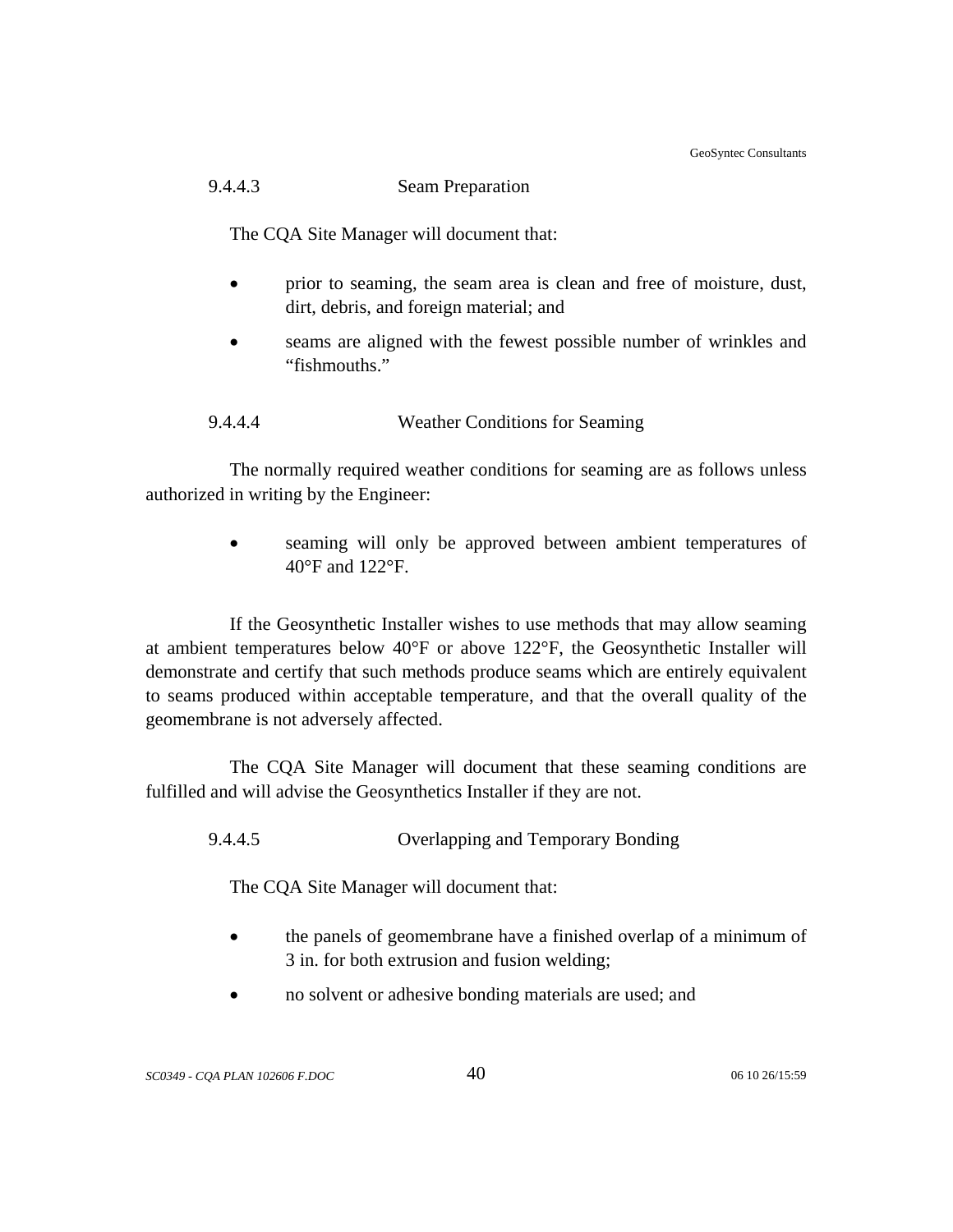• the procedures utilized to temporarily bond adjacent panels together does not damage the geomembrane.

The CQA Site Manager will log appropriate temperatures and conditions, and will log and report non-compliances to the Construction Manager.

#### 9.4.4.6 Trial Seams

Trial seams shall be prepared with the procedures and dimensions as indicated in the *Technical Specifications*. The CQA Site Manager will observe trial seam procedures and will document the results of trial seams on trial seam logs. Each trial seam samples will be assigned a number. The CQA Site Manager, will log the date, time, machine temperature(s), seaming unit identification, name of the seamer, and pass or fail description for each trial seam sample tested.

Separate trial seaming logs shall be maintained for fusion welded and extrusion welded trial seams.

9.4.4.7 General Seaming Procedure

Unless otherwise specified, the general production seaming procedure used by the Geosynthetic Installer will be as follows:

- Fusion-welded seams are continuous, commencing at one end to the seam and ending at the opposite end.
- Cleaning, overlap, and shingling requirements shall be maintained.
- If seaming operations are carried out at night, adequate illumination will be provided at the Geosynthetic Installer's expense.
- Seaming will extend to the outside edge of panels to be placed in the anchor trench.

The CQA Site Manager shall document geomembrane seaming operations on seaming logs. Seaming logs shall include, at a minimum: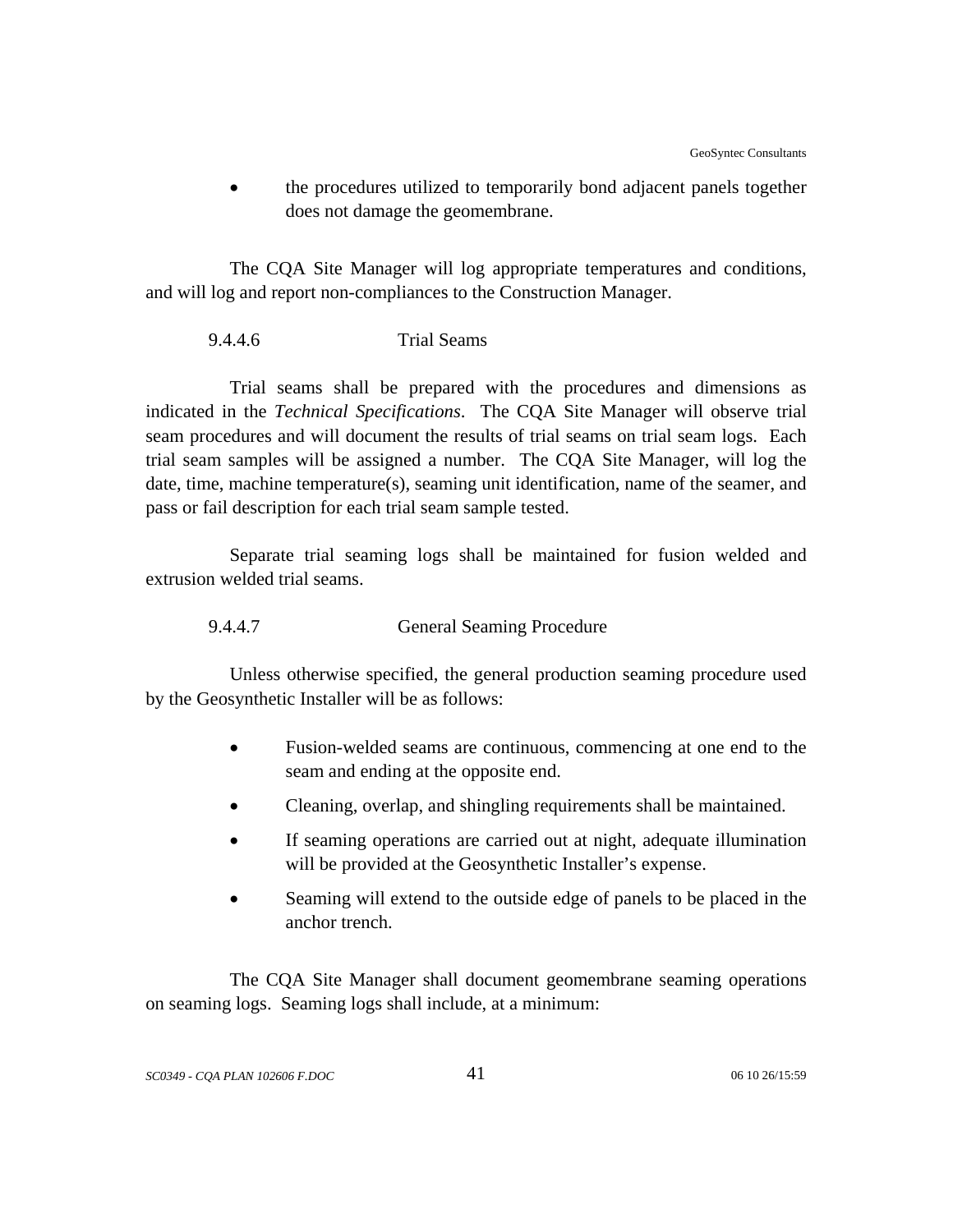- Seam identifications (typically associated with panels being joined);
- Seam starting time and date;
- Seam ending time and date;
- Seam length;
- Identification of person performing seam; and
- Identification of seaming equipment.

 Separate logs shall be maintained for fusion and extrusion welded seams. In addition, the CQA Site Manager shall monitor during seaming that:

- Fusion-welded seams are continuous, commencing at one end of the seam and ending at the opposite end.
- Cleaning, overlap, and shingling requirements are maintained.

| 9.4.4.8 | Nondestructive Seam Continuity Testing |  |
|---------|----------------------------------------|--|
|         |                                        |  |

## *Concept*

The Geosynthetic Installer will non-destructively test field seams over their length using a vacuum test unit, air pressure test (for double fusion seams only), or other method approved by the Construction Manager. The purpose of nondestructive tests is to check the continuity of seams. It does not provide information on seam strength. Continuity testing will be carried out as the seaming work progresses, not at the completion of field seaming.

The CQA Site Manager will:

- observe continuity testing;
- record location, date, name of person conducting the test, and the results of tests; and
- inform the Geosynthetic Installer of required repairs.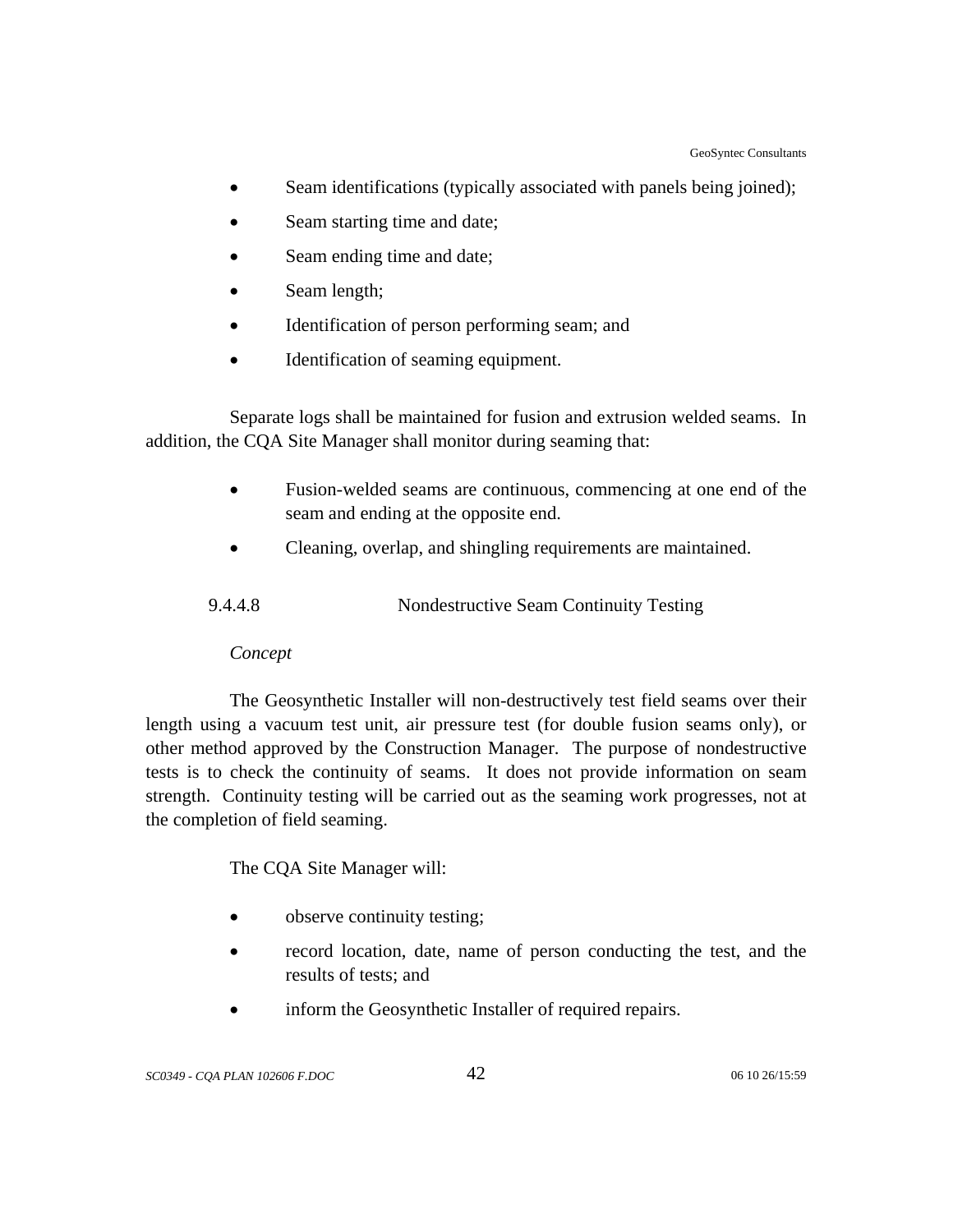The Geosynthetic Installer will complete any required repairs in general accordance with Section 9.4.5.

The CQA Site Manager will:

- observe the repair and re-testing of the repair;
- mark on the geomembrane that the repair has been made; and
- document the results.

The following procedures will apply to locations where seams cannot be non-destructively tested:

All such seams will be cap-stripped with the same geomembrane.

- If the seam is accessible to testing equipment prior to final installation, the seam will be non-destructively tested prior to final installation.
- If the seam cannot be tested prior to final installation, the seaming and cap-stripping operations will be observed by the CQA Site Manager and Geosynthetic Installer for uniformity and completeness.

The seam number, date of observation, name of tester, and outcome of the test or observation will be recorded by the CQA Site Manager.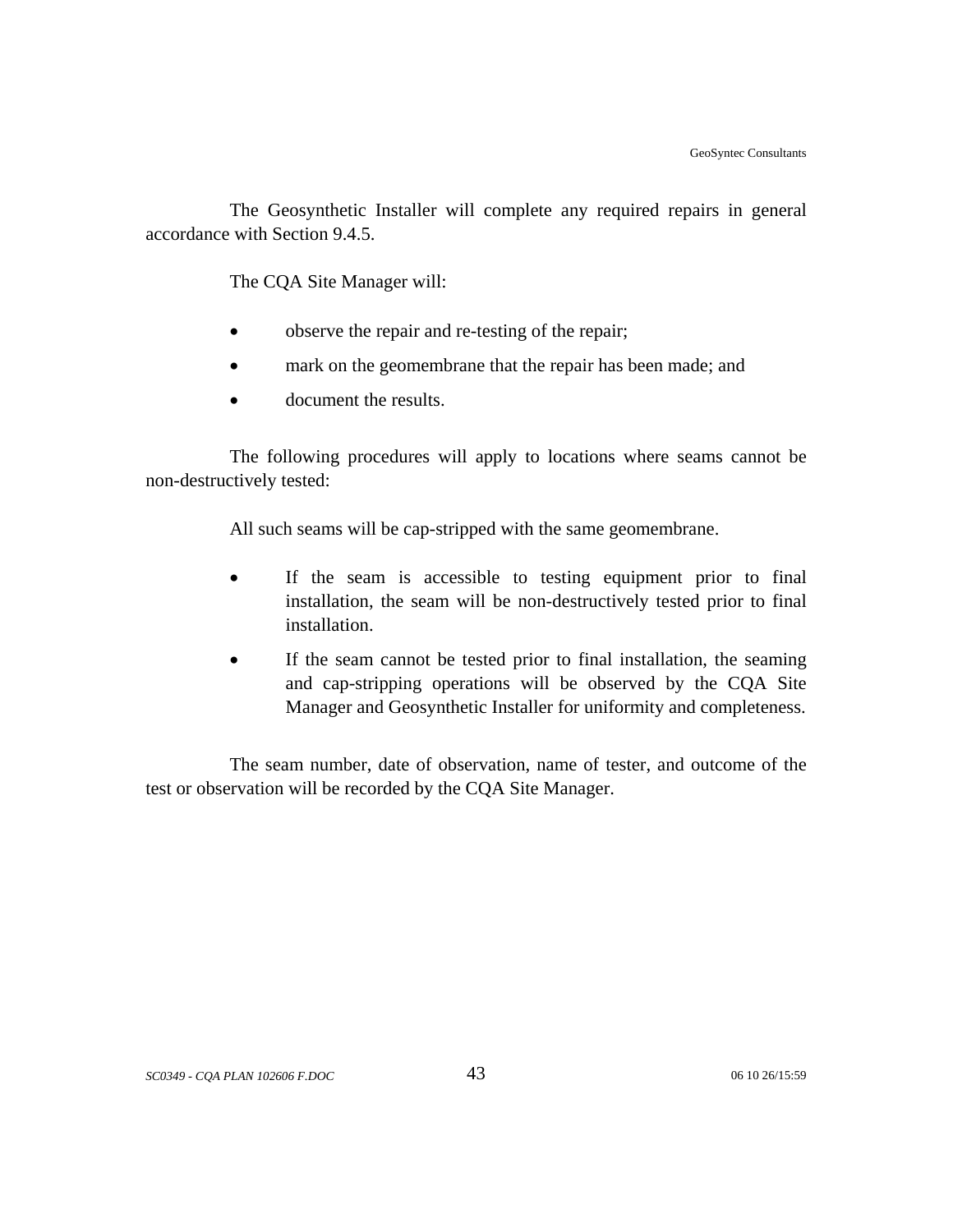#### *Vacuum Testing*

Vacuum testing shall be performed utilizing the equipment and procedures specified in the Technical Specifications. The CQA Site Manager shall observe the vacuum testing procedures and document that they are performed in accordance with the *Technical Specifications*. The result of vacuum testing shall be recorded on the CQA seaming logs. Results shall include, at a minimum, the personnel performing the vacuum test and the result of the test (pass or fail), and the test date. Seams failing the vacuum test shall be repaired in accordance with the procedures listed in the *Technical Specifications*. The CQA Site Manager shall document seam repairs in the seaming logs.

#### *Air Pressure Testing*

Air channel pressure testing shall be performed on double-track seams created with a fusion welding device, utilizing the equipment and procedures specified in the *Technical Specifications*. The CQA Site Manager shall observe the vacuum testing procedures and document that they are performed in accordance with the *Technical Specifications*. The result of air channel pressure testing shall be recorded on the CQA seaming logs. Results shall include, at a minimum, personnel performing the air pressure test, the starting air pressure and time, the final air pressure and time, the drop in psi during the test, and the result of the test (pass or fail). Seams failing the air pressure test shall be repaired in accordance with the procedures listed in the *Technical Specifications*. The CQA Site Manager shall document seam repairs in the seaming logs.

### 9.4.4.9 Destructive Testing

*Concept*

Destructive seam testing will be performed on site and at the independent CQA laboratory in general accordance with the *Drawings* and the *Technical Specifications*. Destructive seam tests will be performed at selected locations. The purpose of these tests is to evaluate seam strength. Seam strength testing will be done as the seaming work progresses, not at the completion of all field seaming.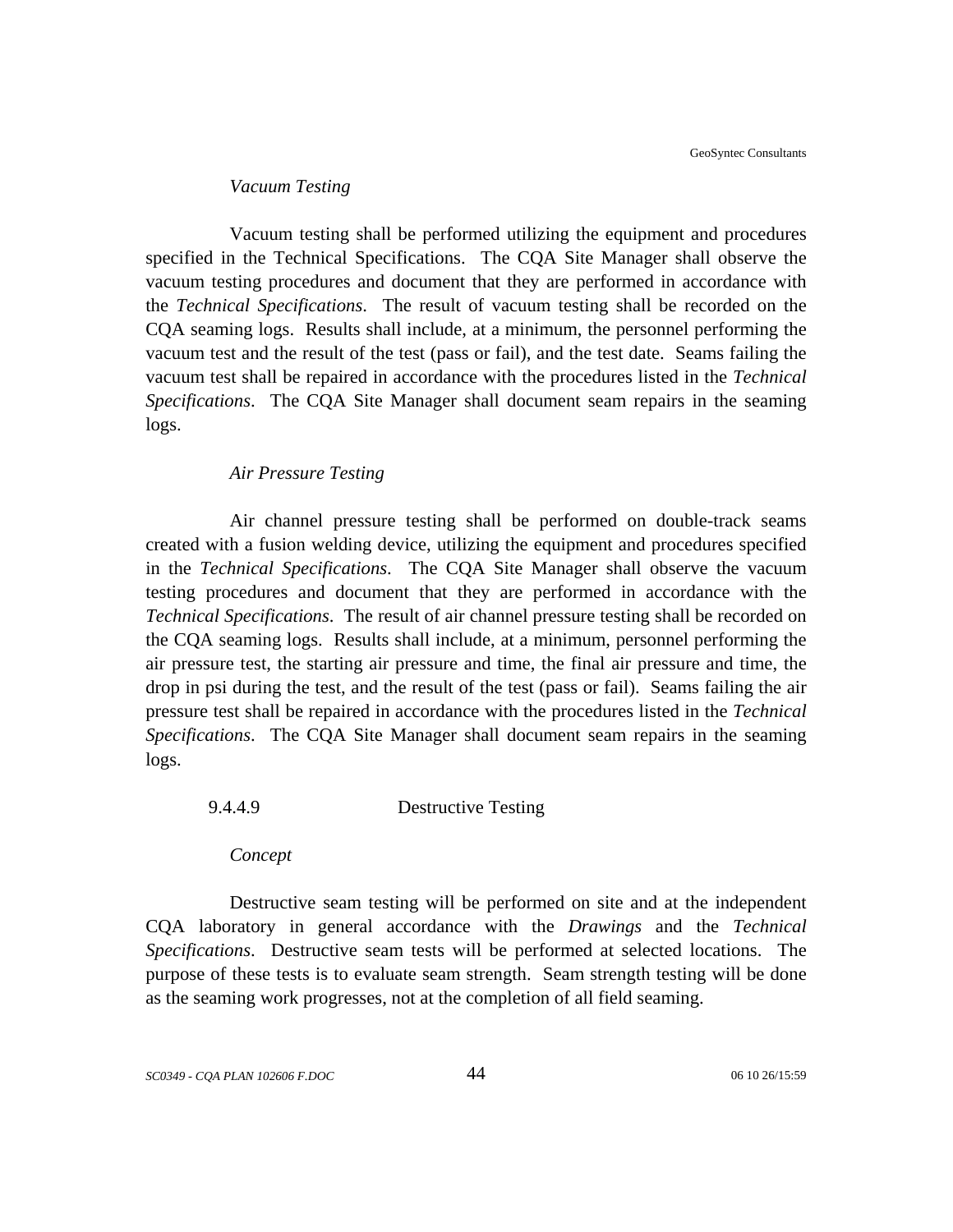## *Location and Frequency*

The CQA Site Manager will select locations where seam samples will be cut out for laboratory testing. Those locations will be established as follows.

- The frequency of geomembrane seam testing is a minimum of one destructive sample per 500 feet of weld. The minimum frequency is to be evaluated as an average taken throughout the entire facility.
- A minimum of one test per seaming machine over the duration of the project.
- Additional test locations may be selected during seaming at the CQA Site Manager's discretion. Selection of such locations may be prompted by suspicion of excess crystallinity, contamination, offset welds, or any other potential cause of imperfect welding.

The Geosynthetic Installer will not be informed in advance of the locations where the seam samples will be taken.

## *Sampling Procedure*

Samples will be marked by the CQA Site Manager following the procedures listed in the *Technical Specifications*. Preliminary samples will be taken from either side of the marked sample and tested before obtaining the full sample per the requirements of the *Technical Specifications*. Samples shall be obtained by the Geosynthetic Installer. Samples shall be obtained as the seaming progresses in order to have laboratory test results before the geomembrane is covered by another material. The CQA Site Manager will:

- observe sample cutting and monitor that corners are rounded;
- assign a number to each sample, and mark it accordingly;
- record sample location on the Panel Layout Drawing; and
- record reason for taking the sample at this location (e.g., statistical routine, suspicious feature of the geomembrane).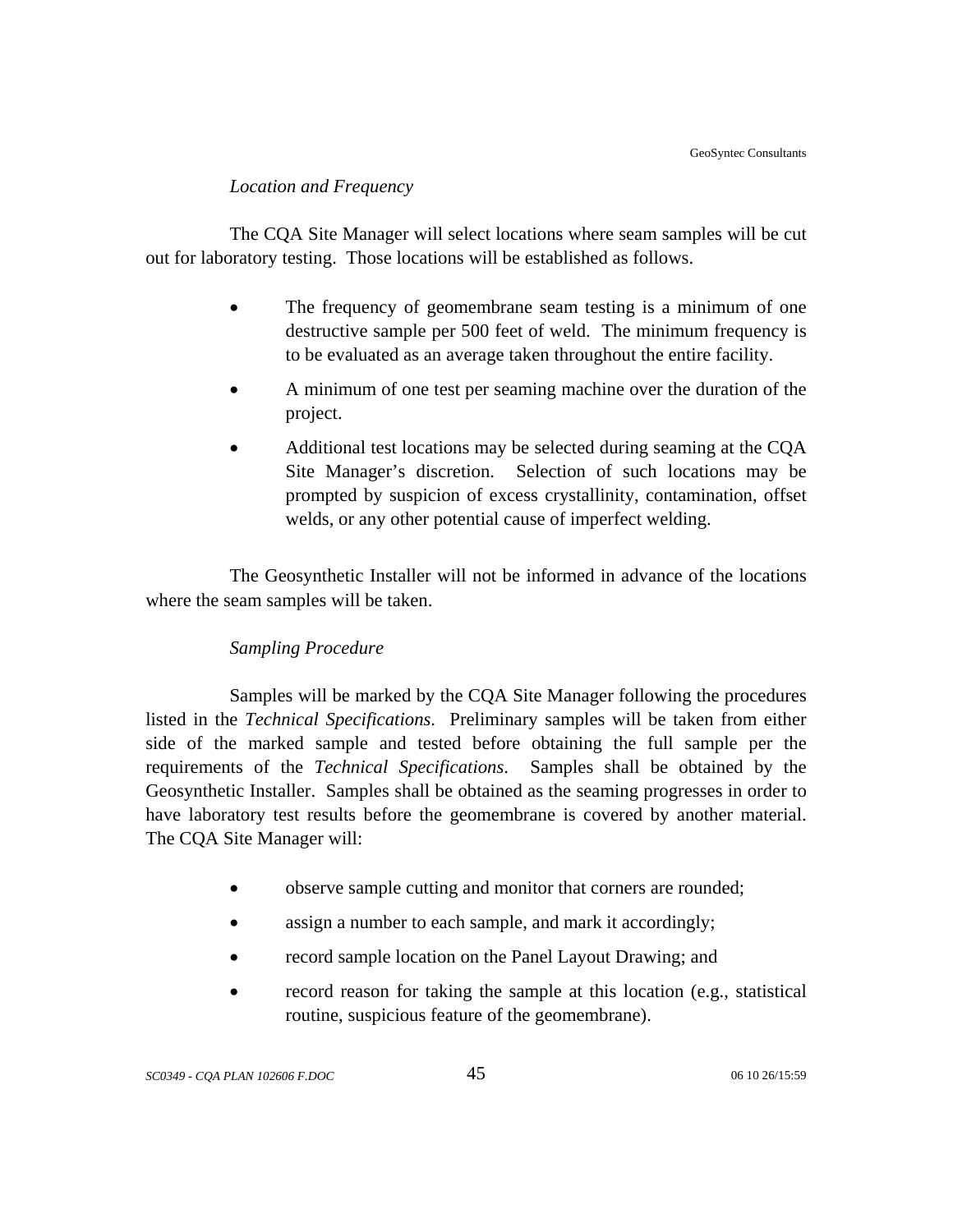Holes in the geomembrane resulting from destructive seam sampling will be immediately repaired in general accordance with repair procedures described in Section 9.4.5. The continuity of the new seams in the repaired area will be tested in general accordance with Section 9.4.4.8.

## *Size and Distribution of Samples*

The destructive sample will be  $12$  in.  $(0.3 \text{ m})$  wide by  $42$  in.  $(1.1 \text{ m})$  long with the seam centered lengthwise. The sample will be cut into three parts and distributed as follows:

- one portion, measuring 12 in.  $\times$  12 in. (0.30 cm  $\times$  30 cm), to the Geosynthetic Installer for field testing;
- one portion, measuring 12 in.  $\times$  18 in. (30 cm  $\times$  45 cm), for CQA Laboratory testing; and
- one portion, measuring 12 in.  $\times$  12 in. (30 cm  $\times$  30 cm), to the Construction Manager for archive storage.

Final evaluation of the destructive sample sizes and distribution will be made at the Pre-Construction Meeting.

## *Field Testing*

Field testing will be performed by the Geosynthetic Installer using a gauged tensiometer. Prior to field testing the Geosynthetic Installer shall submit a calibration certificate for gauge tensiometer to the CQA Consultant for review. Calibration must have been performed within one year of use on the current project. The destructive sample shall be tested according to the requirements of the *Technical Specifications*. The specimens shall not fail in the seam and shall meet the strength requirements outlined in the *Technical Specifications*. If any field test specimen fails, then the procedures outlined in *Procedures for Destructive Test Failures* of this section will be followed.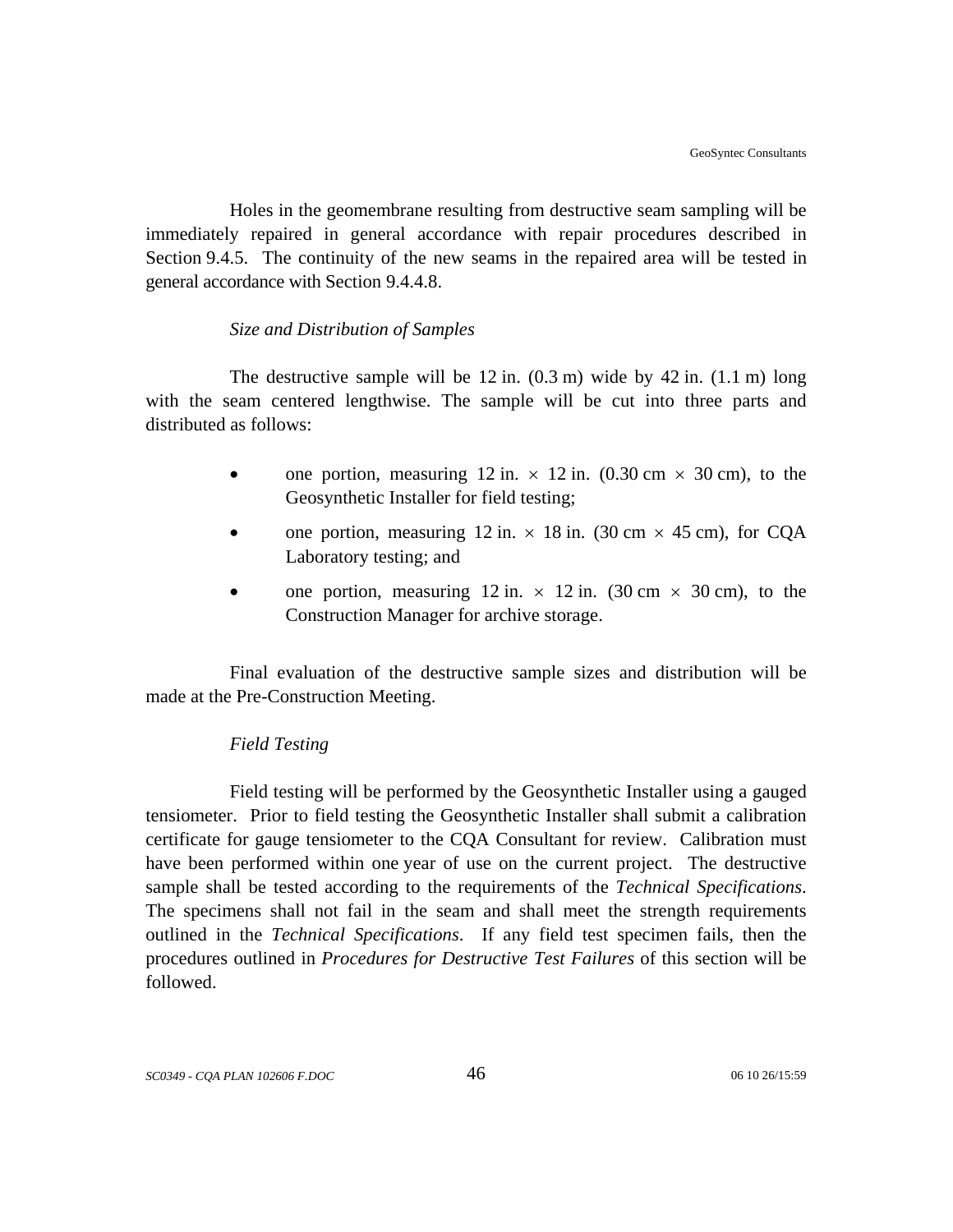The CQA Site Manager will witness field tests and mark samples and portions with their number. The CQA Site Manager will also document the date and time, ambient temperature, number of seaming unit, name of seamer, welding apparatus temperatures and pressures, and pass or fail description.

#### *CQA Laboratory Testing*

Destructive test samples will be packaged and shipped, if necessary, under the responsibility of the CQA Site Manager in a manner that will not damage the test sample. The Construction Manager will be responsible for storing the archive samples. This procedure will be outlined at the Pre-construction Meeting. Samples will be tested by the CQA Laboratory. The CQA Laboratory will be selected by the CQA Site Manager with the concurrence of the Engineer.

Testing will include "Bonded Seam Strength" and "Peel Adhesion." The minimum acceptable values to be obtained in these tests are given in the *Technical Specifications*. At least five specimens will be tested for each test method. Specimens will be selected alternately, by test, from the samples (i.e., peel, shear, peel, shear...). A passing test will meet the minimum required values in at least four out of five specimens.

The CQA Laboratory will provide test results no more than 24 hours after they receive the samples. The CQA Site Manager will review laboratory test results as soon as they become available, and make appropriate recommendations to the Construction Manager.

#### *Geosynthetic Installer's Laboratory Testing*

The Geosynthetic Installer's laboratory test results will be presented to the Construction Manager and the CQA Site Manager for comments.

#### *Procedures for Destructive Test Failure*

The following procedures will apply whenever a sample fails a destructive test, whether that test conducted by the CQA Laboratory, the Geosynthetic Installer's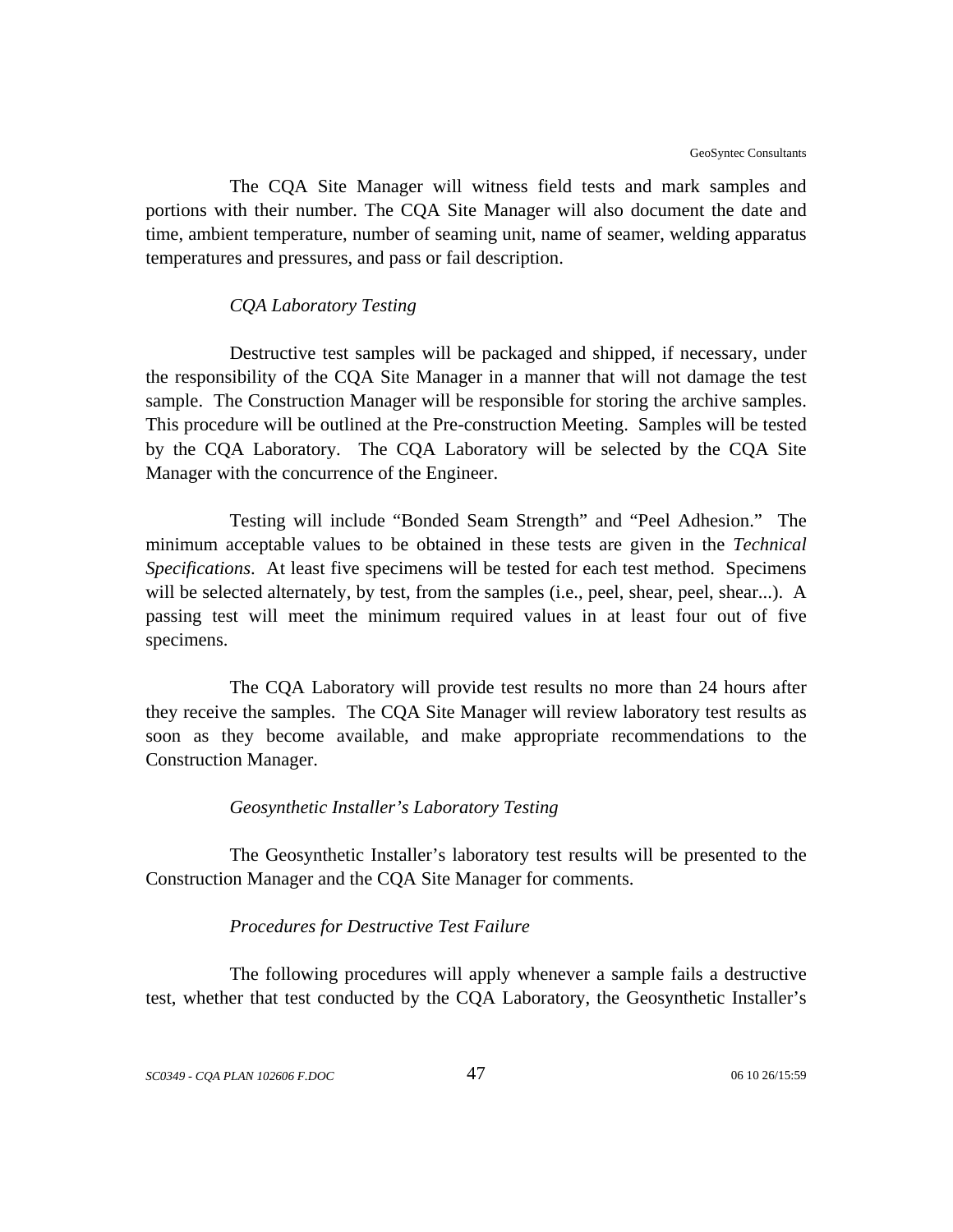laboratory, or by gauged tensiometer in the field. The Geosynthetic Installer has two options:

- The Geosynthetic Installer can reconstruct the seam between two passed test locations.
- The Geosynthetic Installer can trace the welding path to an intermediate location at 10 ft (3 m) minimum from the point of the failed test in each direction and take a small sample for an additional field test at each location. If these additional samples pass the test, then full laboratory samples are taken. If these laboratory samples pass the tests, then the seam is reconstructed between these locations. If either sample fails, then the process is repeated to establish the zone in which the seam should be reconstructed.

Acceptable seams must be bounded by two locations from which samples passing laboratory destructive tests have been taken. Repairs will be made in general accordance with Section 9.4.5.

The CQA Site Manager will document actions taken in conjunction with destructive test failures.

## **9.4.5 Defects and Repairs**

This section prescribes CQA activities to document that defects, tears, rips, punctures, damage, or failing seams shall be repaired.

9.4.5.1 Identification

Seams and non-seam areas of the geomembrane shall be examined by the CQA Site Manager for identification of defects, holes, blisters, undispersed raw materials and signs of contamination by foreign matter. Because light reflected by the geomembrane helps to detect defects, the surface of the geomembrane shall be clean at the time of examination.

9.4.5.2 Evaluation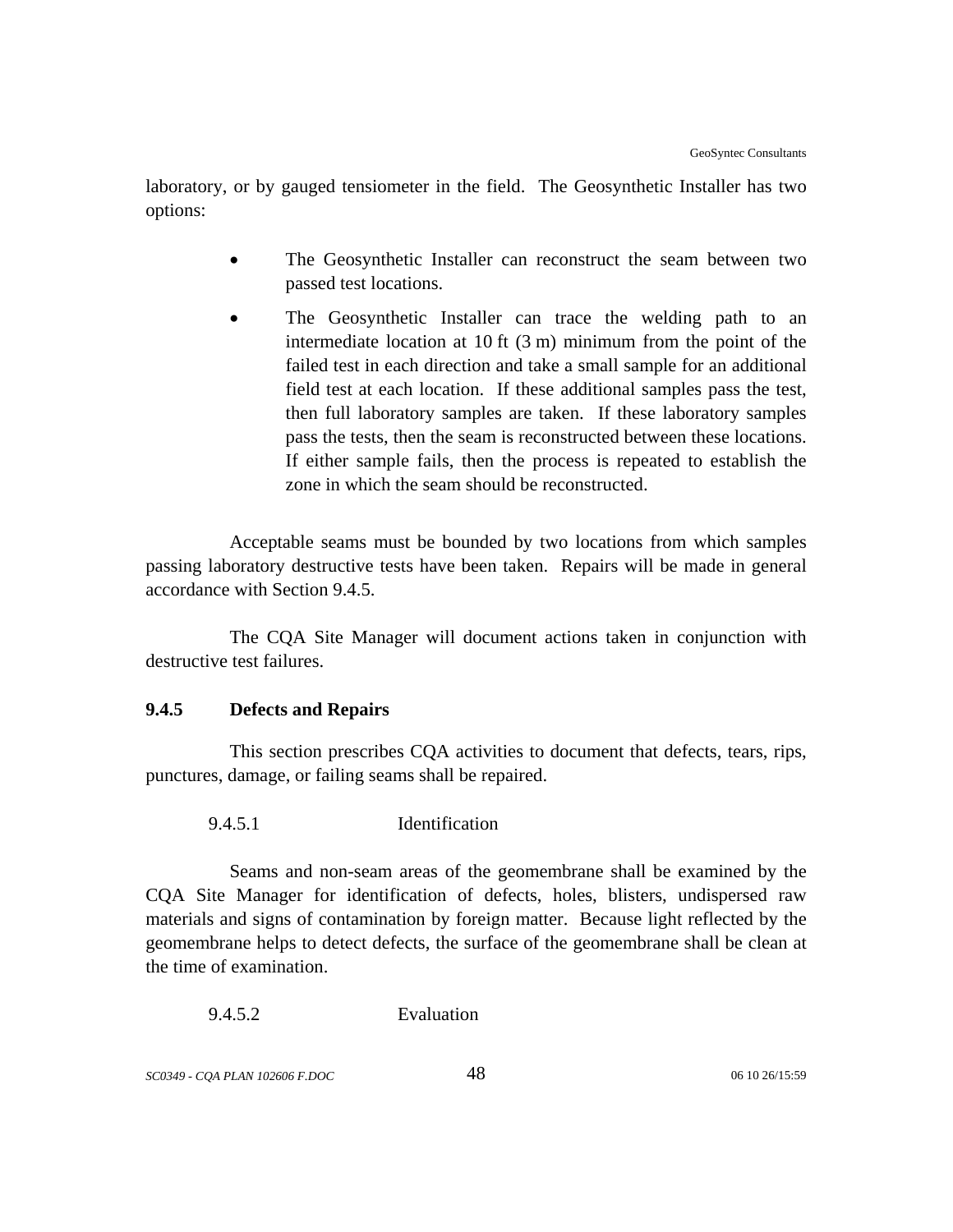Potentially flawed locations, both in seam and non-seam areas, shall be nondestructively tested using the methods described in Section 9.4.4.8 as appropriate. Each location that fails the nondestructive testing will be marked by the CQA Site Manager and repaired by the Geosynthetic Installer. Work will not proceed with any materials that will cover locations which have been repaired until laboratory test results with passing values are available.

## 9.4.5.3 Repair Procedures

Portions of the geomembrane exhibiting a flaw, or failing a destructive or nondestructive test, will be repaired. Several procedures exist for the repair of these areas. The final decision as to the appropriate repair procedure will be at the discretion of the CQA Consultant with input from the Construction Manager and Geosynthetic Installer. The procedures available include:

- patching, used to repair large holes, tears, undispersed raw materials, and contamination by foreign matter;
- grinding and re-welding, used to repair small sections of extruded seams;
- spot welding or seaming, used to repair small tears, pinholes, or other minor, localized flaws;
- capping, used to repair large lengths of failed seams;
- removing bad seam and replacing with a strip of new material welded into place (used with large lengths of fusion seams).

In addition, the following provisions will be satisfied:

- surfaces of the geomembrane which are to be repaired will be abraded no more than 20 minutes prior to the repair;
- surfaces must be clean and dry at the time of the repair;
- all seaming equipment used in repairing procedures must be approved;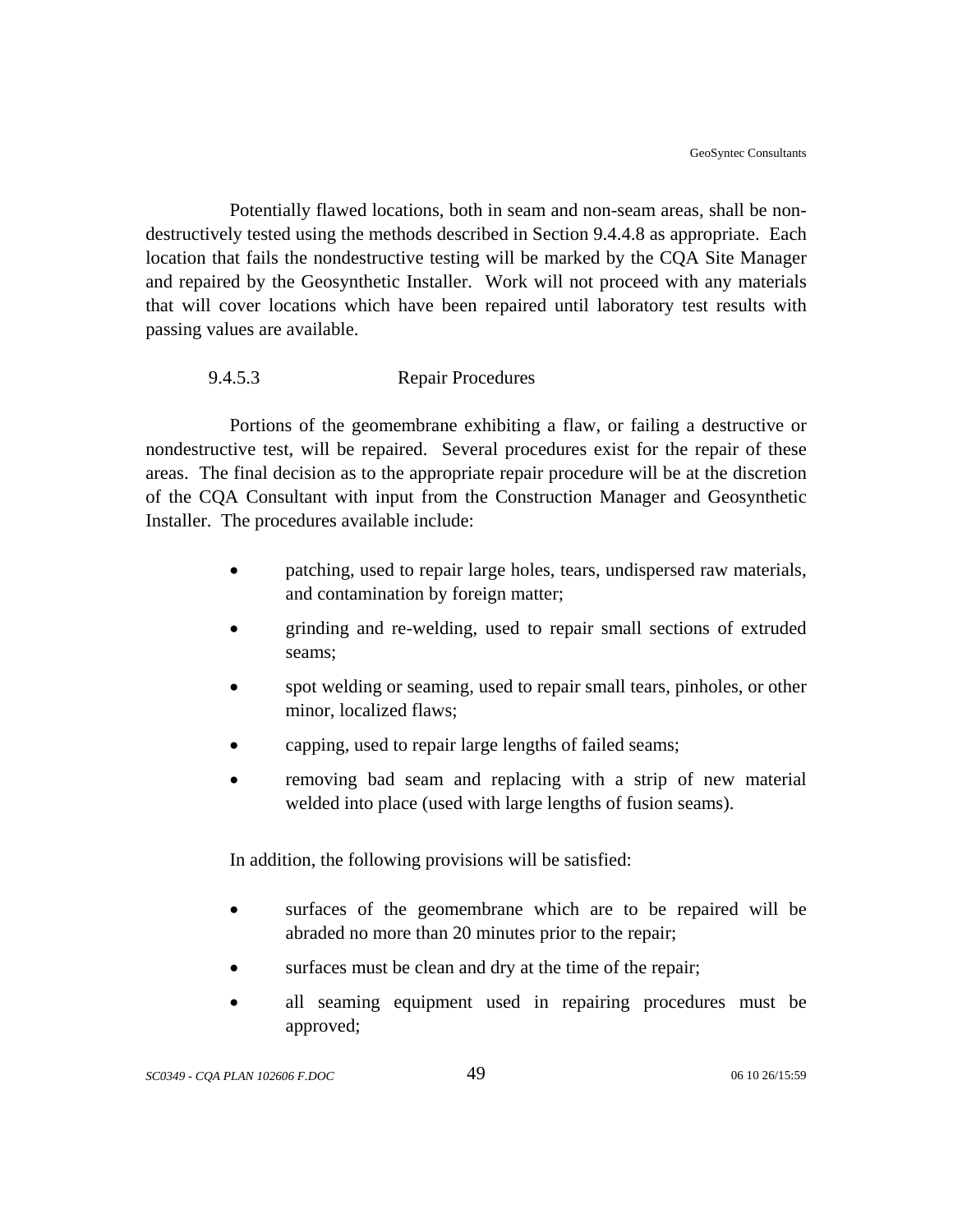- the repair procedures, materials, and techniques will be approved in advance by the CQA Consultant with input from the Engineer and Geosynthetic Installer;
- patches or caps will extend at least 6 in. (150 mm) beyond the edge of the defect, and all corners of patches will be rounded with a radius of at least 3 in. (75 mm);
- cuts and holes to be patched shall have rounded corners; and
- the geomembrane below large caps should be appropriately cut to avoid water or gas collection between the two sheets.

## 9.4.5.4 Verification of Repairs

The CQA Monitor shall monitor and document repairs. Records of repairs shall be maintained on repair logs. Repair logs shall include, at a minimum:

- panel containing repair and approximate location on panel;
- approximate dimensions of repair;
- repair type, i.e. fusion weld or extrusion weld
- date of repair;
- seamer making the repair; and
- results of repair non-destructive testing (pass or fail).

Each repair will be non-destructively tested using the methods described herein, as appropriate. Repairs that pass the non-destructive test will be taken as an indication of an adequate repair. Large caps may be of sufficient extent to require destructive test sampling, per the requirements of the *Technical Specifications*. Failed tests shall be redone and re-tested until passing test results are observed.

### 9.4.5.5 Large Wrinkles

When seaming of the geomembrane is completed (or when seaming of a large area of the geomembrane liner is completed) and prior to placing overlying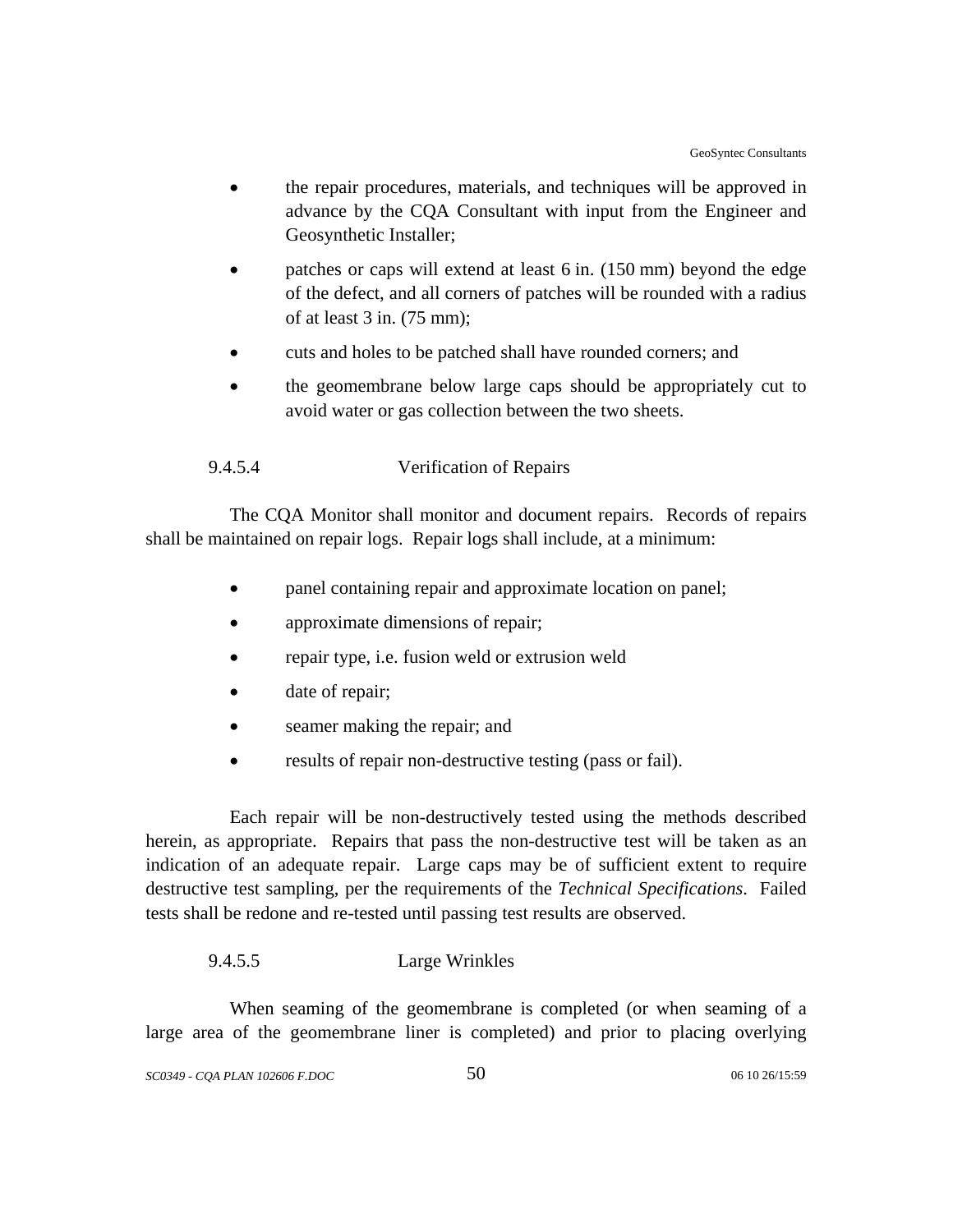materials, the CQA Site Manager will observe the geomembrane wrinkles. The CQA Site Manager will indicate to the Geosynthetic Installer which wrinkles should be cut and re-seamed. The seam thus produced will be tested like any other seam.

## **9.4.6 Lining System Acceptance**

The Geosynthetic Installer and the Manufacturer(s) will retain all responsibility for the geosynthetic materials in the liner system until acceptance by the Construction Manager.

The geosynthetic liner system will be accepted by the Construction Manager when:

- the installation is finished;
- verification of the adequacy of all seams and repairs, including associated testing, is complete;
- all documentation of installation is completed including the CQA Site Manager's acceptance report and appropriate warranties; and
- COA report, including "as built" drawing(s), sealed by a registered professional engineer has been received by the Construction Manager.

The CQA Site Manager will document that installation proceeded in general accordance with the *Technical Specifications* for the project.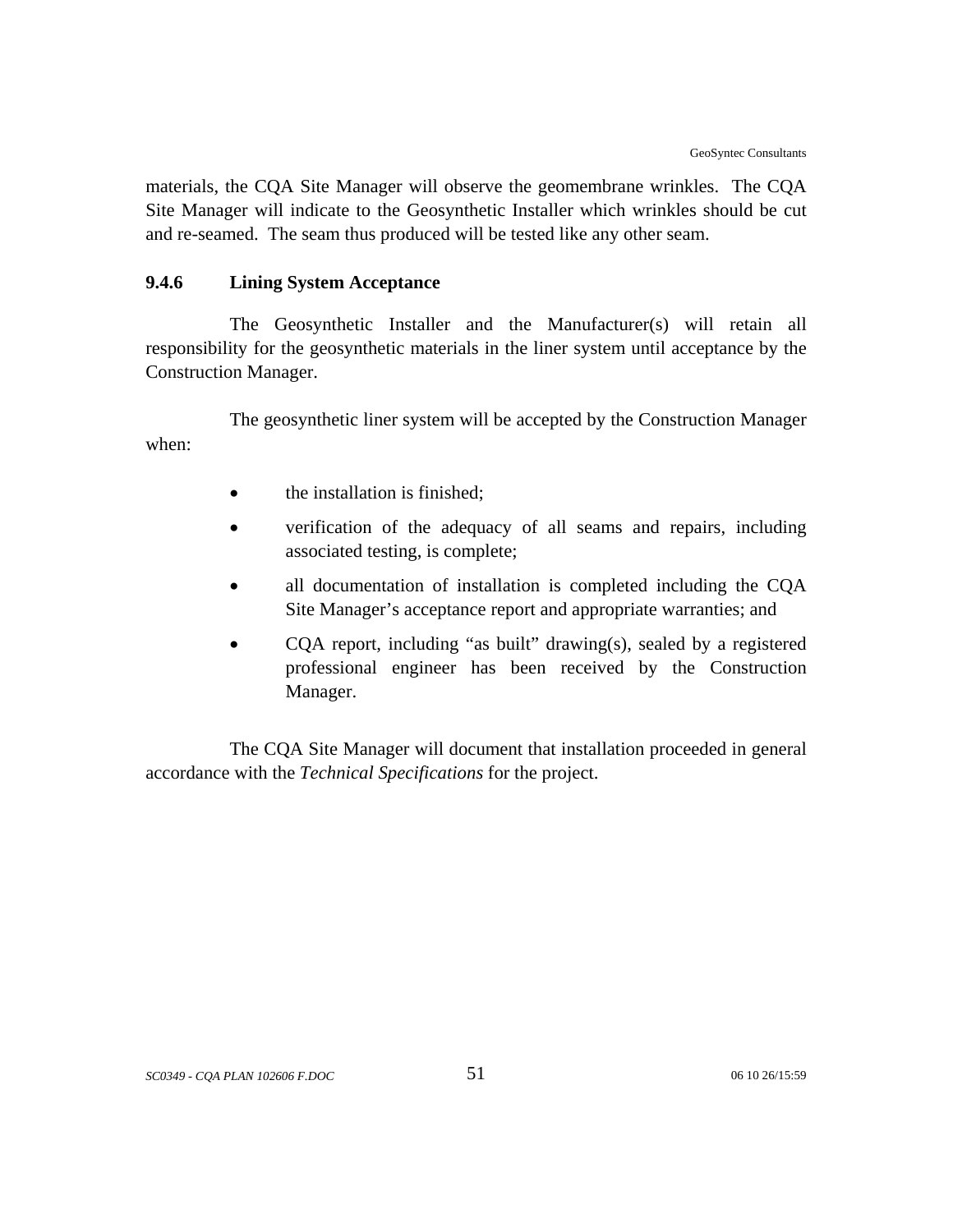### **10. GEOTEXTILE**

### **10.1 Introduction**

This section of the CQA Plan outlines the CQA activities to be performed for the geotextile installation. The CQA Consultant will review the *Drawings*, and the *Technical Specifications*, and any approved addenda or changes.

### **10.2 Manufacturing**

The Manufacturer will provide the Construction Manager with a list of guaranteed "minimum average roll value" properties (defined as the mean less two standard deviations), for each type of geotextile to be delivered. The Manufacturer will also provide the Construction Manager with a written quality control certification signed by a responsible party employed by the Manufacturer that the materials actually delivered have property "minimum average roll values" which meet or exceed all property values guaranteed for that type of geotextile.

The quality control certificates will include:

- roll identification numbers; and
- results of MQC testing.

The Manufacturer will provide, as a minimum, test results for the following:

- mass per unit area;
- grab strength;
- tear strength;
- puncture strength;
- permittivity; and
- apparent opening size.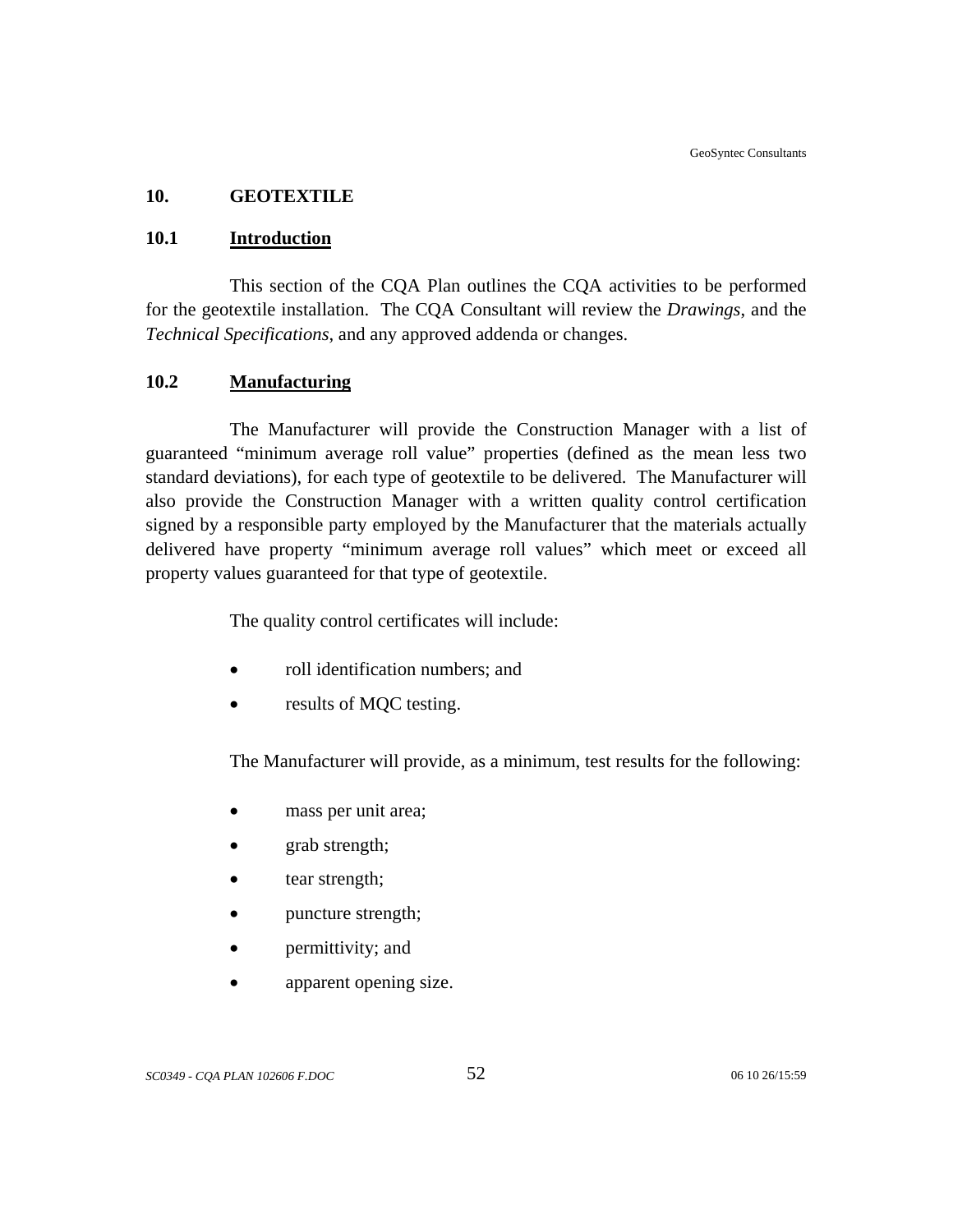MQC tests shall be performed at the frequency listed in the *Technical Specifications*. CQA tests on geotextile produced for the project shall be performed according to the test methods specified and frequencies presented in Table 3.

The CQA Site Manager will examine Manufacturer certifications to evaluate that the property values listed on the certifications meet or exceed those specified for the particular type of geotextile and the measurements of properties by the Manufacturer are properly documented, test methods acceptable and the certificates have been provided at the specified frequency properly identifying the rolls related to testing. Deviations will be reported to the Construction Manager.

#### **10.3 Labeling**

The Manufacturer will identify all rolls of geotextile with the following:

- manufacturer's name;
- product identification;
- lot number;
- roll number; and
- roll dimensions.

The CQA Site Manager will examine rolls upon delivery and deviation from the above requirements will be reported to the Construction Manager.

## **10.4 Shipment and Storage**

During shipment and storage, the geotextile will be protected from ultraviolet light exposure, precipitation or other inundation, mud, dirt, dust, puncture, cutting or any other damaging or deleterious conditions. To that effect, geotextile rolls will be shipped and stored in relatively opaque and watertight wrappings.

Protective wrappings will be removed less than one hour prior to unrolling the geotextile. After the wrapping has been removed, a geotextile will not be exposed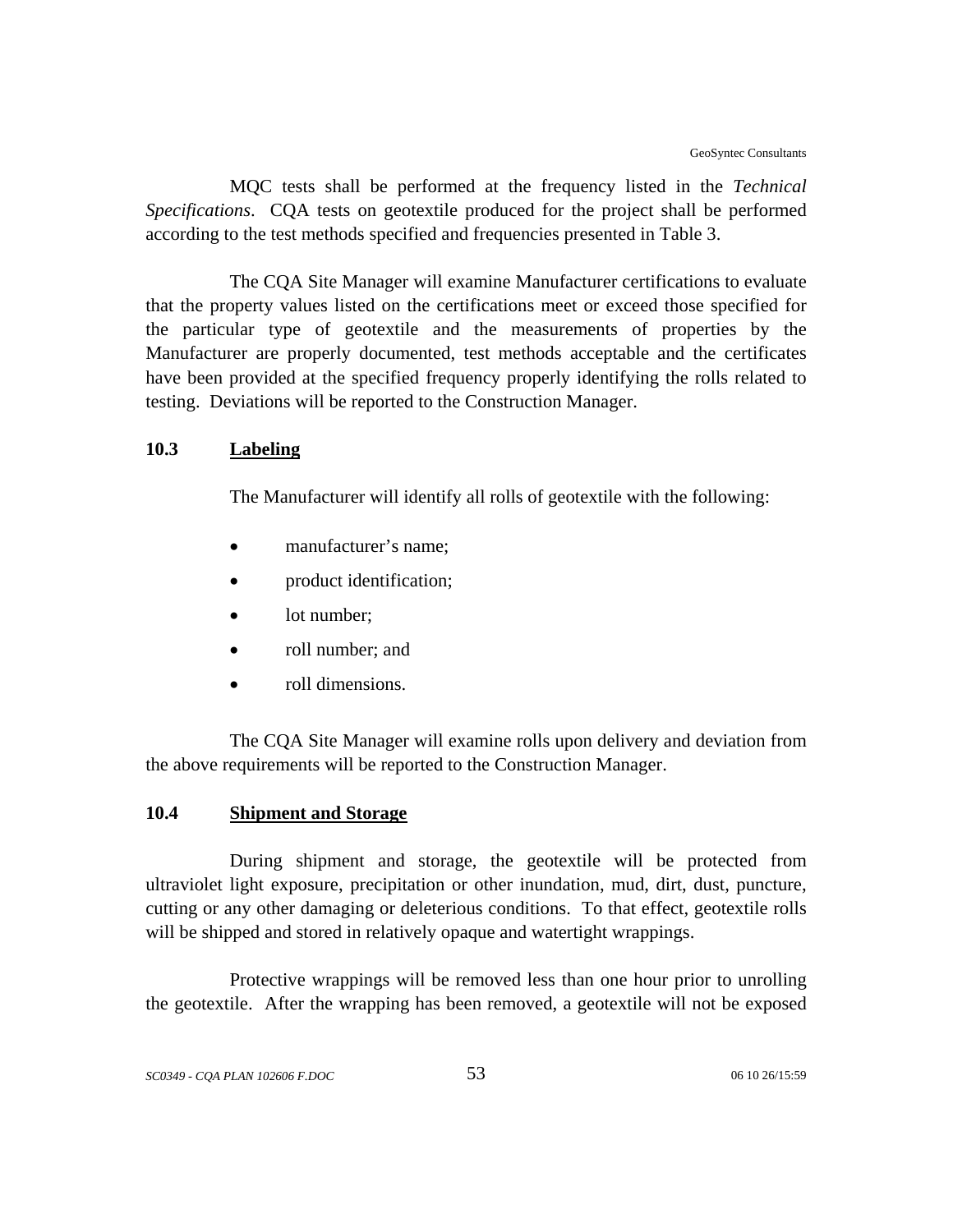to sunlight for more than 15 days, except for UV protection geotextile, unless otherwise specified and guaranteed by the Manufacturer.

The CQA Site Manager will observe rolls upon delivery at the site and deviation from the above requirements will be reported to the Geosynthetic Installer.

## **10.5 Conformance Testing**

### **10.5.1 Tests**

Upon delivery of the rolls of geotextiles, the CQA Site Manager will obtain conformance samples and forward to the Geosynthetics CQA Laboratory for testing to evaluate conformance to *Technical Specifications*. Required test and testing frequency for the geotextiles are presented in Table 3. These conformance tests will be performed in general accordance with the test methods specified in the *Technical Specifications* and will be documented by the CQA Site Manager.

### **10.5.2 Sampling Procedures**

Samples will be taken across the width of the roll and will not include the first three feet. Unless otherwise specified, samples will be 3 ft long by the roll width. The CQA Site Manager will mark the machine direction on the samples with an arrow.

Unless otherwise specified, samples will be taken at a rate as indicated in Table 3 for geotextiles.

## **10.5.3 Test Results**

The CQA Site Manager will examine results from laboratory conformance testing and will report non-conformance with the *Technical Specifications* and this CQA Plan to the Construction Manager.

## **10.5.4 Conformance Sample Failure**

The following procedure will apply whenever a sample fails a conformance test that is conducted by the CQA Laboratory: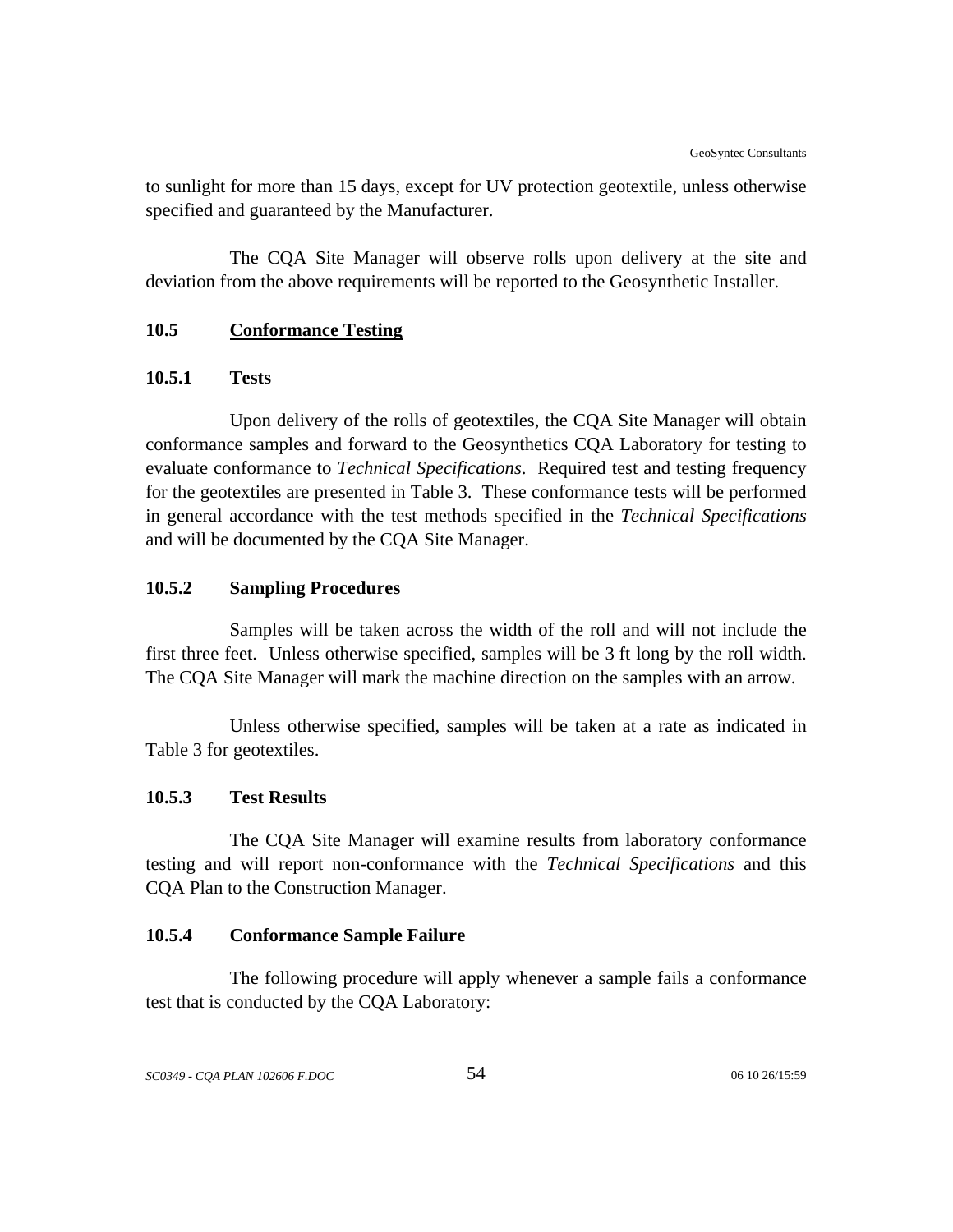- The Manufacturer will replace every roll of geotextile that is in nonconformance with the *Technical Specifications* with a roll(s) that meets *Technical Specifications*; or
- The Geosynthetic Installer will remove conformance samples for testing by the CQA Laboratory from the closest numerical rolls on both sides of the failed roll. These two samples must conform to the *Technical Specifications*. If either of these samples fail, the numerically closest rolls on the side of the failed sample will be tested by the CQA Laboratory. These samples must conform to the *Technical Specifications*. If any of these samples fail, every roll of geotextile on site from this lot and every subsequently delivered roll that is from the same lot must be tested by the CQA Laboratory for conformance to the *Technical Specifications*. This additional conformance testing will be at the expense of the Manufacturer.

The CQA Site Manager will document actions taken in conjunction with conformance test failures.

## **10.6 Handling and Placement**

The Geosynthetic Installer will handle all geotextiles in such a manner as to document they are not damaged in any way, and the following will be complied with:

- In the presence of wind, all geotextiles will be weighted with sandbags or the equivalent. Such sandbags will be installed during placement and will remain until replaced with earth cover material.
- Geotextiles will be cut using an approved geotextile cutter only. If in place, special care must be taken to protect other materials from damage, which could be caused by the cutting of the geotextiles.
- The Geosynthetic Installer will take all necessary precautions to prevent damage to underlying layers during placement of the geotextile.
- During placement of geotextiles, care will be taken not to entrap in the geotextile stones, excessive dust, or moisture that could damage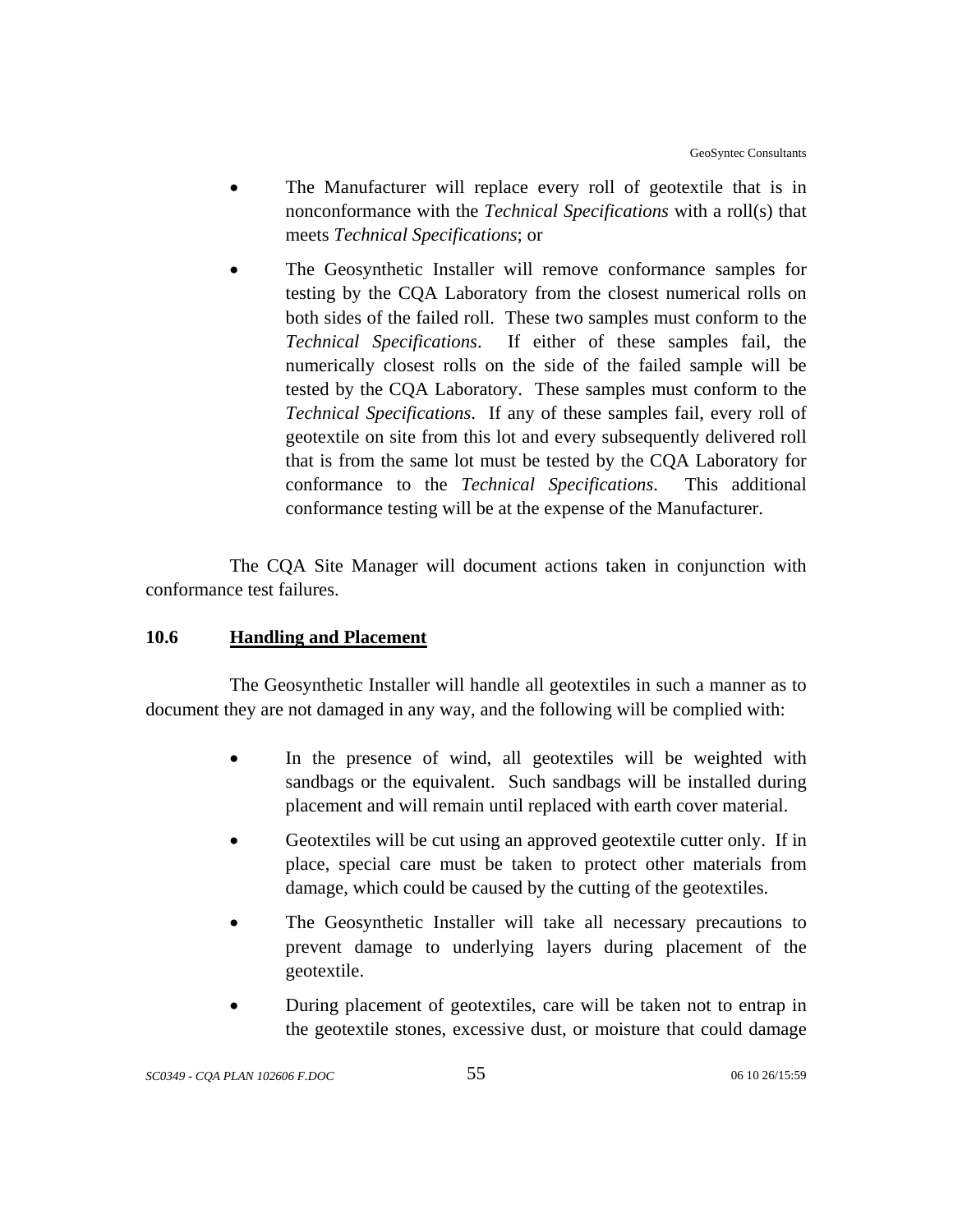the geotextile, generate clogging of drains or filters, or hamper subsequent seaming.

• A visual examination of the geotextile will be carried out over the entire surface, after installation, to document that no potentially harmful foreign objects, such as needles, are present.

The CQA Site Manager will note non-compliance and report it to the Construction Manager.

## **10.7 Seams and Overlaps**

All geotextiles will be continuously sewn in accordance with *Technical Specifications*. Geotextiles will be overlapped 12 in. prior to seaming. No horizontal seams will be allowed on side slopes (i.e. seams will be along, not across, the slope), except as part of a patch.

Sewing will be done using polymeric thread with chemical and ultraviolet resistance properties equal to or exceeding those of the geotextile.

## **10.8 Repair**

Holes or tears in the geotextile will be repaired as follows:

- On slopes: A patch made from the same geotextile will be double seamed into place. Should a tear exceed 10 percent of the width of the roll, that roll will be removed from the slope and replaced.
- Non-slopes: A patch made from the same geotextile will be spotseamed in place with a minimum of 6 in. (0.60 m) overlap in all directions.

Care will be taken to remove any soil or other material that may have penetrated the torn geotextile.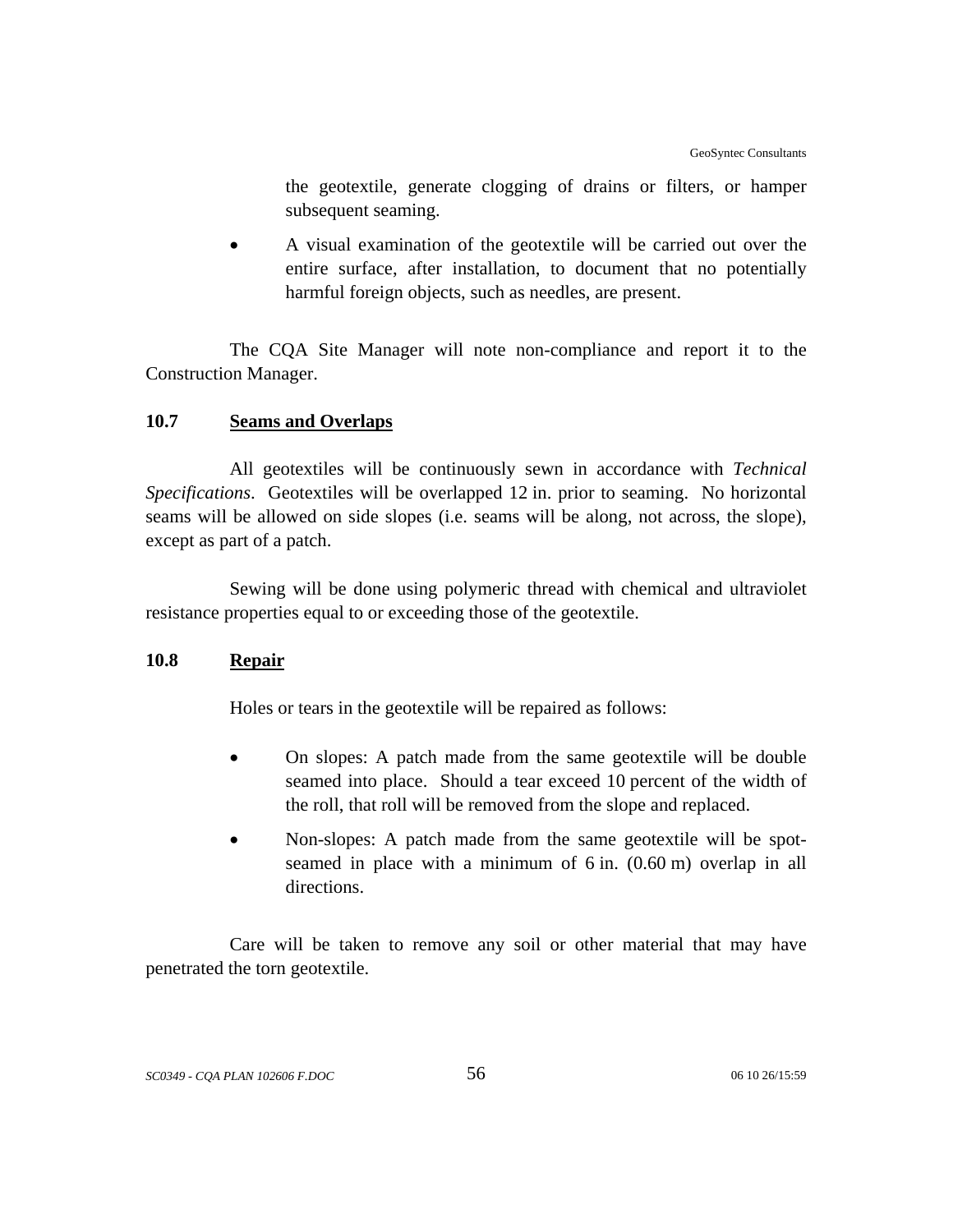The CQA Site Manager will observe any repair, note any non-compliance with the above requirements and report them to the Construction Manager.

# **10.9 Placement of Soil or Aggregate Materials**

The Contractor will place all soil or aggregate materials located on top of a geotextile, in such a manner as to document:

- no damage of the geotextile;
- minimal slippage of the geotextile on underlying layers; and
- no excess tensile stresses in the geotextile.

Non-compliance will be noted by the CQA Site Manager and reported to the Construction Manager.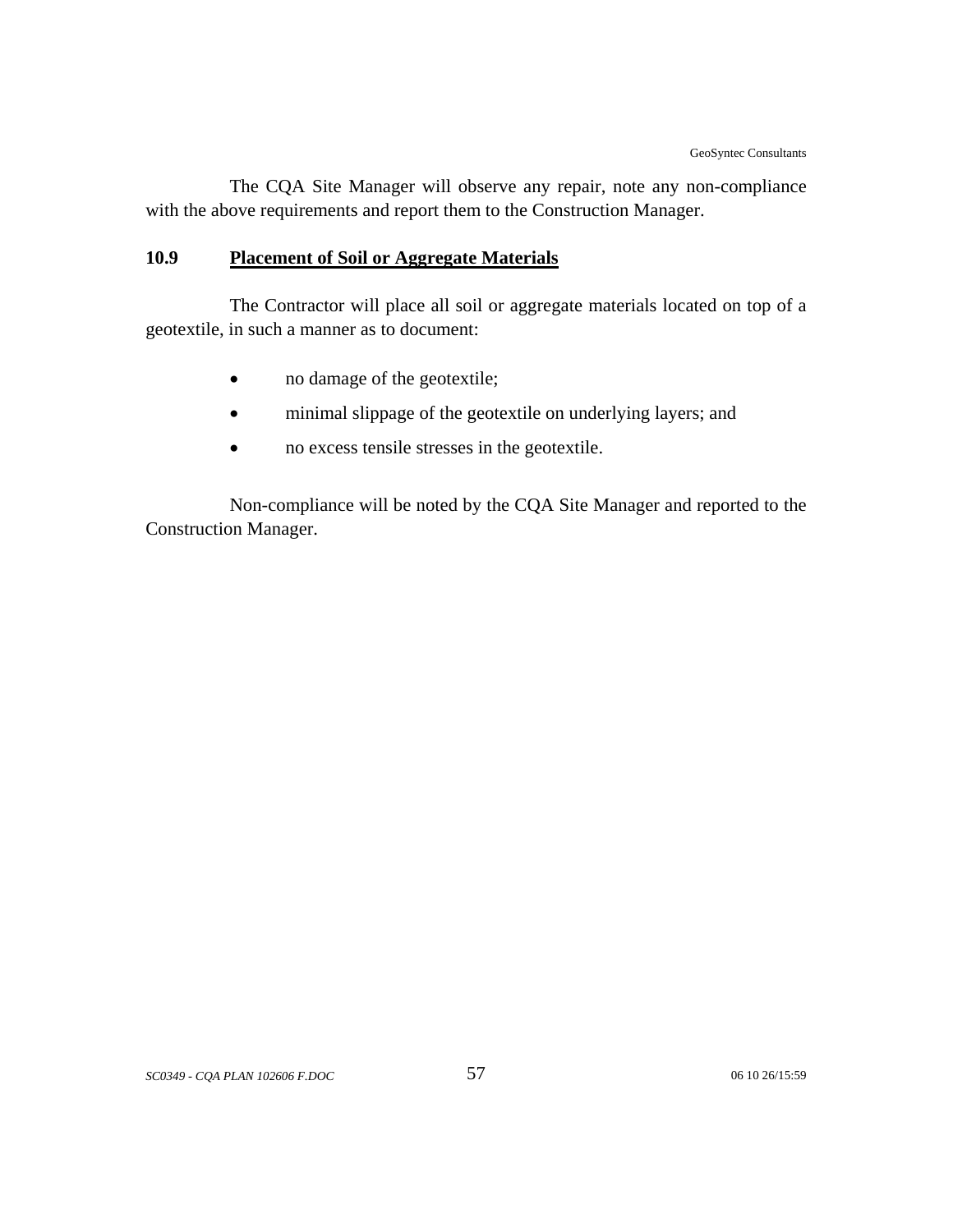# **11. GEOSYNTHETIC CLAY LINER (GCL)**

## **11.1 Introduction**

This section of the CQA Plan outlines the CQA activities to be performed for the geosynthetic clay liner (GCL) installation. The CQA Consultant will review the *Drawings*, and the *Technical Specifications*, and approved addenda or changes.

## **11.2 Manufacturing**

The Manufacturer will provide the Construction Manager with a list of guaranteed "minimum average roll value" properties (defined as the mean less two standard deviations), for the GCL to be delivered. The Manufacturer will also provide the Construction Manager with a written quality control certification signed by a responsible party employed by the Manufacturer that the materials actually delivered have property "minimum average roll values" which meet or exceed all property values guaranteed for that GCL.

The quality control certificates will include:

- roll identification numbers; and
- results of quality control testing.

The Manufacturer will provide, as a minimum, test results for the following:

- mass per unit area; and
- index flux.

Quality control tests must be performed, in general accordance with the test methods specified in Table 4, on GCL produced for the project.

The CQA Site Manager will examine Manufacturer certifications to verify that the property values listed on the certifications meet or exceed those specified for the GCL and the measurements of properties by the Manufacturer are properly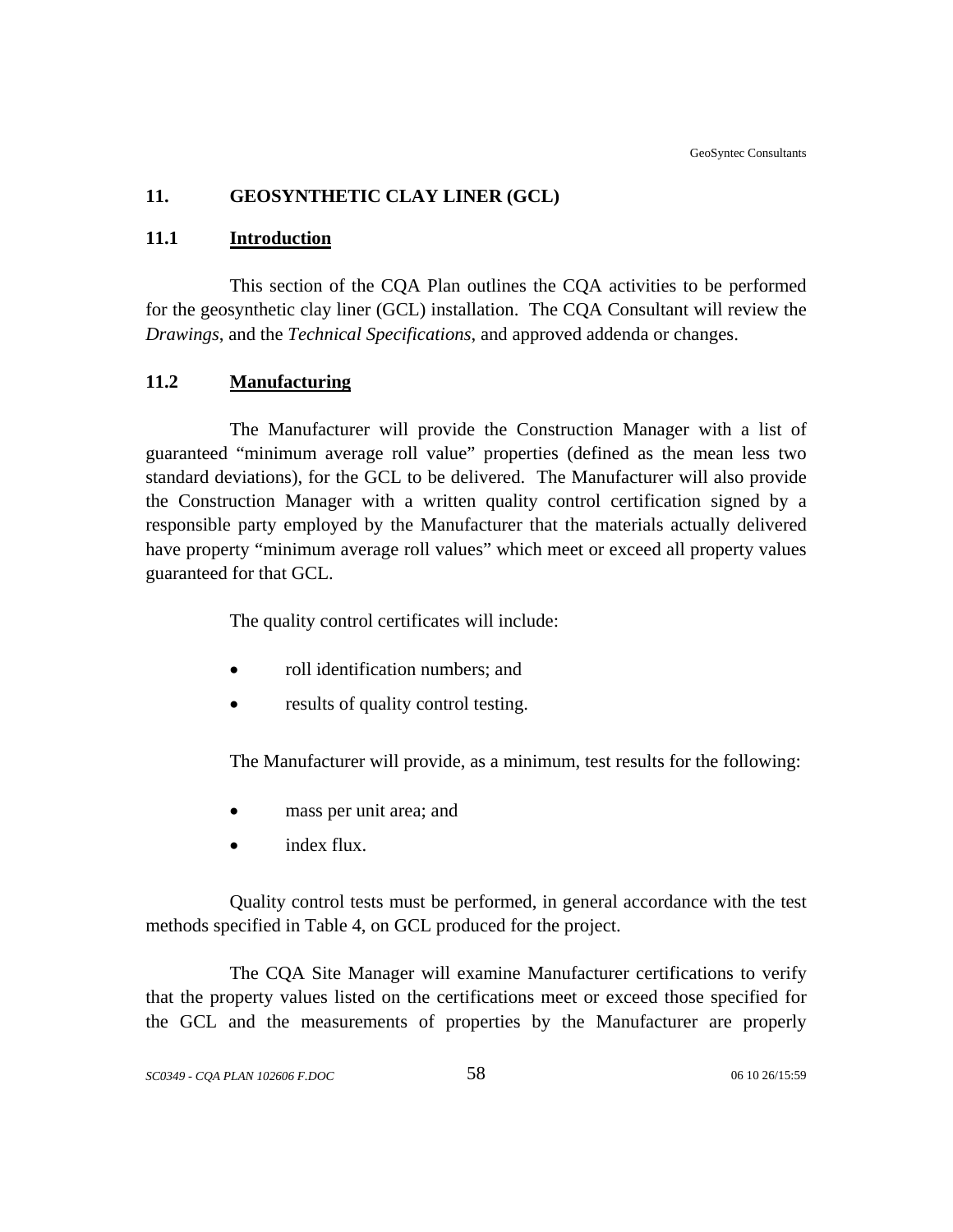documented, test methods acceptable and the certificates have been provided at the specified frequency properly identifying the rolls related to testing. Deviations will be reported to the Construction Manager.

## **11.3 Labeling**

The Manufacturer will identify all rolls of GCL with the following:

- manufacturer's name:
- product identification;
- lot number:
- roll number; and
- roll dimensions.

The CQA Site Manager will examine rolls upon delivery and deviation from the above requirements will be reported to the Construction Manager.

### **11.4 Shipment and Storage**

During shipment and storage, the GCL will be protected from ultraviolet light exposure, precipitation or other inundation, mud, dirt, dust, puncture, cutting or any other damaging or deleterious conditions. To that effect, GCL rolls will be shipped and stored in relatively opaque and watertight wrappings.

The CQA Site Manager will observe rolls upon delivery at the site and any deviation from the above requirements will be reported to the Construction Manager.

### **11.5**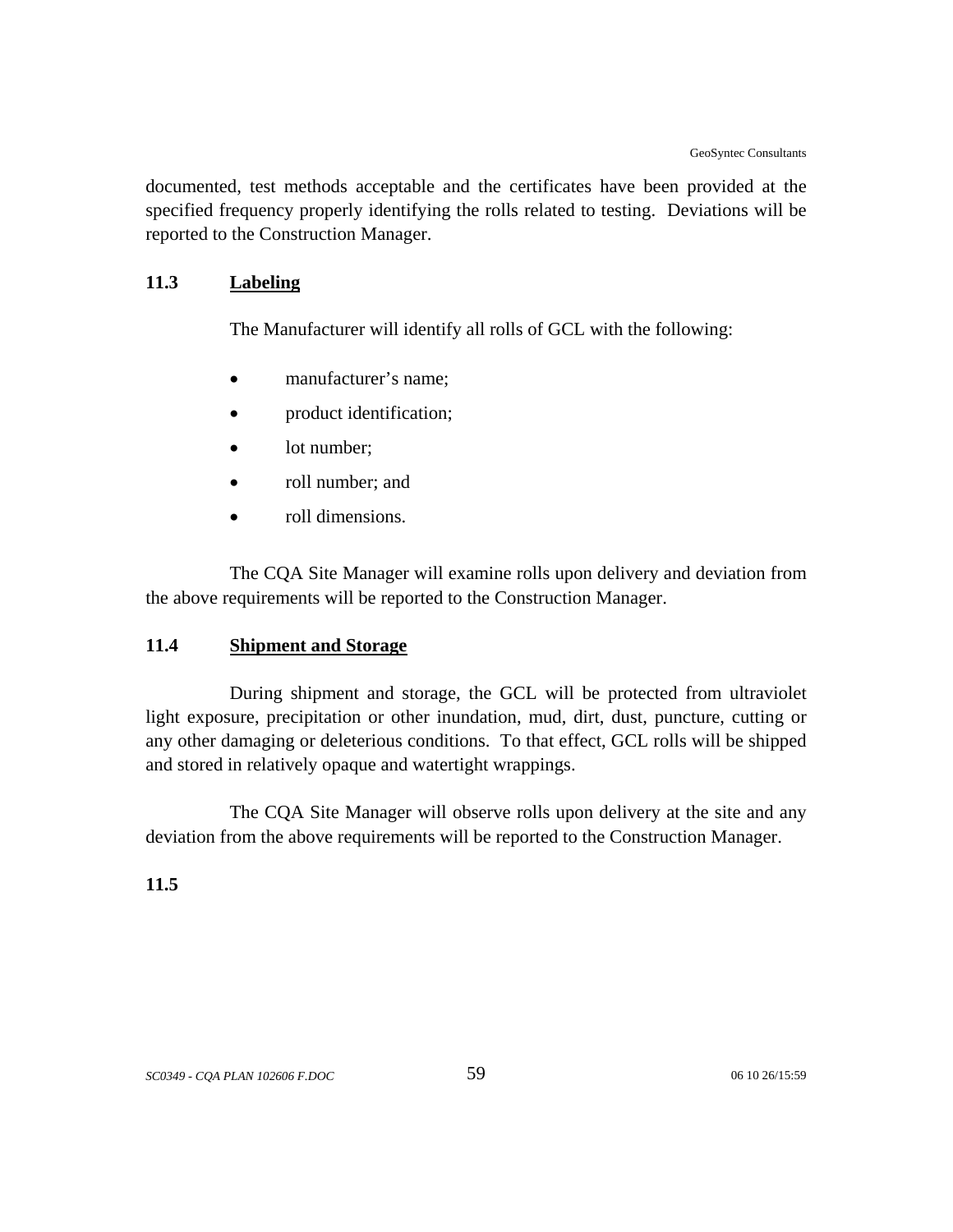### **Conformance Testing**

#### **11.5.1 Tests**

CQA personnel will sample the GCL either during production at the manufacturing facility or after delivery to the construction site. The samples will be forwarded to the Geosynthetics CQA Laboratory for testing to assess conformance with the *Technical Specifications*. The test methods and minimum testing frequencies are indicated in Table 4.

Samples will be taken across the width of the roll and will not include the first 3 ft if the sample is cut on site. Unless otherwise specified, samples will be 3 ft long by the roll width. The CQA Consultant will mark the machine direction with an arrow and the manufacturer's roll number on each sample.

The CQA Site Manager will examine results from laboratory conformance testing and will report non-conformance to the Construction Manager.

#### **11.5.2 Conformance Sample Failure**

The following procedure will apply whenever a sample fails a conformance test that is conducted by the CQA Laboratory:

- The Manufacturer will replace every roll of GCL that is in nonconformance with the *Technical Specifications* with a roll(s) that meets *Technical Specifications*; or
- The Geosynthetic Installer will remove conformance samples for testing by the CQA Laboratory from the closest numerical rolls on both sides of the failed roll. These two samples must conform to the *Technical Specifications*. If either of these samples fail, the numerically closest rolls on the side of the failed sample will be tested by the CQA Laboratory. These samples must conform to the *Technical Specifications*. If any of these samples fail, every roll of GCL on site from this lot and every subsequently delivered roll that is from the same lot must be tested by the CQA Laboratory for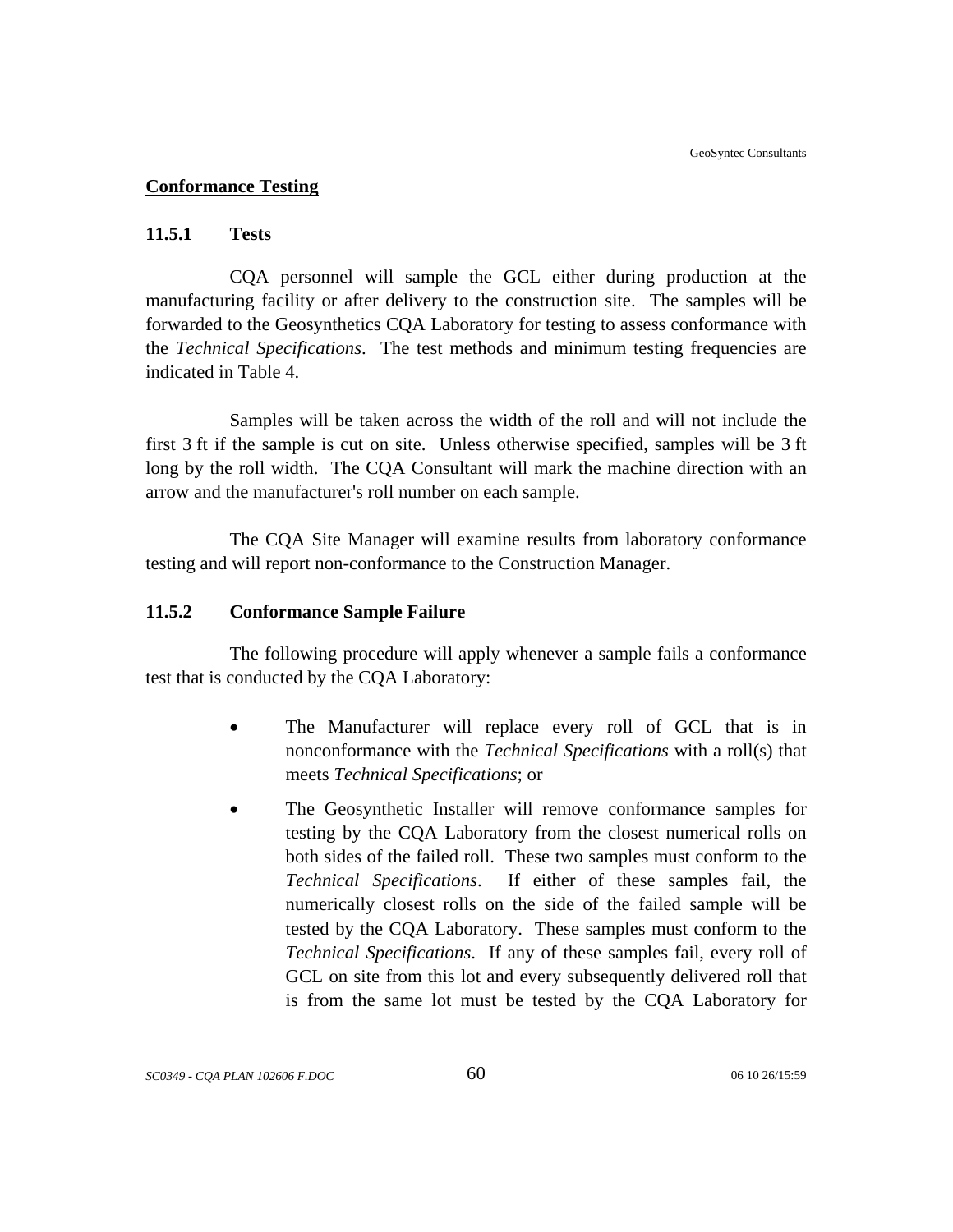conformance to the *Technical Specifications*. This additional conformance testing will be at the expense of the Manufacturer.

The CQA Site Manager will document actions taken in conjunction with conformance test failures.

# **11.6 GCL Delivery and Storage**

Upon delivery to the site, the CQA Consultant will check the GCL rolls for defects (e.g., tears, holes) and for damage. The CQA Consultant will report to the Construction Manager and the Geosynthetics Installer:

- any rolls, or portions thereof, which should be rejected and removed from the site because they have severe flaws; and
- any rolls which include minor repairable flaws.

The GCL rolls delivered to the site will be checked by the CQA Consultant to document that the roll numbers correspond to those on the approved Manufacturer's quality control certificate of compliance.

# **11.7 GCL Installation**

The CQA Consultant will monitor and document that the GCL is installed in general accordance with the *Drawings* and the *Technical Specifications*. The Geosynthetics Installer shall provide the CQA Consultant a certificate of subgrade acceptance prior to the installation of the GCL as outlined in the *Technical Specifications*. The GCL installation activities to be monitored and documented by the CQA Consultant include:

- monitoring that the GCL rolls are stored and handled in a manner which does not result in any damage to the GCL;
- monitoring that the GCL is not exposed to UV radiation for extended periods of time without prior approval;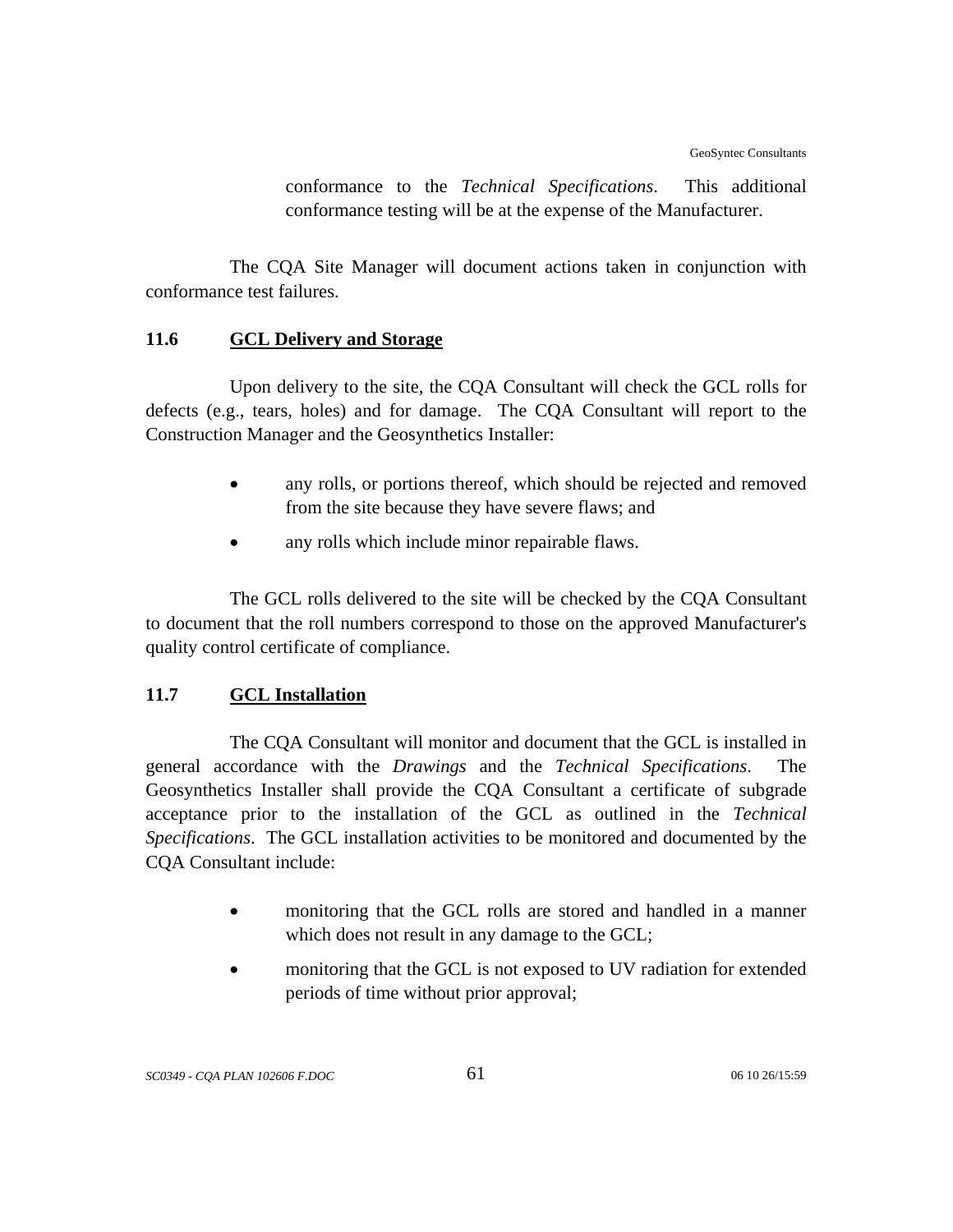- monitoring that the GCL are seamed in general accordance with the *Technical Specifications* and the Manufacturer's recommendations;
- monitoring and documenting that the GCL is installed on an approved subgrade, free of debris, protrusions, or uneven surfaces;
- monitoring that the GCL is hydrated prior to completion of the construction; and
- monitoring that any damage to the GCL is repaired as outlined in the *Technical Specifications*.

The CQA Site Manager will note non-compliance and report it to the Construction Manager.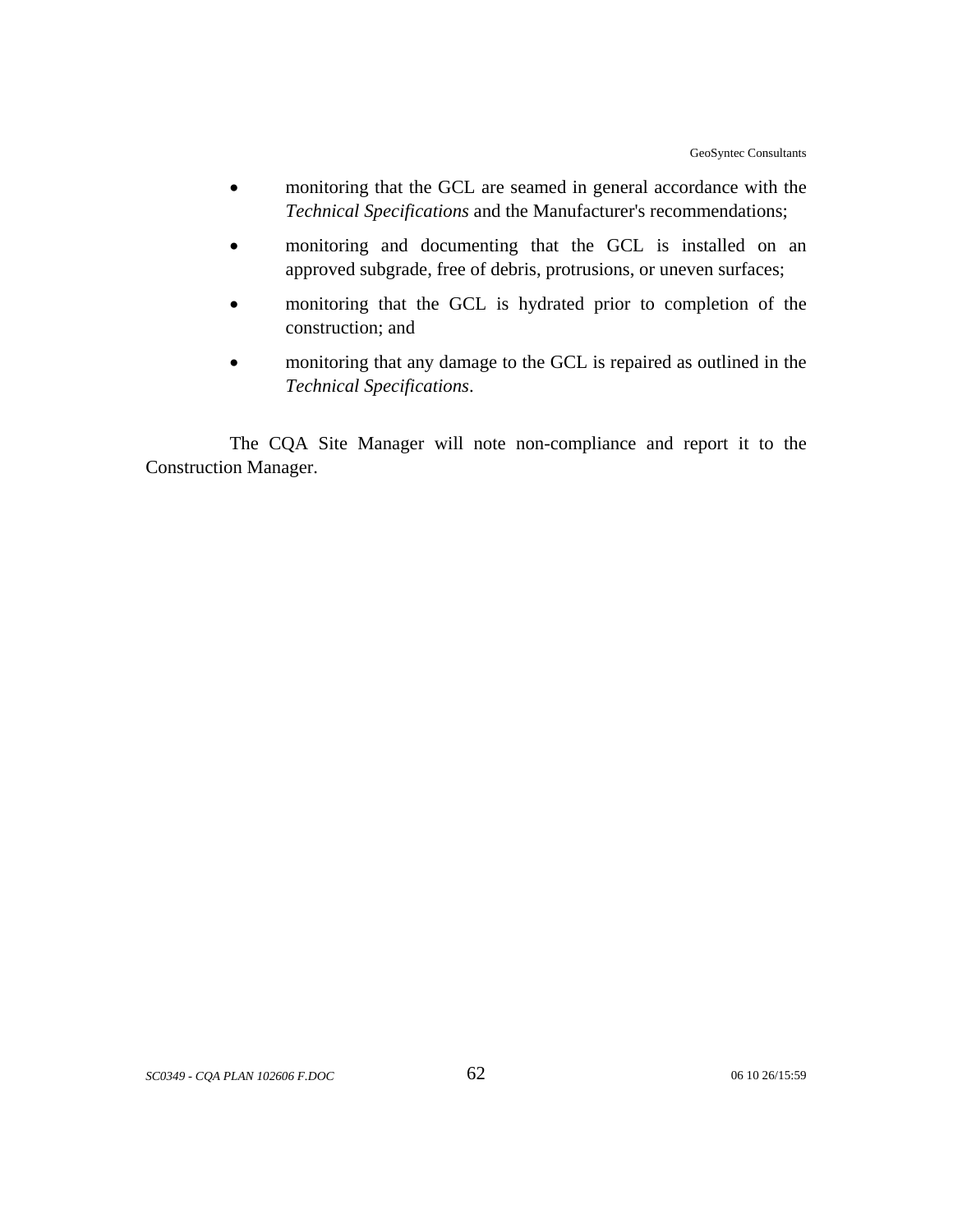## **12. GEONET**

# **12.1 Introduction**

This section of the CQA Plan outlines the CQA activities to be performed for the geonet installation. The CQA Consultant will review the *Drawings*, and the *Technical Specifications*, and any approved addenda or changes.

# **12.2 Manufacturing**

The Manufacturer will provide the CQA Consultant with a list of certified "minimum average roll value" properties for the type of geonet to be delivered. The Manufacturer will also provide the CQA Consultant with a written certification signed by a responsible representative of the Manufacturer that the geonet actually delivered have "minimum average roll values" properties which meet or exceed all certified property values for that type of geonet.

The CQA Consultant will examine the Manufacturers' certifications to document that the property values listed on the certifications meet or exceed those specified for the particular type of geonet. Deviations will be reported to the Construction Manager.

## **12.3 Labeling**

The Manufacturer will identify all rolls of geonet with the following:

- Manufacturer's name;
- product identification;
- lot number;
- roll number; and
- roll dimensions.

The CQA Site Manager will examine rolls upon delivery and deviation from the above requirements will be reported to the Construction Manager.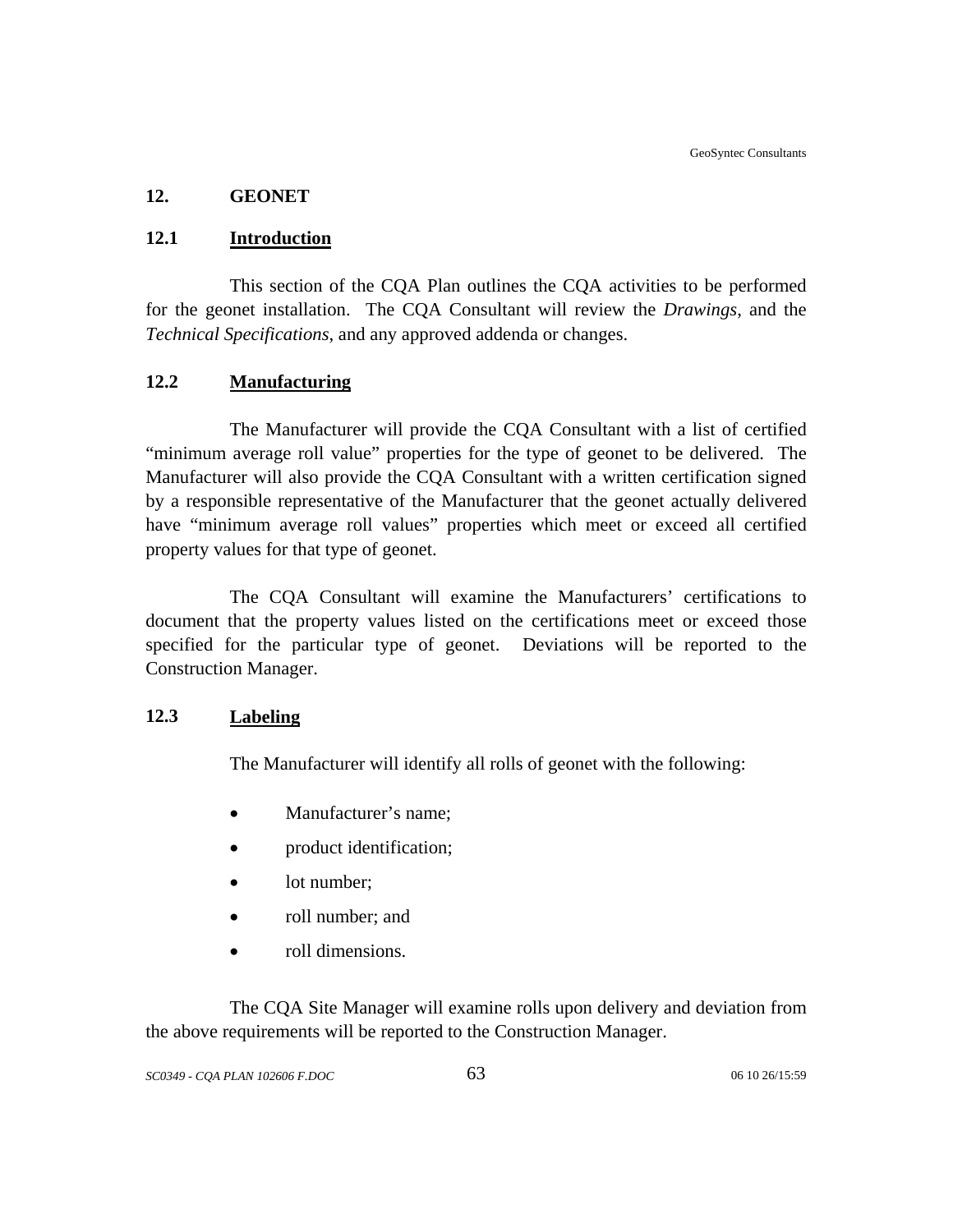## **12.4 Shipment and Storage**

During shipment and storage, the geonet will be protected from mud, dirt, dust, puncture, cutting or any other damaging or deleterious conditions. The CQA Site Manager will observe rolls upon delivery to the site and deviation from the above requirements will be reported to the Construction Manager. Damaged rolls will be rejected and replaced.

The CQA Site Manager will observe that geonet is free of dirt and dust just before installation. The CQA Site Manager will report the outcome of this observation to the Construction Manager, and if the geonet is judged dirty or dusty, they will be cleaned by the Geosynthetic Installer prior to installation.

## **12.5 Conformance Testing**

## **12.5.1 Tests**

The geonet material will be tested for transmissivity (ASTM D 4716) and for thickness (ASTM D 5199) at the frequencies presented in Table 5.

### **12.5.2 Sampling Procedures**

Upon delivery of the geonet rolls, the CQA Site Manager will document that samples are obtained from individual rolls at the frequency specified in this CQA Plan. The geonet samples will be forwarded to the CQA Laboratory for testing to evaluate conformance to both the *Technical Specifications* and the list of physical properties certified by the Manufacturer.

Samples will be taken across the width of the roll and will not include the first 3 linear ft. Unless otherwise specified, samples will be 3 ft long by the roll width. The CQA Consultant will mark the machine direction on the samples with an arrow.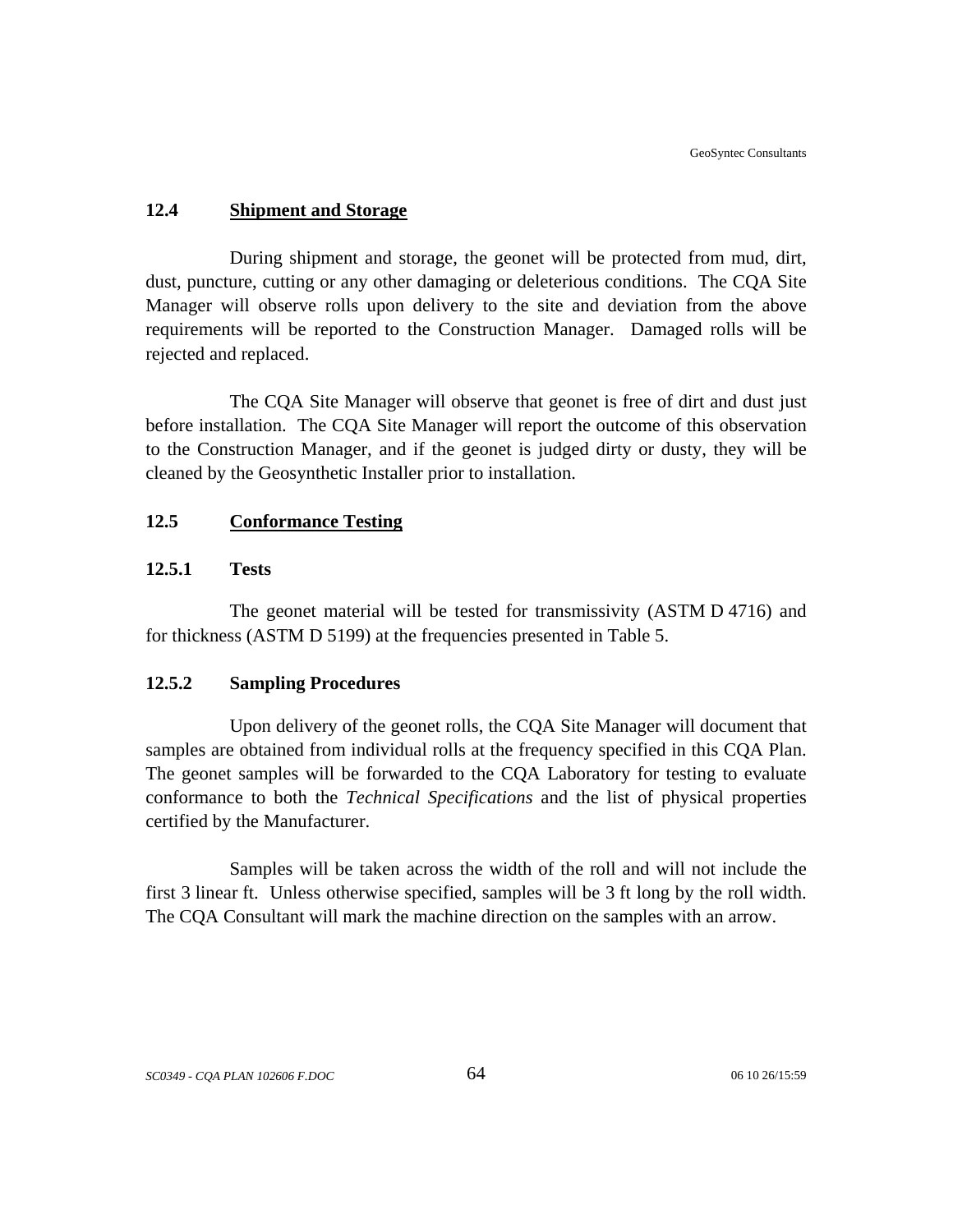#### **12.5.3 Test Results**

The CQA Site Manager will examine results from laboratory conformance testing and compare results to the *Technical Specifications*. The criteria used to evaluate acceptability are presented in the *Technical Specifications*. The CQA Site Manager will report any nonconformance to the Construction Manager.

#### **12.5.4 Conformance Test Failure**

The following procedure will apply whenever a sample fails a conformance test that is conducted by the CQA Laboratory:

- The Manufacturer will replace every roll of geonet that is in nonconformance with the *Technical Specifications* with a roll that meets specifications; or
- The Geosynthetic Installer will remove conformance samples for testing by the CQA Laboratory from the closest numerical rolls on both sides of the failed roll. These two samples must conform to the *Technical Specifications*. If either of these samples fail, the numerically closest rolls on the side of the failed sample that is not tested, will be tested by the CQA Laboratory. These samples must conform to the *Technical Specifications*. If any of these samples fail, every roll of geonet on site from this lot and every subsequently delivered roll that is from the same lot must be tested by the CQA Laboratory for conformance to the *Technical Specifications*.

The CQA Site Manager will document actions taken in conjunction with conformance test failures.

## **12.6 Handling and Placement**

The Geosynthetic Installer will handle all geonet in such a manner as to document they are not damaged in any way. The Geosynthetic Installer will comply with the following: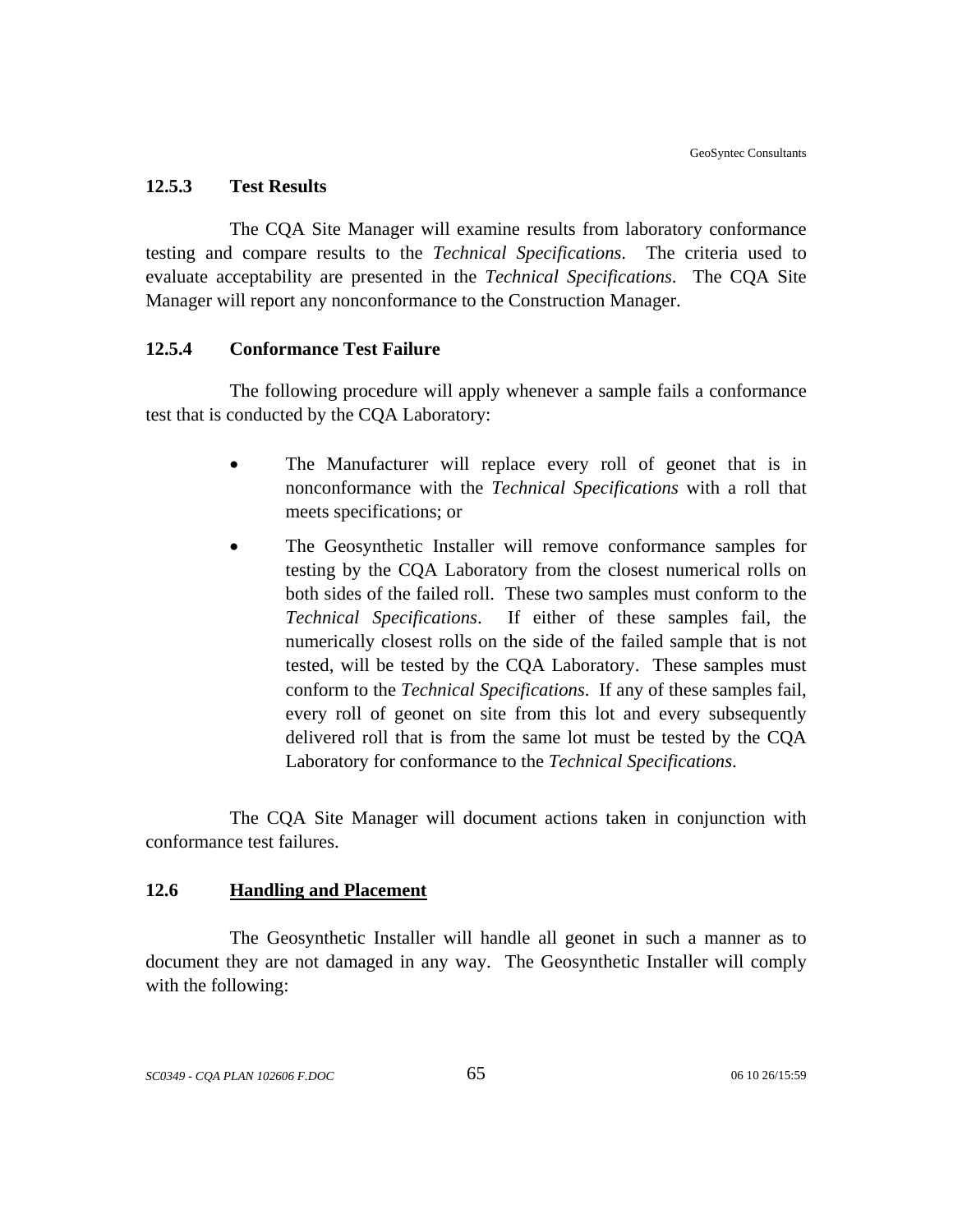- If in place, special care must be taken to protect other materials from damage, which could be caused by the cutting of the geonet.
- The Geosynthetic Installer will take any necessary precautions to prevent damage to underlying layers during placement of the geonet.
- During placement of geonet, care will be taken to prevent entrapment of dirt or excessive dust that could cause clogging of the drainage system, and/or stones that could damage the adjacent geomembrane. If dirt or excessive dust is entrapped in the geonet, it should be cleaned prior to placement of the next material on top of it. In this regard, care should be taken with the handling or sandbags, to prevent rupture or damage of the sandbag.
- A visual examination of the geonet will be carried out over the entire surface, after installation to document that no potentially harmful foreign objects are present.

The CQA Site Manager will note noncompliance and report it to the Construction Manager.

## **12.7 Geonet Seams and Overlaps**

Adjacent geonet panels will be joined in general accordance with Construction Drawings and Technical Specifications. As a minimum, the adjacent rolls will be overlapped by at least 4 in. and secured by tying, in general accordance with the Technical Specifications.

The CQA Consultant will note any noncompliance and report it to the Construction Manager.

## **12.8 Repair**

Holes or tears in the geonet will be repaired by placing a patch extending 2 ft beyond edges of the hole or tear. The patch will be secured by tying with approved tying devices every 6 in. If the hole or tear width across the roll is more than 50 percent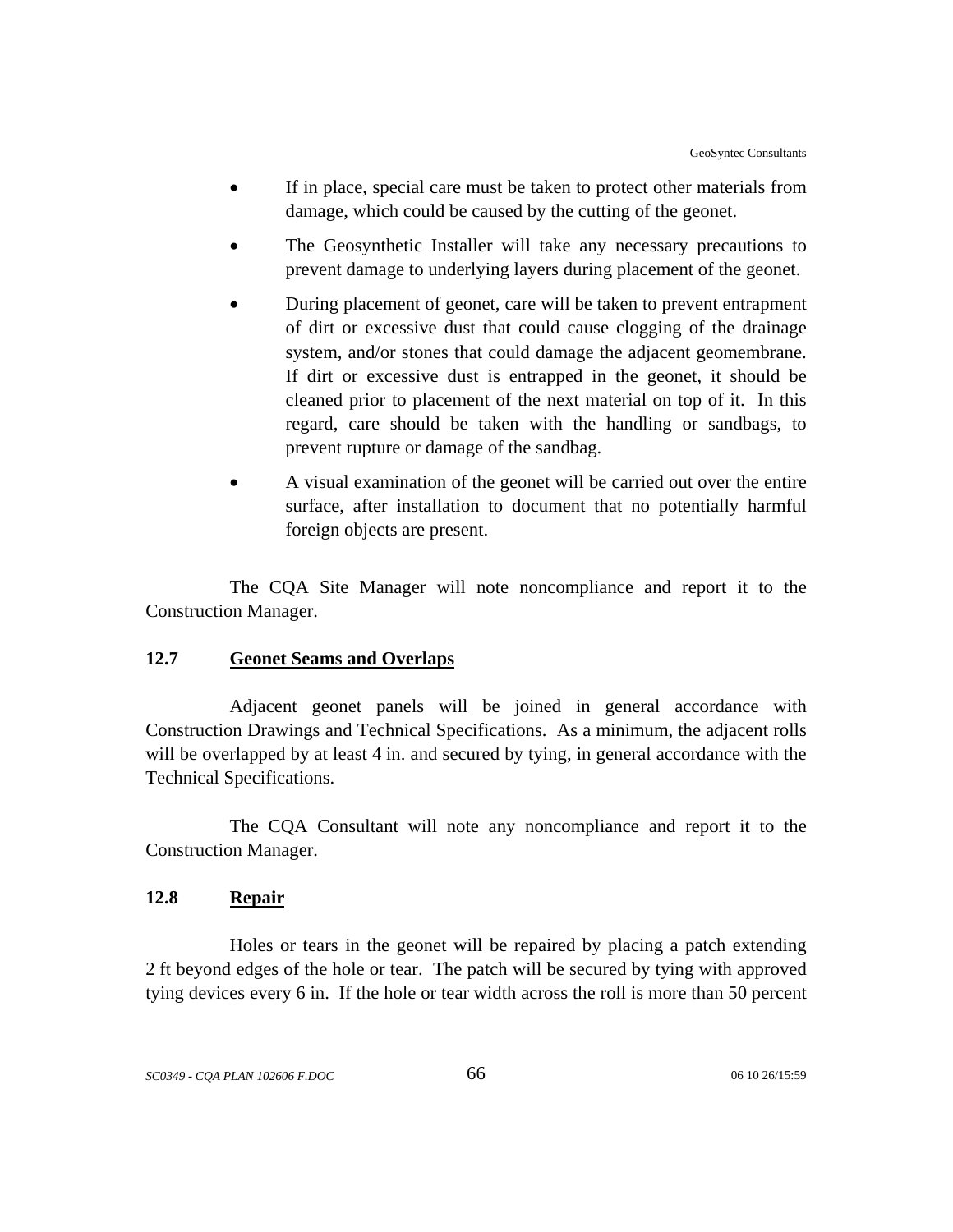of the width of the roll, the damaged area will be cut out and the two portions of the geonet will be joined in general accordance with Section 11.7.

The CQA Site Manager will observe repairs, note non-compliances with the above requirements and report them to the Construction Manager.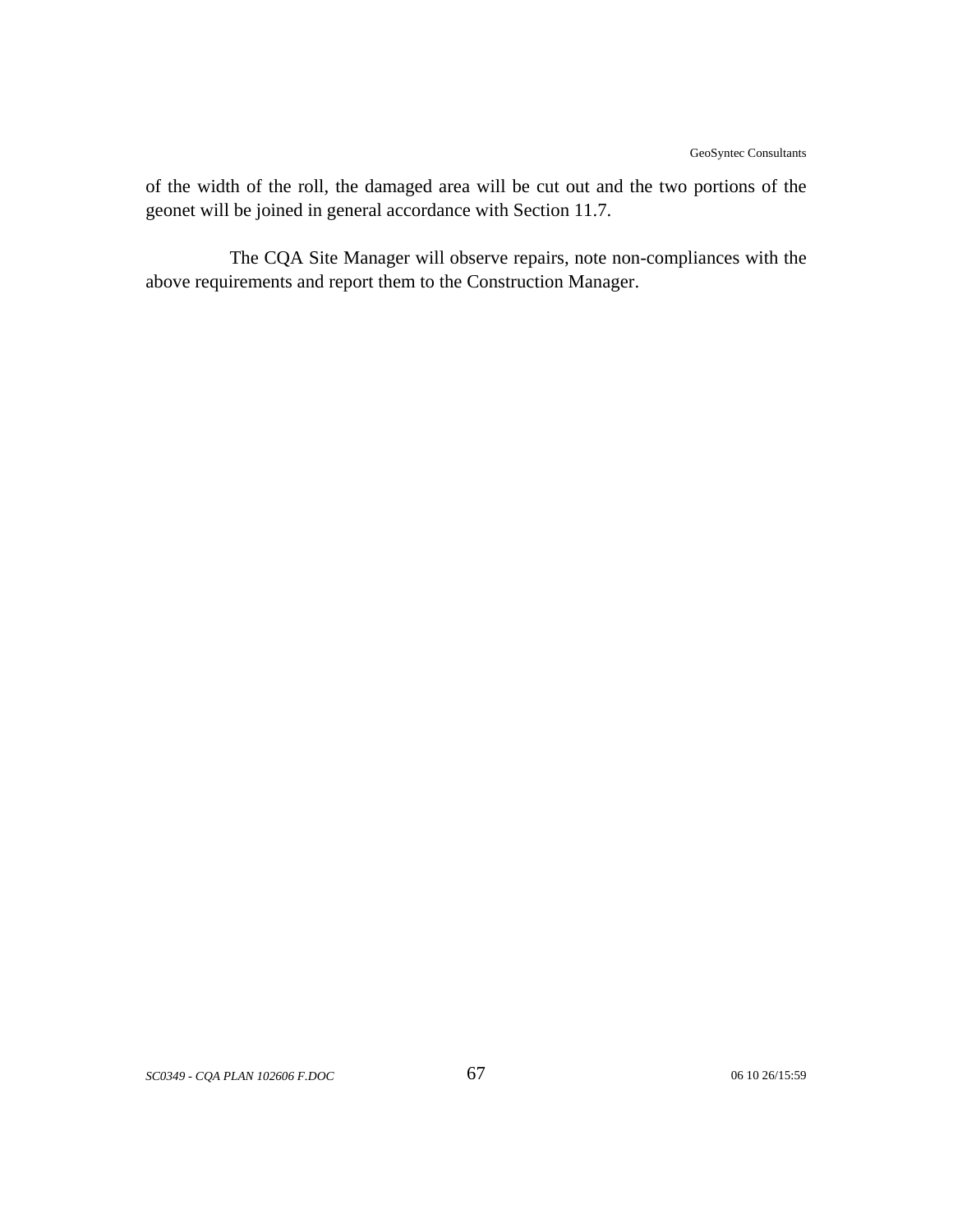#### **13. CONCRETE SPILLWAY**

#### **13.1 Introduction**

This section prescribes the CQA activities to be performed to monitor that the concrete spillway is constructed in general accordance with *Drawings* and *Technical Specifications*. The concrete spillway construction procedures to be monitored by the CQA Consultant, if required, shall include:

- subgrade preparation;
- liner system and cushion geotextile installation;
- welded wire reinforcement installation; and
- concrete placement and finishing.

#### **13.2 CQA Monitoring Activities**

#### **13.2.1 Subgrade Preparation**

The CQA Site Manager will monitor and document that the subgrade is prepared in accordance with the *Technical Specifications* and the *Drawings*.

## **13.2.2 Liner System and Cushion Geotextile Installation**

 The CQA Site Manager shall monitor and document that the liner system components, along with the anchor trench and cushion geotextile, are installed in accordance with the requirements of the *Technical Specifications* and the *Drawings*.

#### **13.2.3 Welded Wire Reinforcement Installation**

The CQA Site Manager shall monitor and document that the welded wire fabric reinforcement is installed in accordance with the requirements of the *Technical Specifications* and the *Drawings*.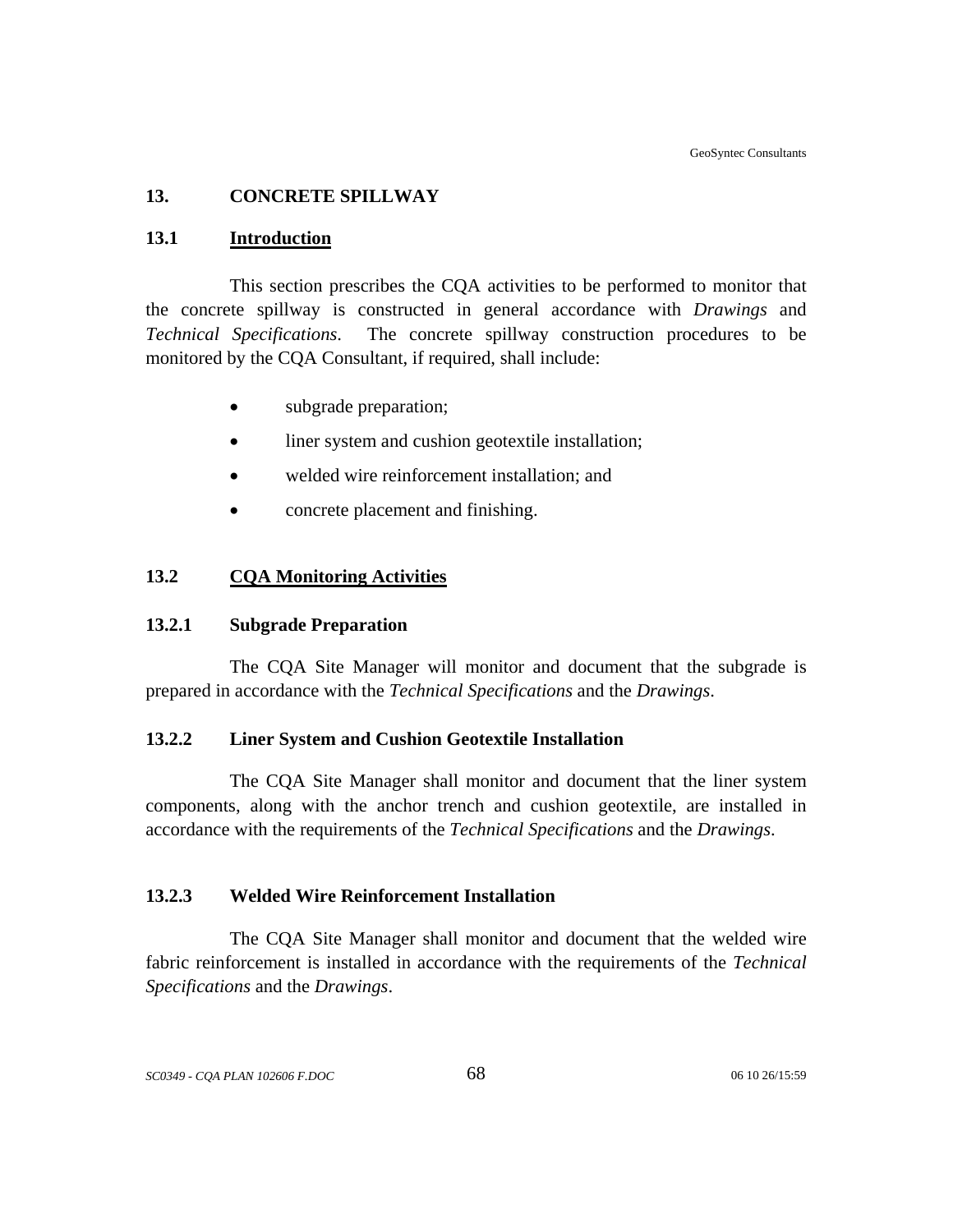#### **13.2.4 Concrete Installation**

The CQA Site Manager shall test, monitor, and document that the concrete is installed in accordance with the requirements of the *Technical Specifications* and the *Drawings*. At a minimum, the CQA Site Manager shall review the concrete tickets prior to installing the concrete to monitor that the concrete meets the requirements outlined in the *Technical Specifications*.

#### **13.2.5 Conformance Testing**

The Contractor shall facilitate the CQA Site Manager in the collection of samples required for testing. Compression test specimens shall be prepared by the CQA Site Manager by the following method:

> • compression test cylinders from fresh concrete in accordance with ASTM C 172 and C 31.

Compression testing shall be completed on one cylinder at 7 days, one cylinder at 14 days, and two (2) cylinders at the 28 day strength. The CQA Site Manager will examine results from laboratory conformance testing and will report any non-conformance with the requirements outlined in the *Technical Specifications* to the Construction Manager.

#### **13.3 Deficiencies**

If a defect is discovered in the concrete spillway, the CQA Site Manager will immediately determine the extent and nature of the defect. The CQA Site Manager will determine the extent of the defective area by additional observations, a review of records, or other means that the CQA Site Manager deems appropriate.

#### **13.3.1 Notification**

After evaluating the extent and nature of a defect, the CQA Site Manager will notify the Construction Manager and Contractor and schedule appropriate reevaluation when the work deficiency is to be corrected.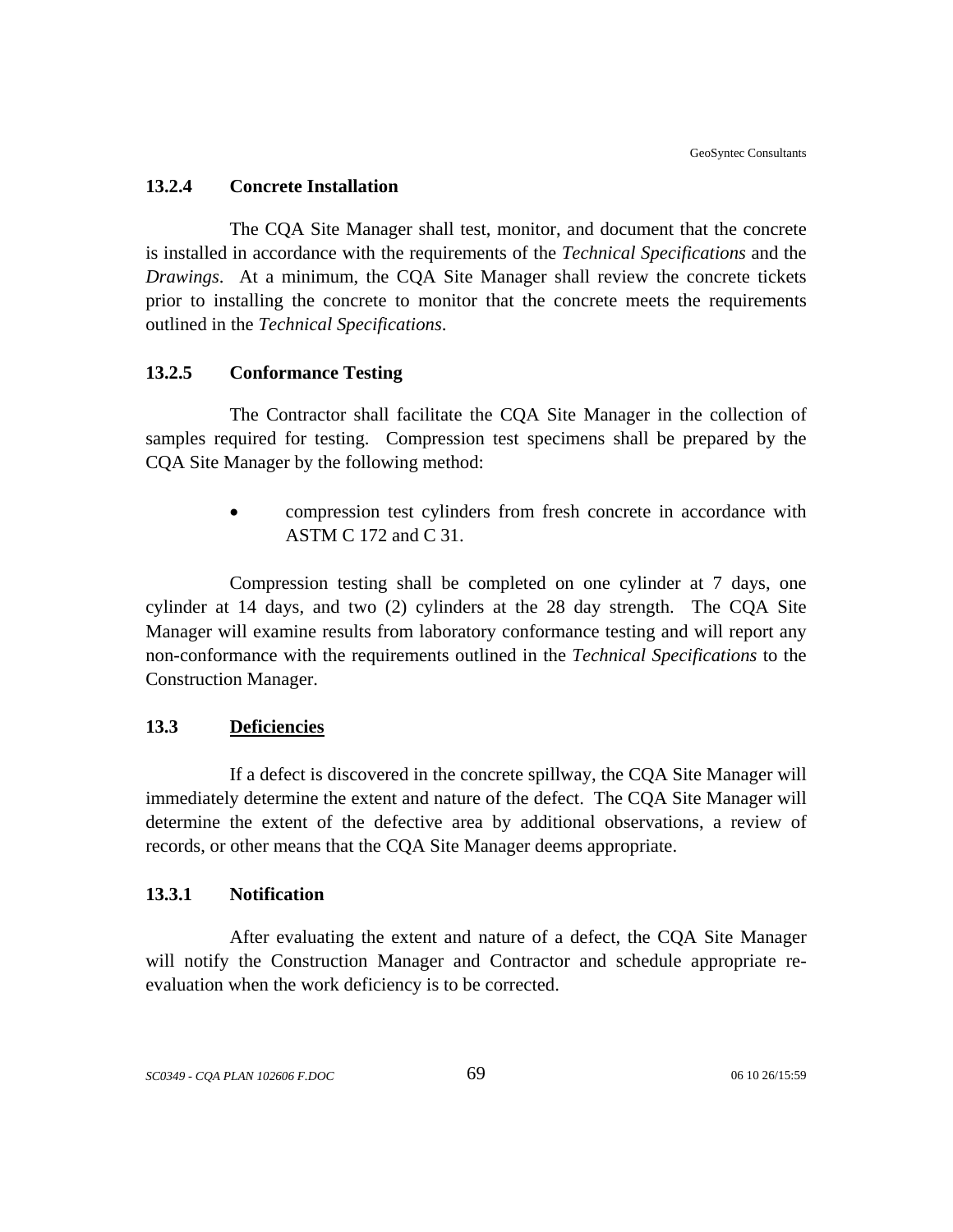## **13.3.2 Repairs**

The Contractor will correct deficiencies to the satisfaction of the CQA Site Manager. If a project specification criterion cannot be met, or unusual weather conditions hinder work, then the CQA Site Manager will develop and present to the Construction Manager suggested solutions for his approval.

Re-evaluations by the CQA Site Manager shall continue until the defects have been corrected before any additional work is performed by the Contractor in the area of the deficiency.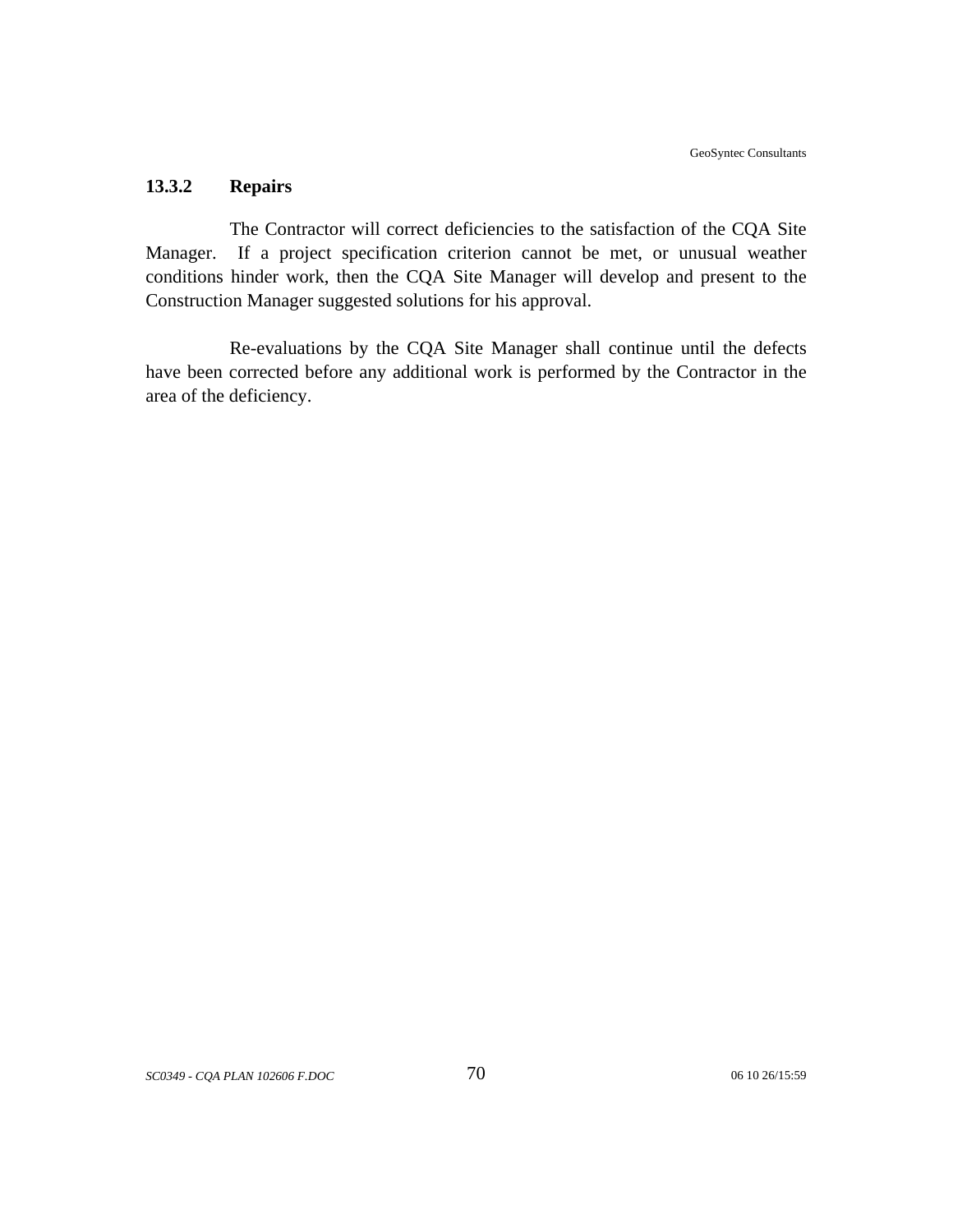#### **14. SURVEYING**

#### **14.1 Survey Control**

Survey control will be performed by the Surveyor as needed. A permanent benchmark will be established for the site(s) in a location convenient for daily tie-in. The vertical and horizontal control for this benchmark will be established within normal land surveying standards.

### **14.2 Precision and Accuracy**

A wide variety of survey equipment is available for the surveying requirements for these projects. The survey instruments used for this work should be sufficiently precise and accurate to meet the needs of the projects.

## **14.3 Lines and Grades**

The following structures will be surveyed to verify and document the lines and grades achieved during construction of the Project:

- geomembrane terminations; and
- centerlines of pipes.

## **14.4 Frequency and Spacing**

A line of survey points no further than 50 ft apart must be taken at the top of pipes or other appurtenances to the liner.

#### **14.5 Documentation**

Field survey notes should be retained by the Land Surveyor. The findings from the field surveys should be documented on a set of Survey *Record Drawings*, which shall be provided to the Construction Manager in AutoCADD 2000 format or other suitable format as directed by the Construction Manager.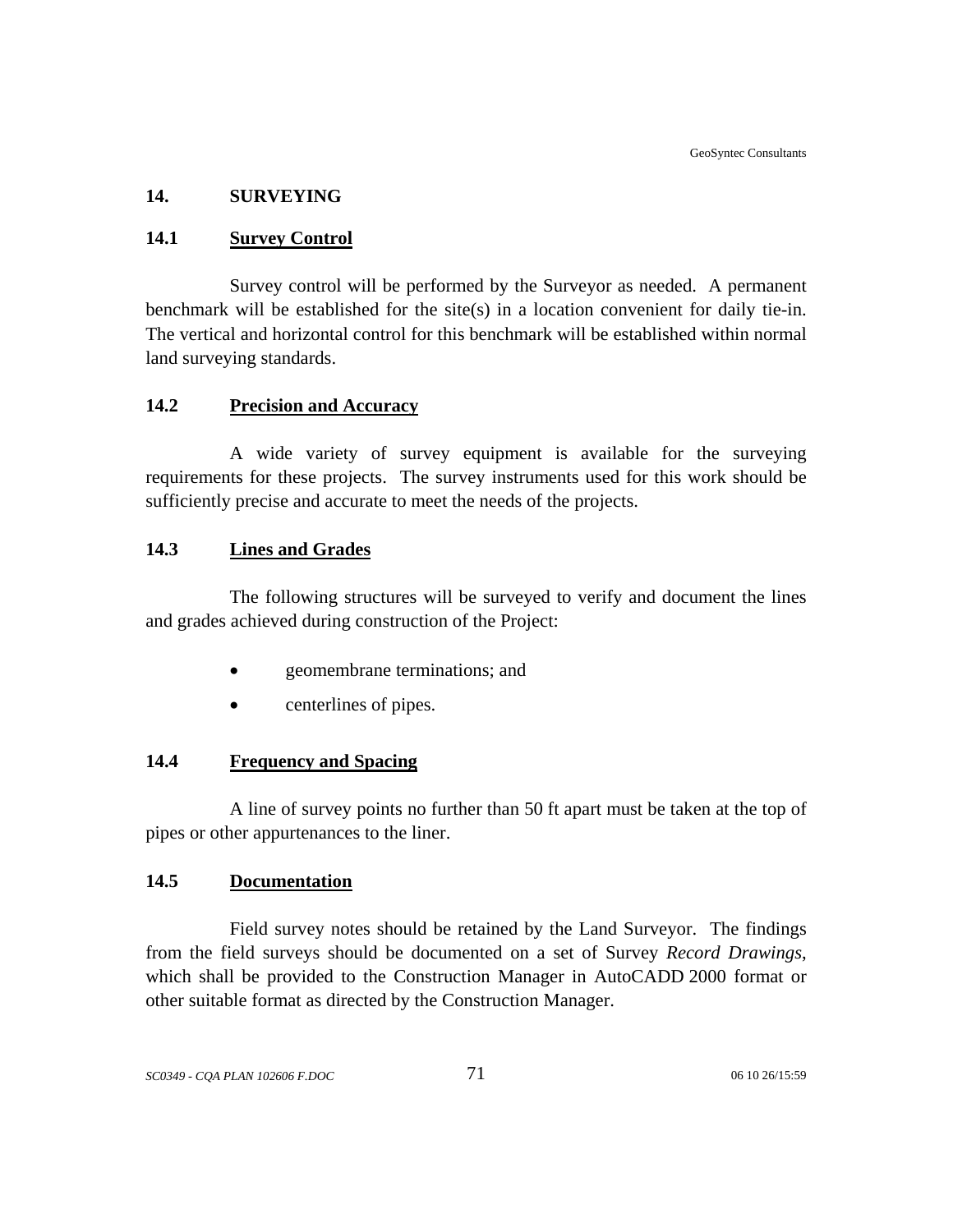GeoSyntec Consultants

## **TABLE 1A**

## **TEST PROCEDURES FOR THE EVALUATION OF AGGREGATE**

| <b>TEST METHOD</b>                                 | <b>DESCRIPTION</b>                                          | <b>TEST STANDARD</b> |
|----------------------------------------------------|-------------------------------------------------------------|----------------------|
| Sieve Analysis                                     | Particle Size Distribution of<br>Fine and Coarse Aggregates | ASTM C 136           |
| Hydraulic Conductivity<br>(Rigid Wall Permeameter) | Permeability of Aggregates                                  | ASTM D 2434          |

## **TABLE 1B**

# **MINIMUM AGGREGATE TESTING FREQUENCIES FOR CONFORMANCE TESTING**

| <b>TEST</b>            | <b>TEST METHOD</b> | <b>DRAINAGE AGGREGATE</b>   |
|------------------------|--------------------|-----------------------------|
| Sieve Analysis         | ASTM C 136         | 1 per 5,000 yd <sup>3</sup> |
| Hydraulic Conductivity | ASTM D 2434        | 1 per $10,000 \text{ yd}^3$ |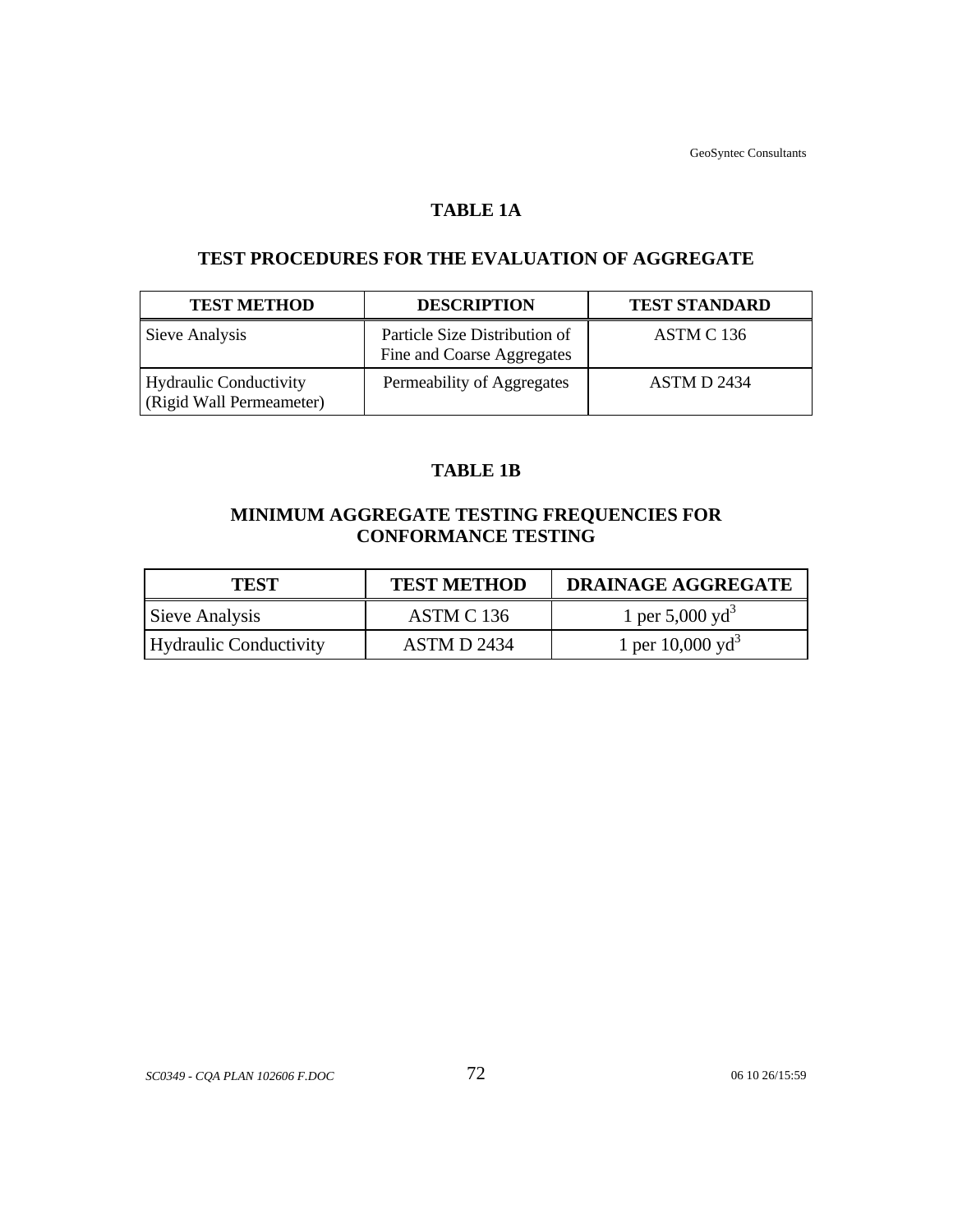#### **TABLE 2**

| <b>TEST NAME</b>                        | <b>TEST METHOD</b>                  | <b>FREQUENCY</b>        |
|-----------------------------------------|-------------------------------------|-------------------------|
| <b>Specific Gravity</b>                 | ASTMD792<br>Method A or ASTM D 1505 | 200,000 ft <sup>2</sup> |
| <b>Thickness</b>                        | ASTMD 5199                          | 200,000 ft <sup>2</sup> |
| Tensile Strength at Yield               | ASTM D 638                          | 200,000 ft <sup>2</sup> |
| Tensile Strength at Break               | ASTMD 638                           | 200,000 ft <sup>2</sup> |
| Elongation at Yield                     | ASTMD 638                           | 200,000 ft <sup>2</sup> |
| <b>Elongation at Break</b>              | ASTMD 638                           | $200,000 \text{ ft}^2$  |
| <b>Carbon Black Content</b>             | ASTMD 1603                          | 200,000 ft <sup>2</sup> |
| <b>Carbon Black Dispersion</b>          | ASTMD 5596                          | $200,000 \text{ ft}^2$  |
| Interface Shear Strength <sup>1,2</sup> | ASTMD 5321                          | 1 per project           |

# **GEOMEMBRANE CONFORMANCE TESTING REQUIREMENTS**

Notes:

1. To be performed at normal stresses of 10, 20, and 40 psi between geomembrane and geonet.

2. To be performed at normal stresses of 10, 20, and 40 psi between geomembrane and woven side of GCL. GCL shall be hydrated for 24 hours prior to testing.

## **TABLE 3**

# **GEOTEXTILE CONFORMANCE TESTING REQUIREMENTS**

| <b>TEST NAME</b>             | <b>TEST METHOD</b> | <b>MINIMUM</b><br><b>FREQUENCY</b> |
|------------------------------|--------------------|------------------------------------|
| Mass per Unit Area           | ASTM D 5261        | 1 test per $260,000 \text{ ft}^2$  |
| <b>Grab Strength</b>         | ASTM D 4632        | 1 test per $260,000 \text{ ft}^2$  |
| <b>Puncture Resistance</b>   | ASTMD4833          | 1 test per $260,000 \text{ ft}^2$  |
| Permittivity                 | <b>ASTMD4491</b>   | 1 test per $260,000 \text{ ft}^2$  |
| <b>Apparent Opening Size</b> | <b>ASTM D 4751</b> | 1 test per $260,000 \text{ ft}^2$  |